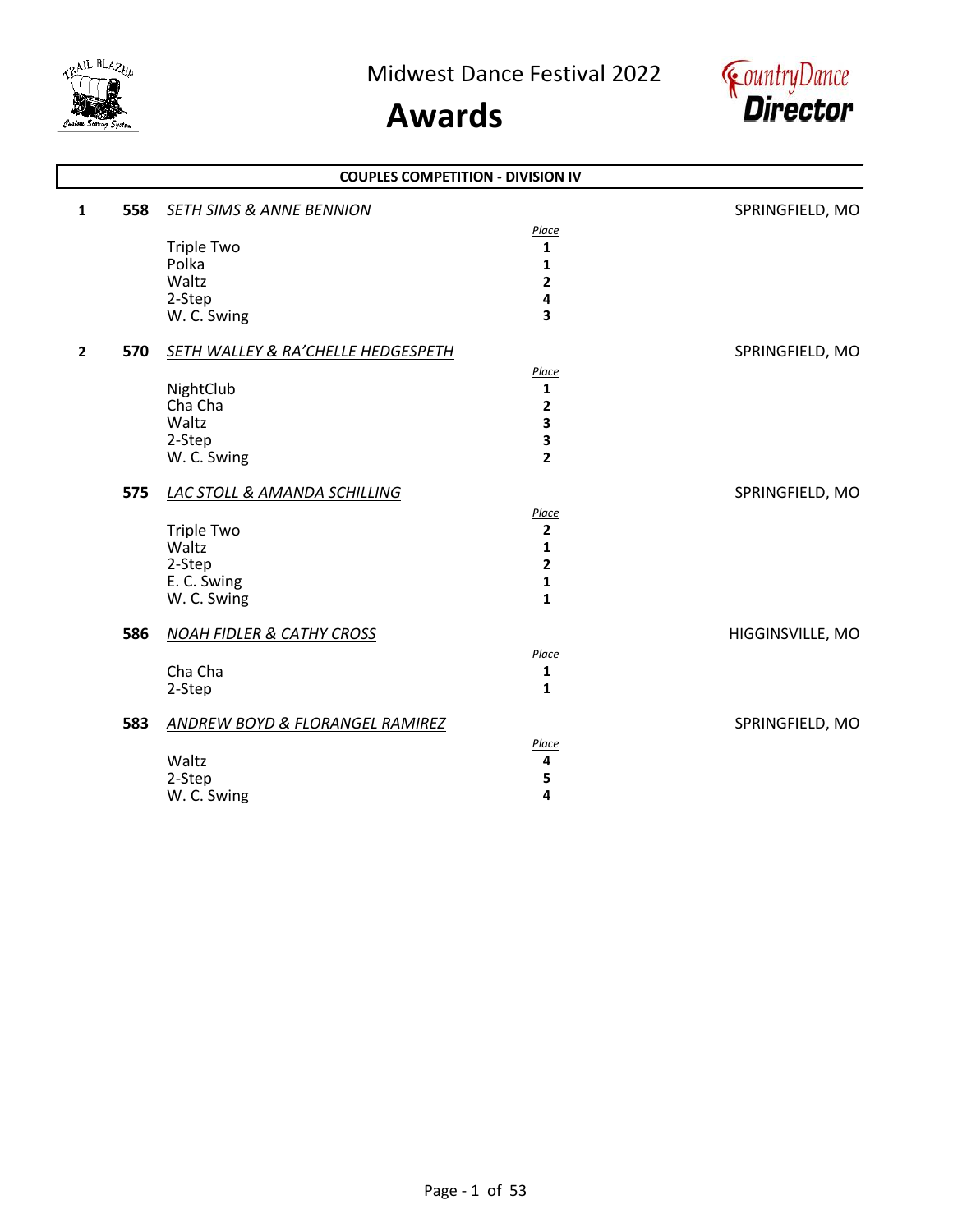



#### **COUPLES COMPETITION - JR. TEEN NEWCOMER**

| 525 | <b>ZURICH NICHOLS &amp; AUSTIN KNOX</b> |       | INDEPENDENCE, MO |
|-----|-----------------------------------------|-------|------------------|
|     |                                         | Place |                  |
|     | Polka                                   |       |                  |
|     | NightClub                               |       |                  |
|     | Cha Cha                                 |       |                  |
|     | Waltz                                   |       |                  |
|     | 2-Step                                  |       |                  |
|     | E. C. Swing                             |       |                  |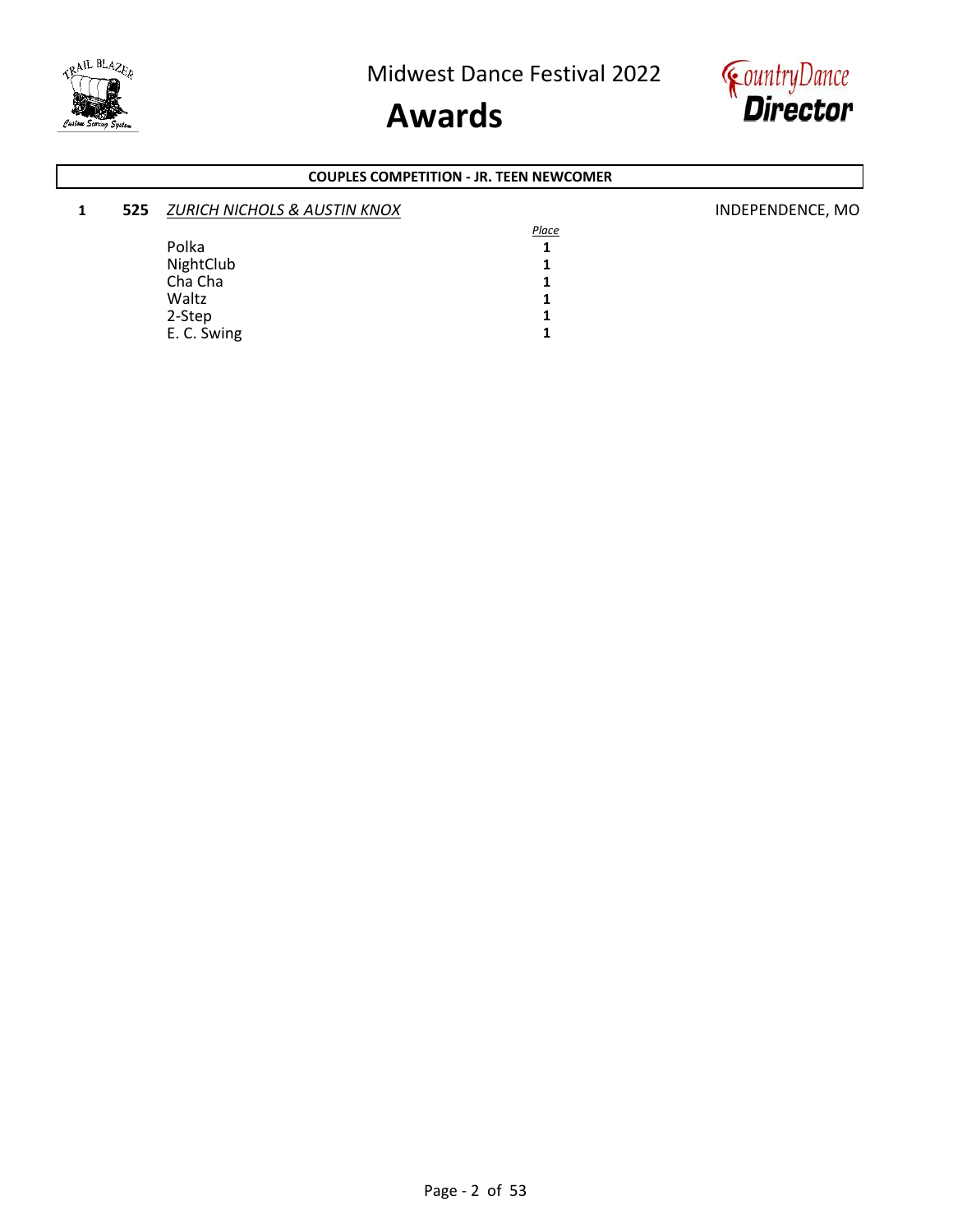



#### **COUPLES COMPETITION - JR. YOUTH NEWCOMER**

| 1 | 510 | LAKYI DEAN & ALLIE CROSS |       | <b>BLUE SPRINGS, MO</b> |
|---|-----|--------------------------|-------|-------------------------|
|   |     |                          | Place |                         |
|   |     | Triple Two               |       |                         |
|   |     | Polka                    |       |                         |
|   |     | NightClub                |       |                         |
|   |     | Cha Cha                  |       |                         |
|   |     | Waltz                    |       |                         |
|   |     | 2-Step                   |       |                         |
|   |     | E. C. Swing              |       |                         |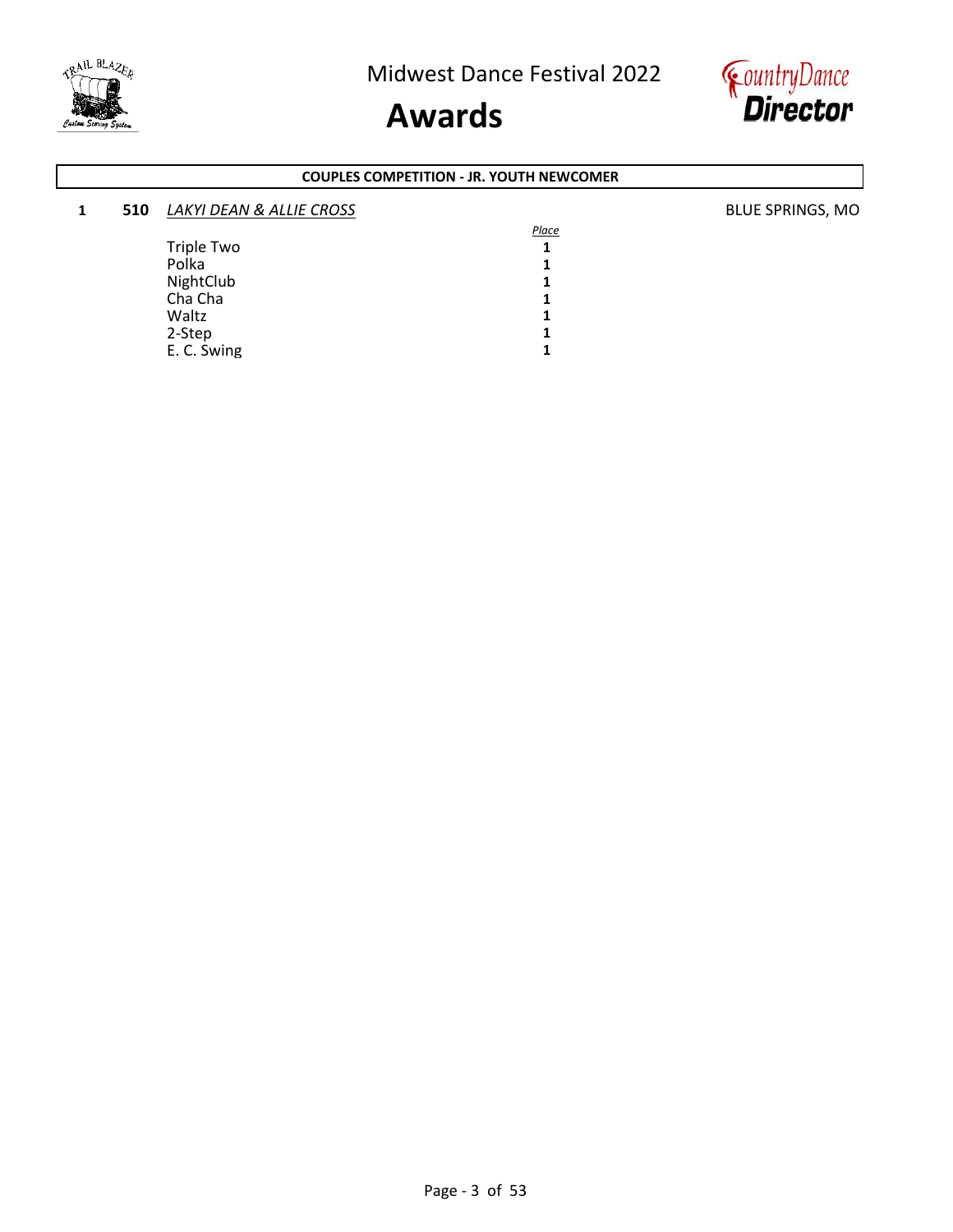



#### **1 554** *RICHARD BLUMENTHAL & CHING LIN* **ARLINGTON HTS/USA, IL** *Place* Triple Two **1**<br>Polka **1** Polka **1** NightClub 2<br>Cha Cha 1 Cha Cha **1**<br>
Waltz **1** Waltz **1** 2-Step 2<br>
E. C. Swing 1 E. C. Swing **1** W. C. Swing **2 564** *FRED LUTZ & SUE LUTZ* HARRISON, AR *Place* Triple Two **2** NightClub 1<br>Waltz 2 Waltz **2** 2-Step **1** W. C. Swing **2 COUPLES COMPETITION - NOVICE GOLD**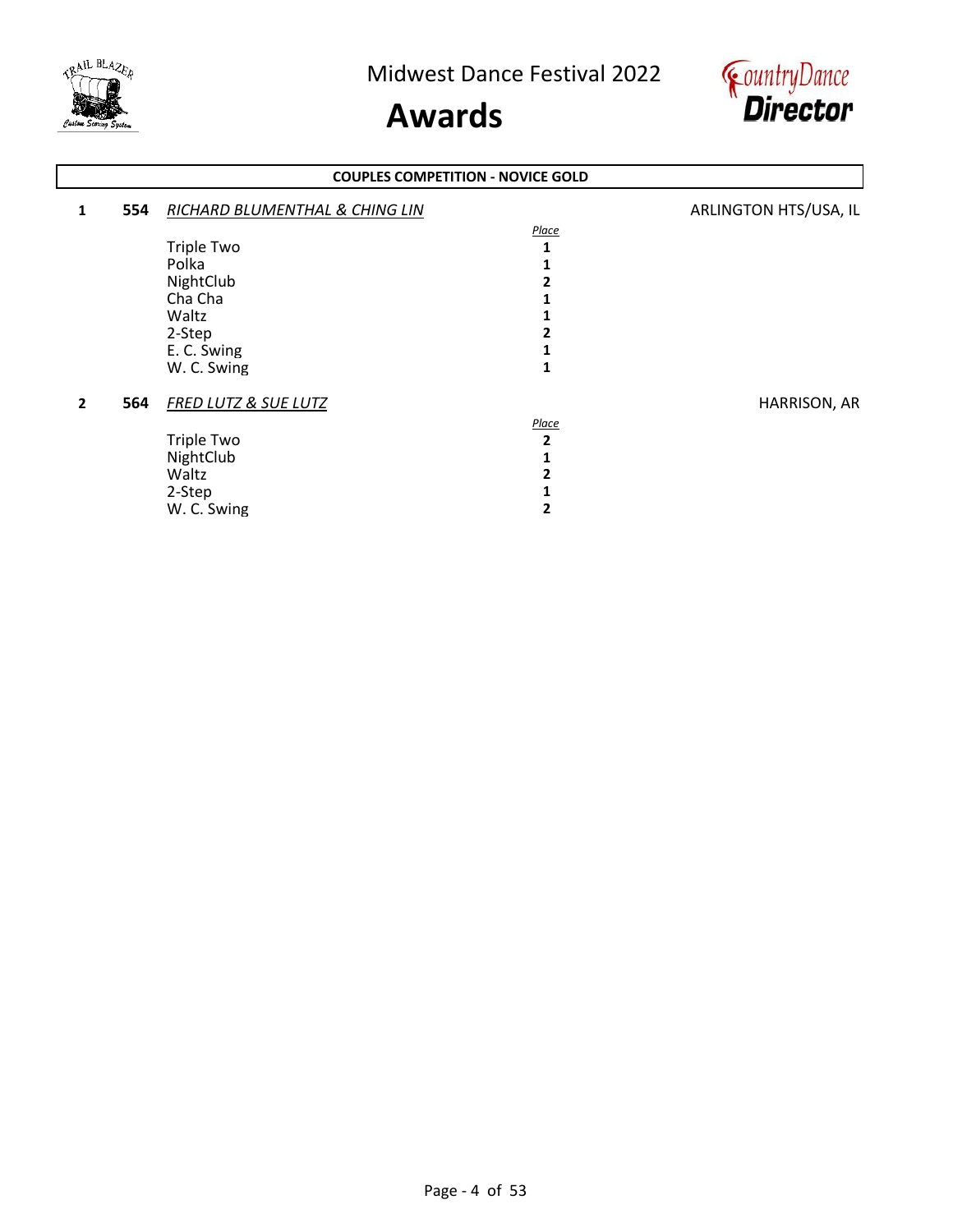



#### **1 564** *FRED LUTZ & SUE LUTZ* HARRISON, AR *Place* Triple Two 1<br>NightClub 1 NightClub 1<br>Waltz 1 Waltz **1** 2-Step 1<br>
W. C. Swing 1 W. C. Swing **COUPLES COMPETITION - NOVICE SILVER**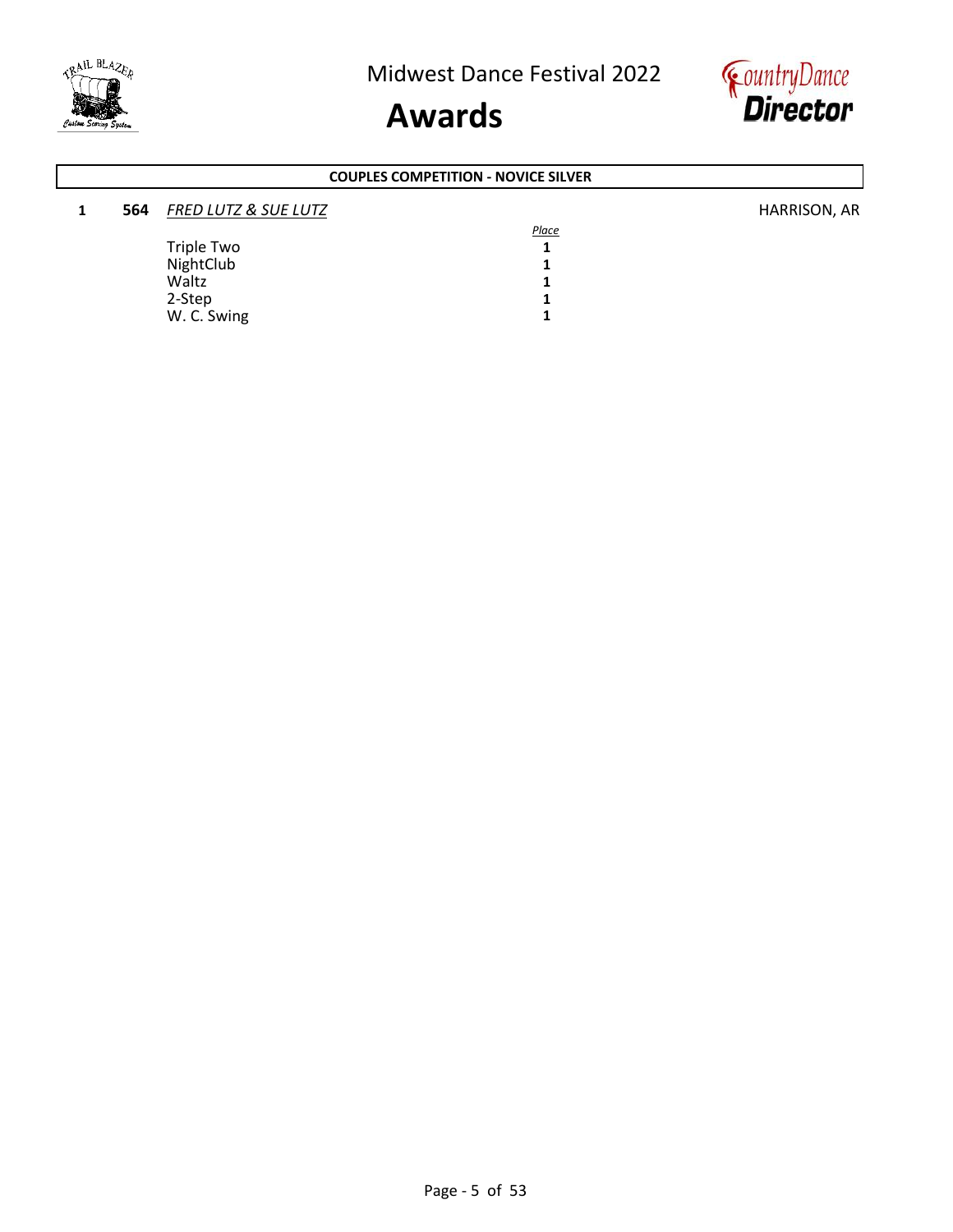



### **584 MARK HARRIS & SHARI AUGUSTINE KANSAS CITY, KS** *Place* Waltz **1 COUPLES COMPETITION - INTERMEDIATE SILVER**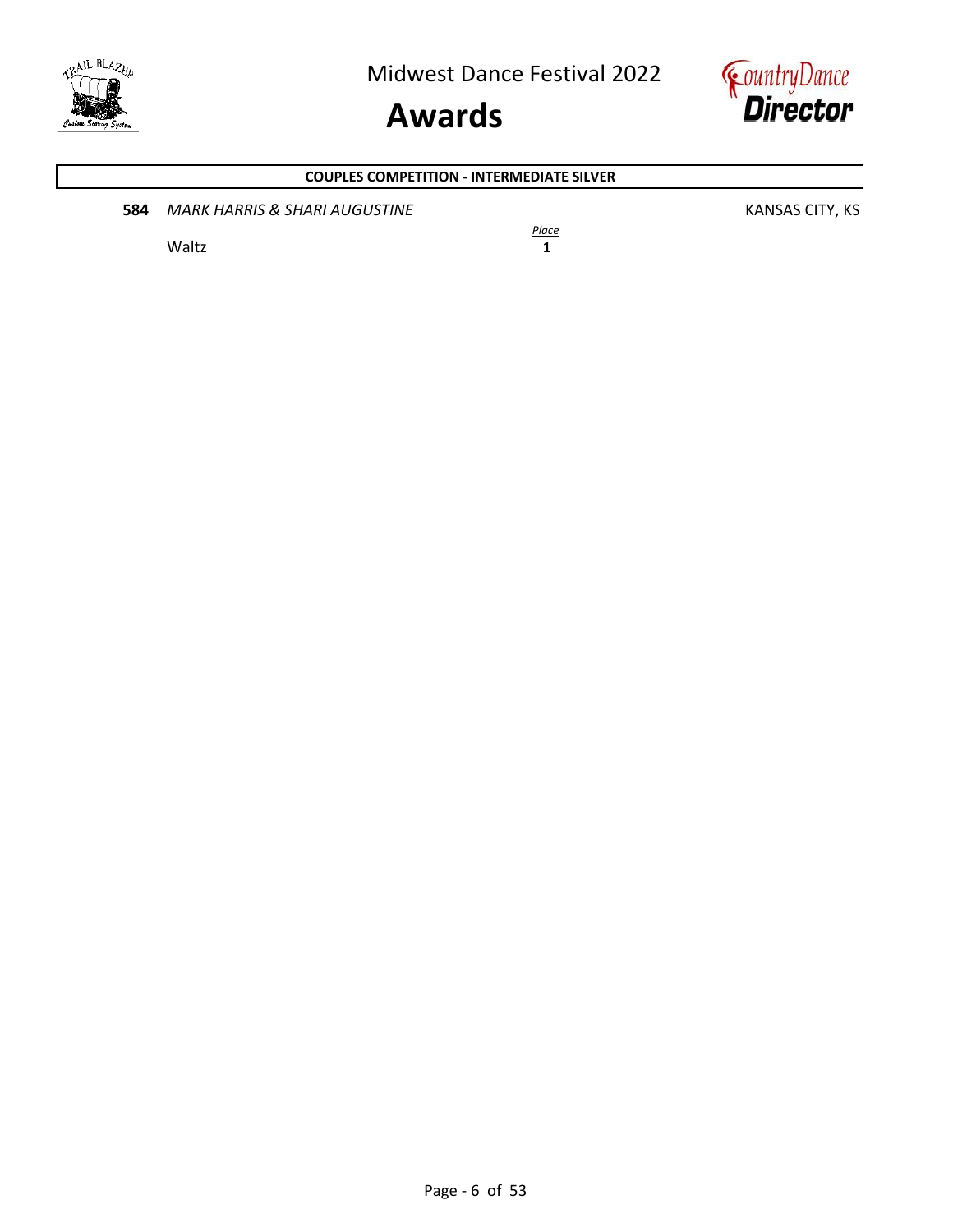



#### **COUPLES COMPETITION - DIVISION II**

| 561 | <b>HARRISON BERGGREN &amp; KEELY BROWN</b> |       | NORMAN, OK |
|-----|--------------------------------------------|-------|------------|
|     |                                            | Place |            |
|     | Triple Two                                 |       |            |
|     | NightClub                                  |       |            |
|     | Cha Cha                                    |       |            |
|     | Waltz                                      |       |            |
|     | 2-Step                                     |       |            |
|     | W. C. Swing                                |       |            |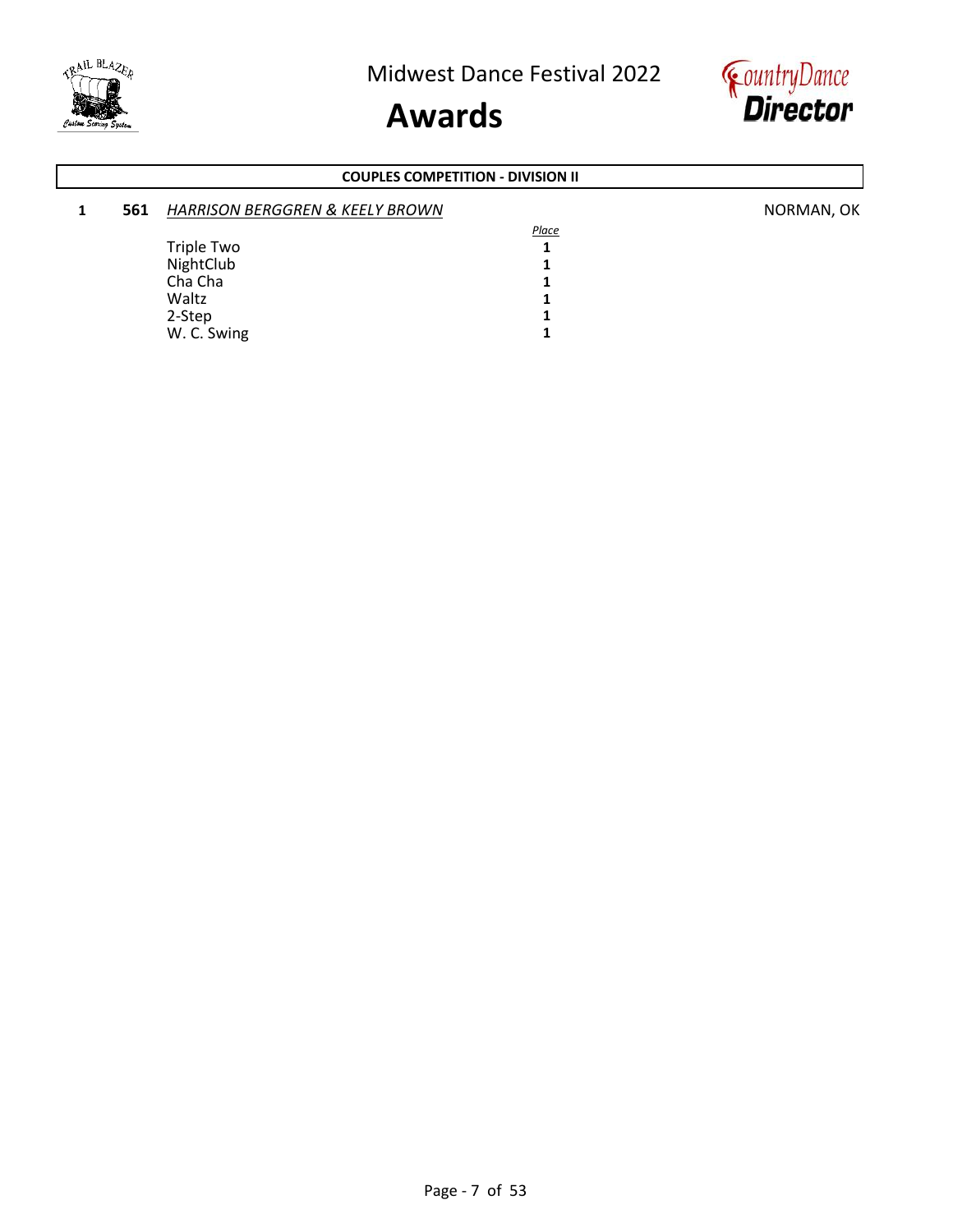

### **Awards**



### **1 573** *KEELY BROWN & HARRISON BERGGREN* NORMAN, OK *Place* Triple Two 1<br>NightClub 1 NightClub 1<br>Cha Cha 1 Cha Cha<br>Waltz Waltz **1** 2-Step 1<br>
W. C. Swing 1 W. C. Swing **2 587** *PRIS YOUNG-HAASE & CATHY CROSS* **GRAIN VALLEY, MO** *Place* NightClub **2**<br>Cha Cha **2** Cha Cha **2** Waltz **2** 2-Step 2<br>
E. C. Swing 1 E. C. Swing **1 OPEN ROLE (DIV4, DIV3, DIV2, DIV1 ONLY) COUPLES COMPETITION - OPEN ROLE MDC DIVISION II**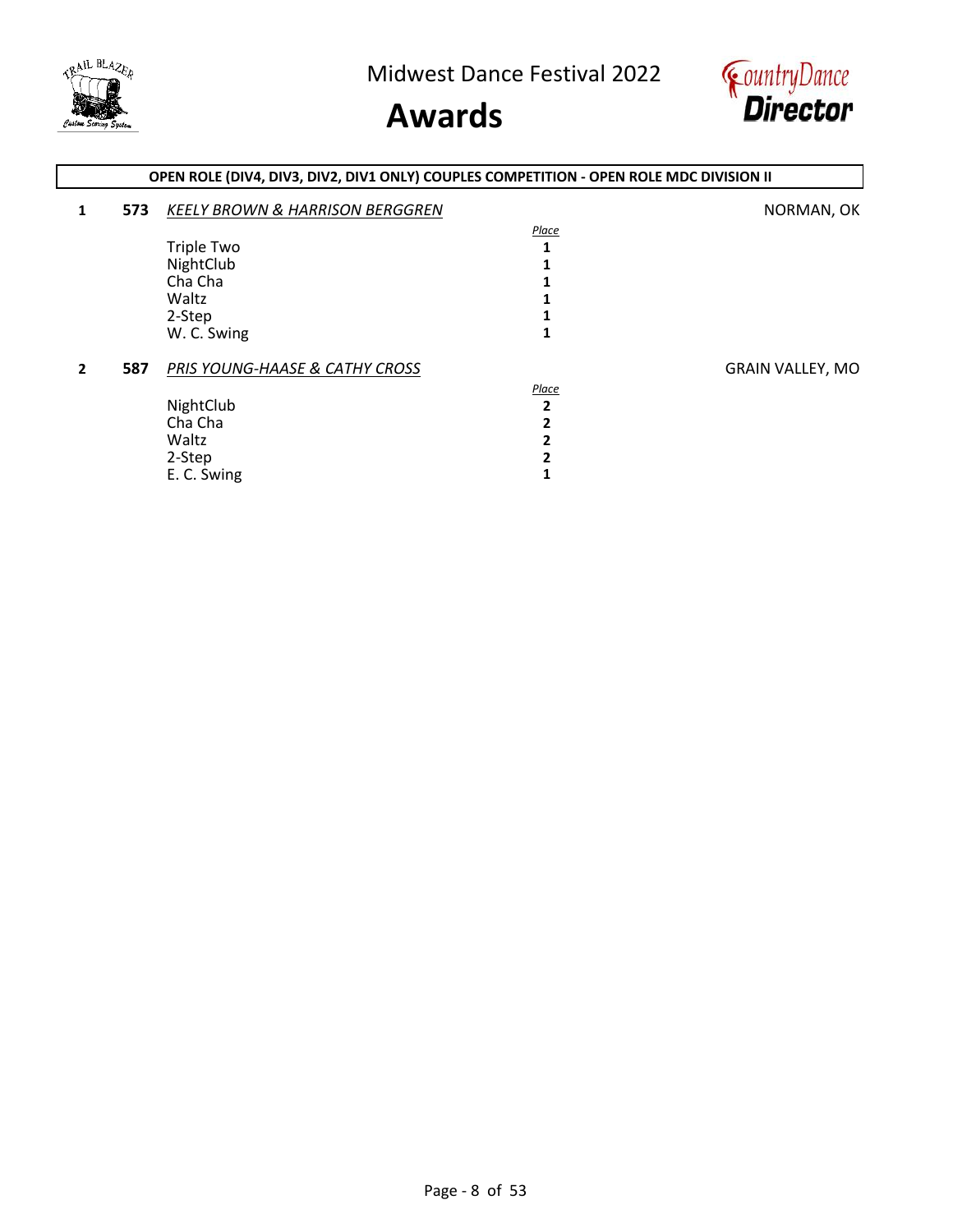



#### **PRO-AM COMPETITION - LEADER PLATINUM NEWCOMER**

| 1 | 563 | JOHN SKOWRONSKI & ELIZABETH WATKINS |              |       | <b>KANSAS</b> |
|---|-----|-------------------------------------|--------------|-------|---------------|
|   |     |                                     | <b>Medal</b> | Place |               |
|   |     | Polka                               | Gold         |       |               |
|   |     | Cha Cha                             | Gold         |       |               |
|   |     | Waltz                               | Gold         |       |               |
|   |     | 2-Step                              | Gold         |       |               |
|   |     | E. C. Swing                         | Gold         |       |               |
|   |     | W. C. Swing                         | Gold         |       |               |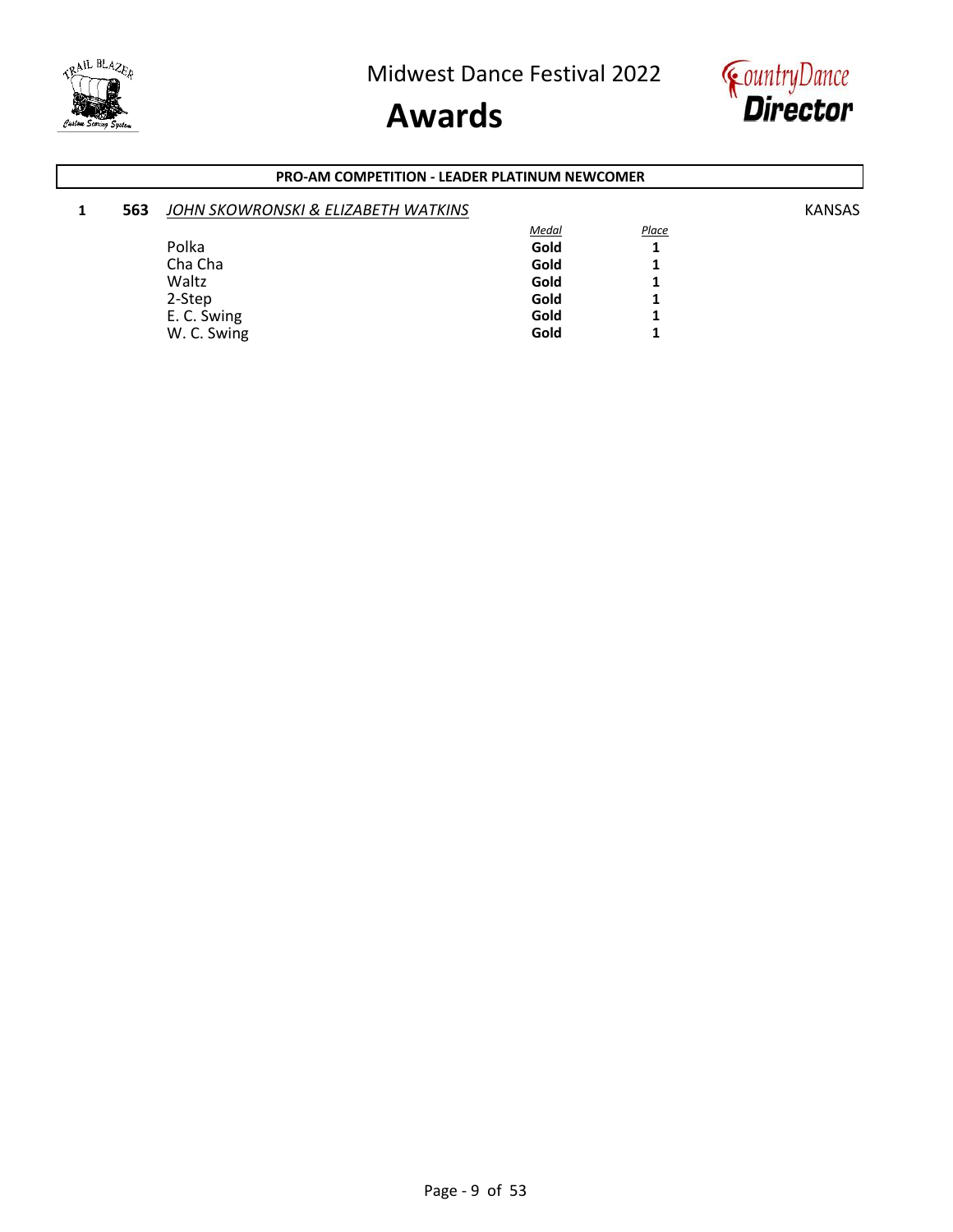



|                | <b>PRO-AM COMPETITION - FOLLOWER GOLD NEWCOMER</b> |                                                |       |              |                |
|----------------|----------------------------------------------------|------------------------------------------------|-------|--------------|----------------|
| 1              | 588                                                | <b>ILA MARIE MCLEMORE &amp; JEFFERY MADDOX</b> |       |              | MONETT, MO     |
|                |                                                    |                                                | Medal | Place        |                |
|                |                                                    | <b>Triple Two</b>                              | Gold  | 1            |                |
|                |                                                    | NightClub                                      | Gold  | 1            |                |
|                |                                                    | Cha Cha                                        | Gold  | 2            |                |
|                |                                                    | Waltz                                          | Gold  | 1            |                |
|                |                                                    | 2-Step                                         | Gold  | 2            |                |
|                |                                                    | E. C. Swing                                    | Gold  | 1            |                |
|                |                                                    | W. C. Swing                                    | Gold  | $\mathbf{1}$ |                |
| $\overline{2}$ | 549                                                | <b>ELAINE KUSIAK &amp; CHAD GRABER</b>         |       |              | FORT WORTH, TX |
|                |                                                    |                                                | Medal | Place        |                |
|                |                                                    | <b>Triple Two</b>                              | Gold  | $\mathbf{2}$ |                |
|                |                                                    | NightClub                                      | Gold  | 2            |                |
|                |                                                    | Cha Cha                                        | Gold  | 1            |                |
|                |                                                    | Waltz                                          | Gold  | 2            |                |
|                |                                                    | 2-Step                                         | Gold  | 1            |                |
|                |                                                    | W. C. Swing                                    | Gold  | 3            |                |
| 3              | 551                                                | <b>LINDA FERGUSON &amp; JIMMIE MORRIS</b>      |       |              | SHEPHERD, TX   |
|                |                                                    |                                                | Medal | Place        |                |
|                |                                                    | Polka                                          | Gold  | 1            |                |
|                |                                                    | Cha Cha                                        | Gold  | 3            |                |
|                |                                                    | Waltz                                          | Gold  | 3            |                |
|                |                                                    | 2-Step                                         | Gold  | З            |                |
|                |                                                    | W. C. Swing                                    | Gold  | 2            |                |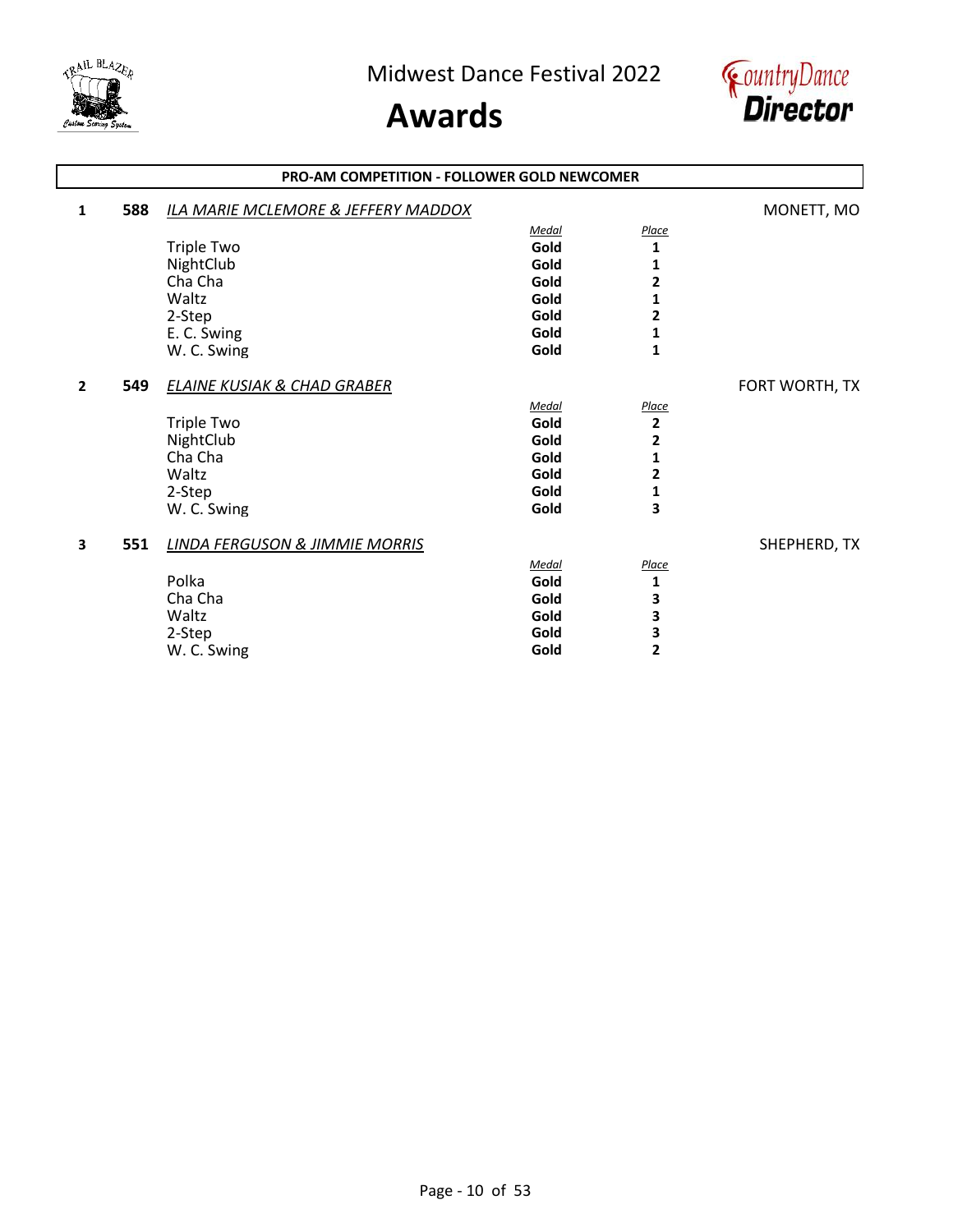



#### **PRO-AM COMPETITION - LEADER GOLD NEWCOMER**

| 1 | 576 | STEVE PLANCHON & WHITNEY SHAE       |       |                | <b>OVERLAND PARK, KS</b> |
|---|-----|-------------------------------------|-------|----------------|--------------------------|
|   |     |                                     | Medal | Place          |                          |
|   |     | Polka                               | Gold  | 1              |                          |
|   |     | NightClub                           | Gold  | 1              |                          |
|   |     | Cha Cha                             | Gold  | 2              |                          |
|   |     | Waltz                               | Gold  | 2              |                          |
|   |     | 2-Step                              | Gold  | 2              |                          |
|   |     | E. C. Swing                         | Gold  | 2              |                          |
|   |     | W. C. Swing                         | Gold  | $\overline{2}$ |                          |
| 2 | 563 | JOHN SKOWRONSKI & ELIZABETH WATKINS |       |                | <b>KANSAS</b>            |
|   |     |                                     | Medal | <b>Place</b>   |                          |
|   |     | Polka                               | Gold  | $\mathbf 2$    |                          |
|   |     | Cha Cha                             | Gold  | 3              |                          |
|   |     | Waltz                               | Gold  | 1              |                          |
|   |     | 2-Step                              | Gold  | 3              |                          |
|   |     | E. C. Swing                         | Gold  | З              |                          |
|   |     | W. C. Swing                         | Gold  | 3              |                          |
|   | 572 | CHRIS LEWIS & ELIZABETH WATKINS     |       |                | RAYTOWN, MO              |
|   |     |                                     | Medal | <b>Place</b>   |                          |
|   |     | NightClub                           | Gold  | 2              |                          |
|   |     | Cha Cha                             | Gold  | 1              |                          |
|   |     | 2-Step                              | Gold  | 1              |                          |
|   |     | E. C. Swing                         | Gold  | 1              |                          |
|   |     | W. C. Swing                         | Gold  | 1              |                          |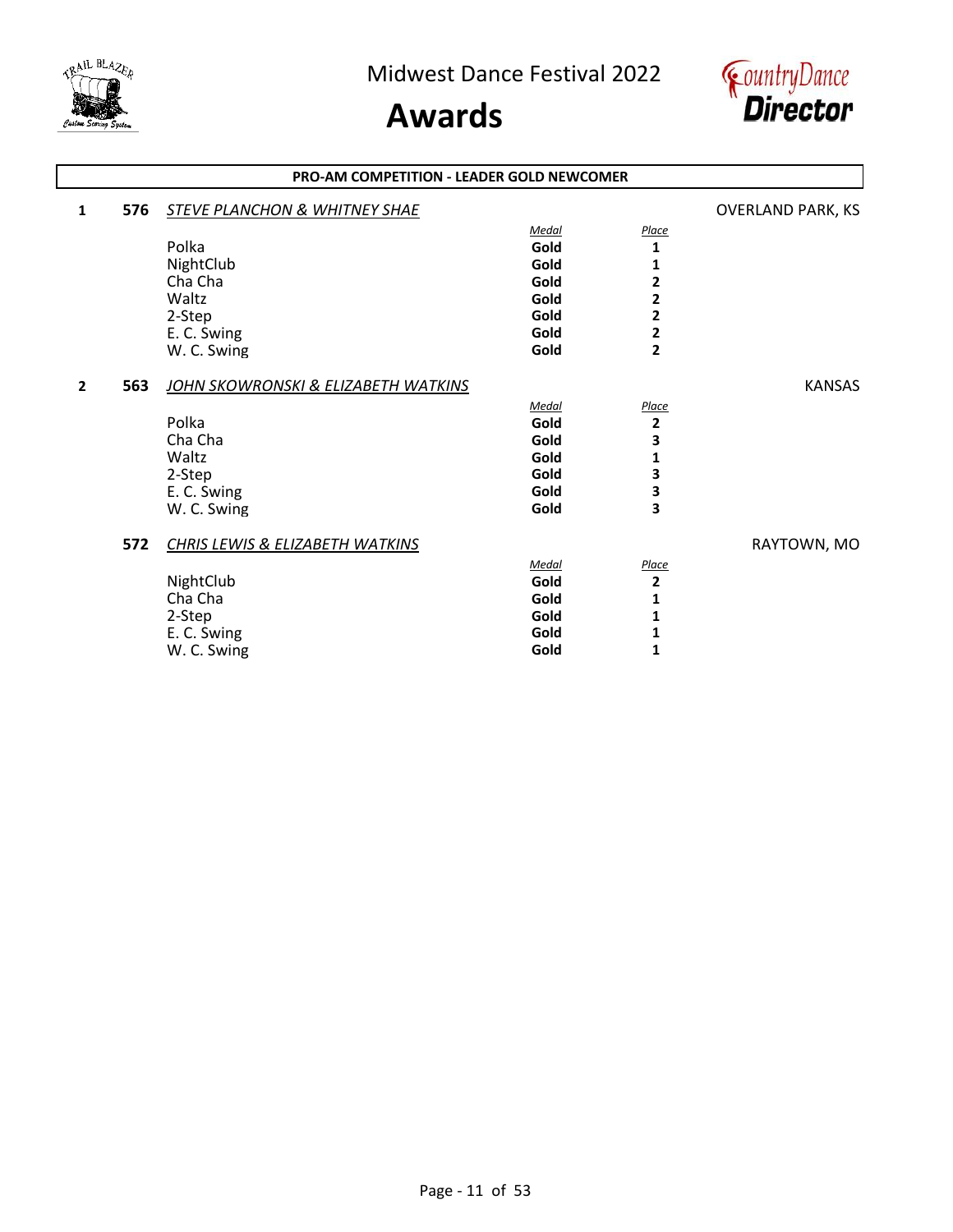



#### **1 588** *ILA MARIE MCLEMORE & JEFFERY MADDOX* MONETT, MO *Medal Place* Triple Two **Gold** 2<br>
NightClub **2**<br> **Cold** 5 NightClub **Gold** 1<br>
Cha Cha **1** Cha Cha **Gold 1** Waltz **Gold 1** 2-Step **Gold 2** E. C. Swing **Gold** 1 **C.** Swing **Gold** 2 W. C. Swing **2 549** *ELAINE KUSIAK & CHAD GRABER* **FORT WORTH, TX** *Medal Place* Triple Two **Gold** 1<br>
NightClub 2 NightClub **2**<br>
Cha Cha **2**<br>
Cha Cha **2** Cha Cha **Gold 2** Waltz **Gold 2** 2-Step **Gold 1** W. C. Swing **1 Gold 1 PRO-AM COMPETITION - FOLLOWER SILVER NEWCOMER**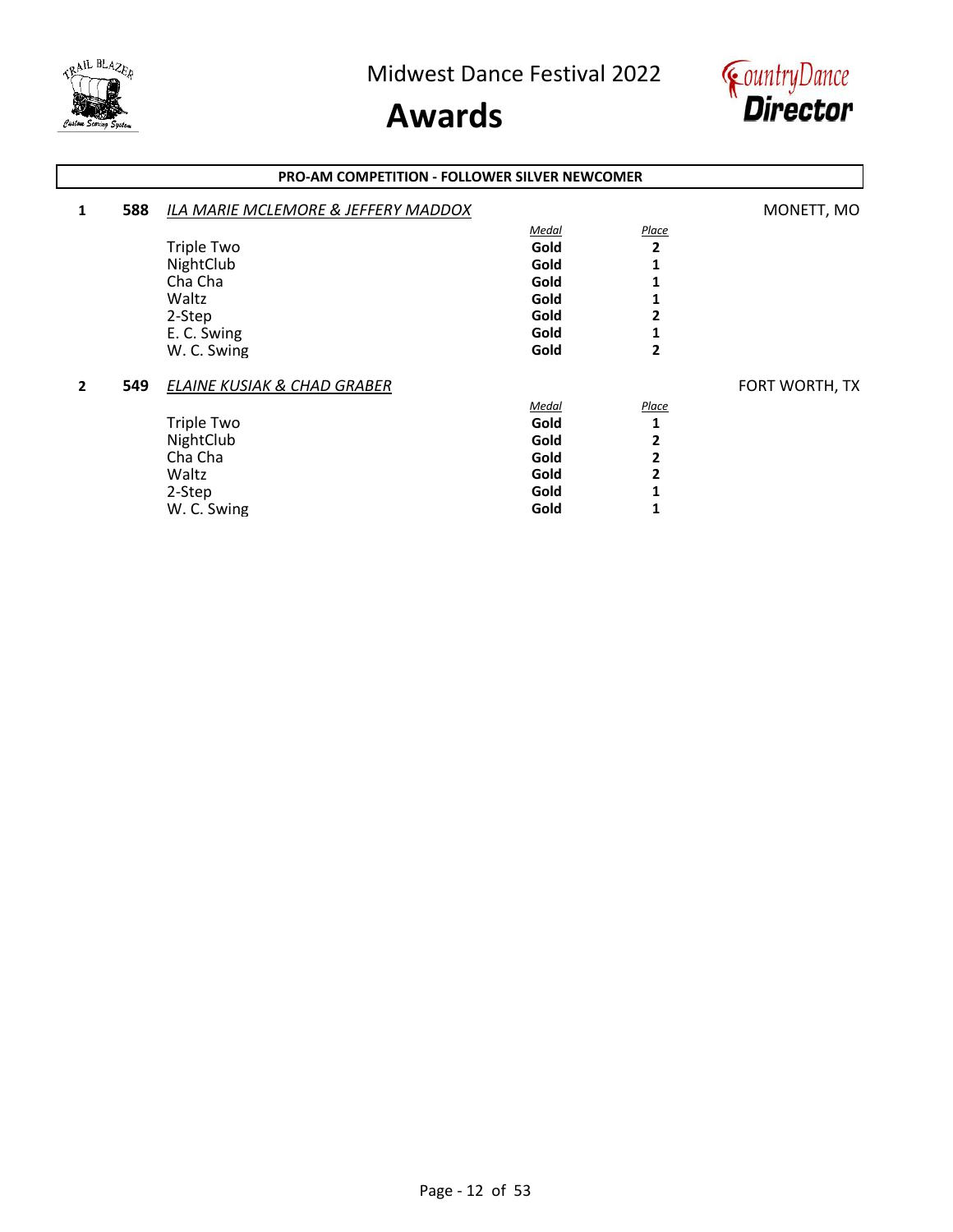



#### **PRO-AM COMPETITION - LEADER SILVER NEWCOMER**

| 1 | 576 | STEVE PLANCHON & WHITNEY SHAE    |       |                | <b>OVERLAND PARK, KS</b> |
|---|-----|----------------------------------|-------|----------------|--------------------------|
|   |     |                                  | Medal | Place          |                          |
|   |     | Polka                            | Gold  | 1              |                          |
|   |     | NightClub                        | Gold  | 1              |                          |
|   |     | Cha Cha                          | Gold  | 1              |                          |
|   |     | Waltz                            | Gold  | 1              |                          |
|   |     | 2-Step                           | Gold  | 1              |                          |
|   |     | E. C. Swing                      | Gold  | 1              |                          |
|   |     | W. C. Swing                      | Gold  | $\overline{2}$ |                          |
| 2 | 560 | DOUG SHELDON & ELIZABETH WATKINS |       |                | <b>KANSAS</b>            |
|   |     |                                  | Medal | Place          |                          |
|   |     | NightClub                        | Gold  | 2              |                          |
|   |     | Cha Cha                          | Gold  | 2              |                          |
|   |     | Waltz                            | Gold  | 2              |                          |
|   |     | 2-Step                           | Gold  | 2              |                          |
|   |     | E. C. Swing                      | Gold  | 2              |                          |
|   |     | W. C. Swing                      | Gold  | 3              |                          |
|   | 572 | CHRIS LEWIS & ELIZABETH WATKINS  |       |                | RAYTOWN, MO              |
|   |     |                                  | Medal | <b>Place</b>   |                          |
|   |     | W. C. Swing                      | Gold  | 1              |                          |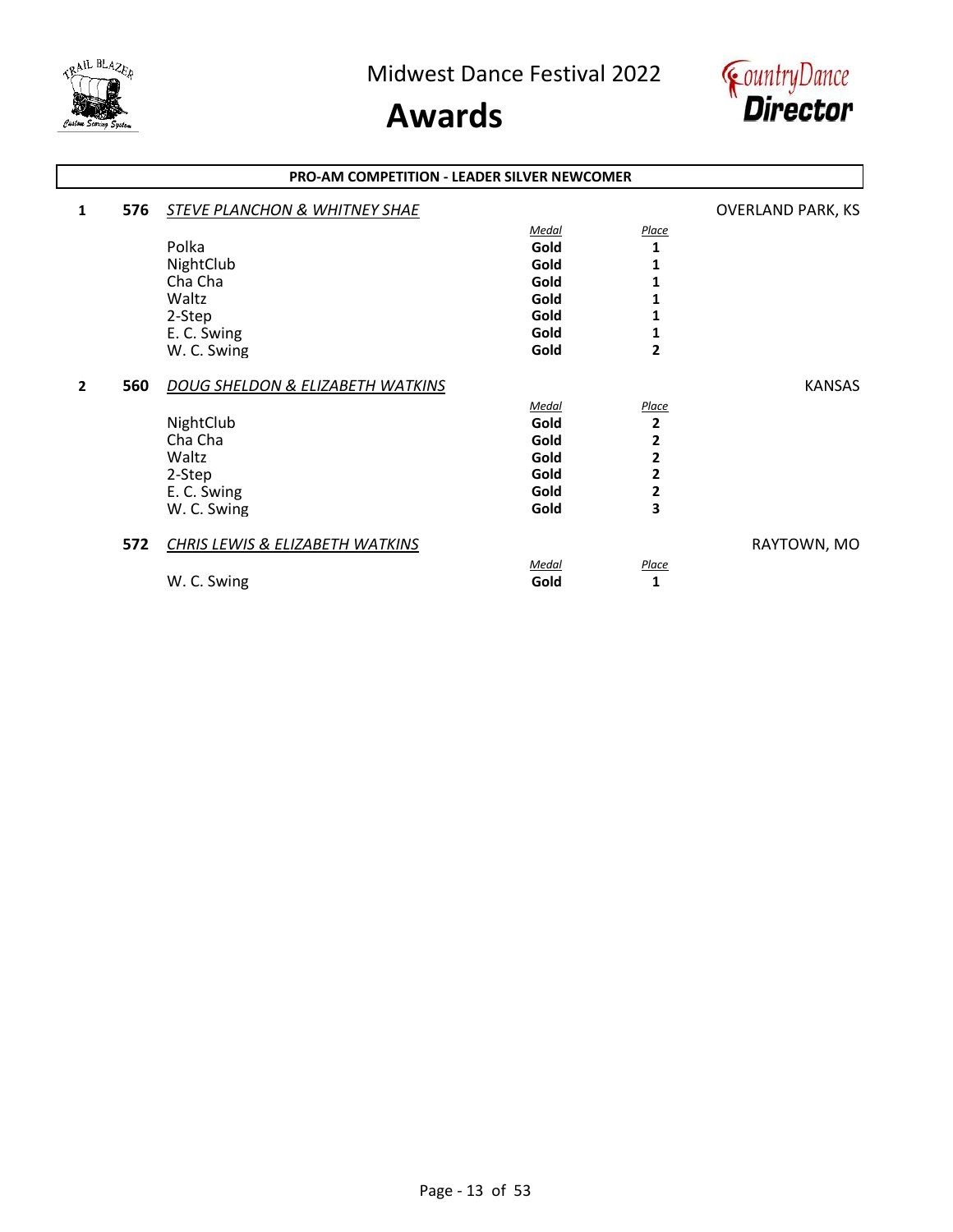



#### **1 550** *DONNA FREEMAN & JIMMIE MORRIS* ONALASKA *Medal Place* Polka **Gold 1** Cha Cha **Gold 1** Waltz **Gold 1** 2-Step **Gold 1** E. C. Swing **1 Gold 1 2 568** *JENNIFER COTTER & HARRISON BERGGREN Medal Place* NightClub **Gold** 1<br>
Cha Cha **1** Cha Cha **Gold 2** Waltz **Gold 2** 2-Step **Gold 2 PRO-AM COMPETITION - FOLLOWER BRONZE NEWCOMER**

E. C. Swing **Gold 2**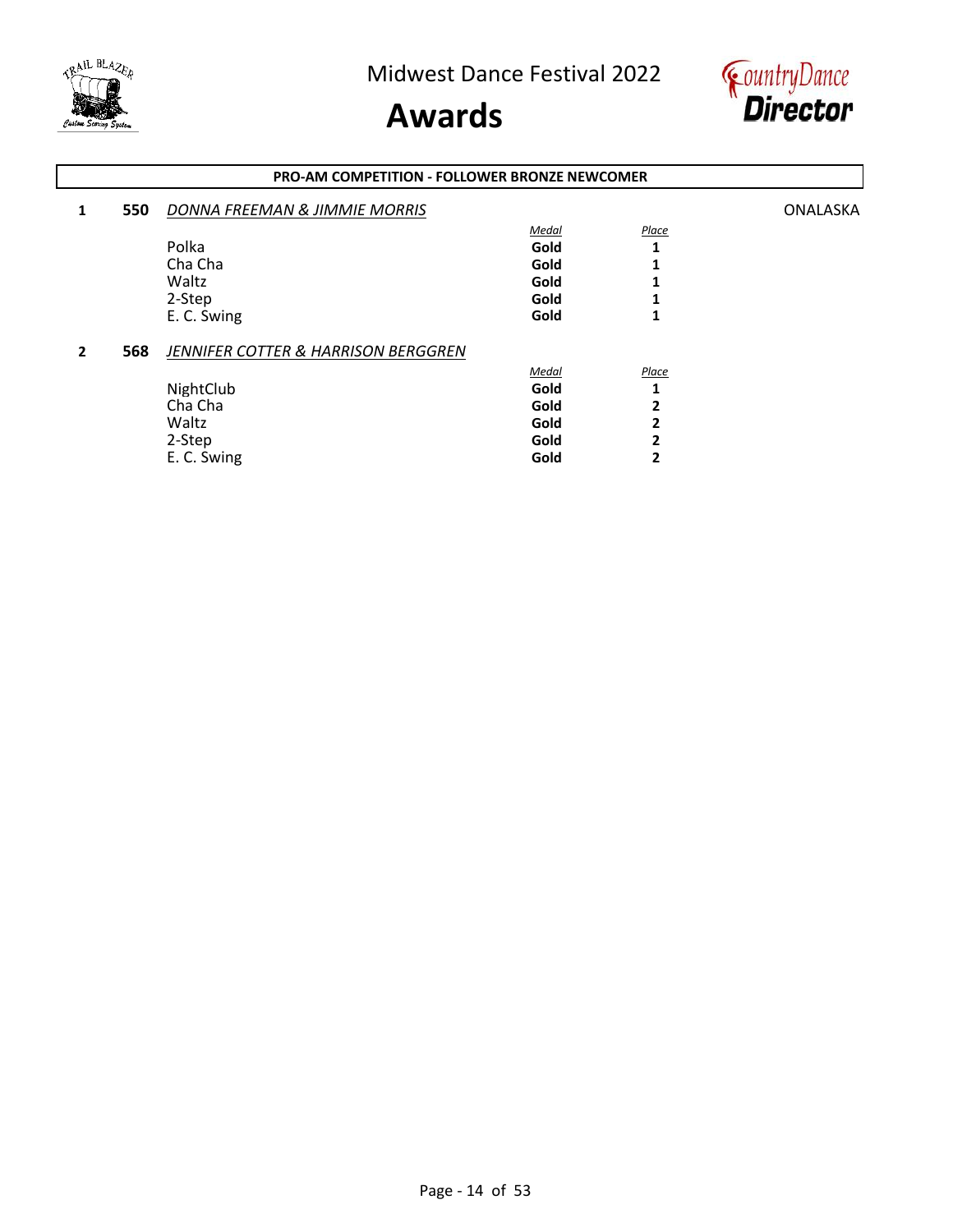

### **Awards**



| <b>PRO-AM COMPETITION - LEADER BRONZE NEWCOMER</b> |                                  |               |            |               |  |
|----------------------------------------------------|----------------------------------|---------------|------------|---------------|--|
| 572                                                | CHRIS LEWIS & ELIZABETH WATKINS  |               |            | RAYTOWN, MO   |  |
|                                                    | W. C. Swing                      | Medal<br>Gold | Place      |               |  |
|                                                    |                                  |               |            |               |  |
| 560                                                | DOUG SHELDON & ELIZABETH WATKINS |               |            | <b>KANSAS</b> |  |
|                                                    | W. C. Swing                      | Medal<br>Gold | Place<br>2 |               |  |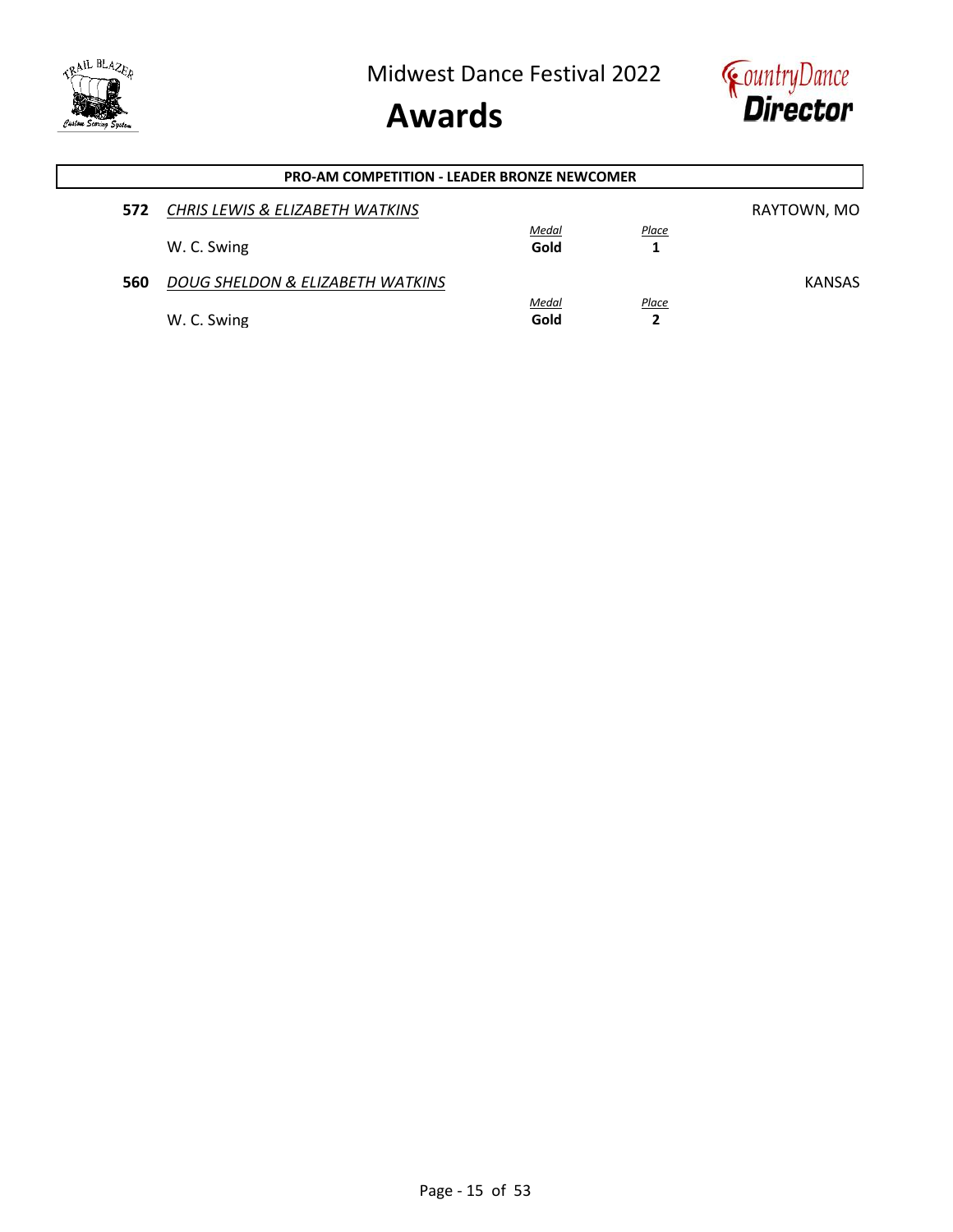



#### **PRO-AM COMPETITION - FOLLOWER COPPER NEWCOMER**

| 1 | 559 | <b>NATALIE KNOX &amp; PRIS YOUNG-HAASE</b> |              |       | <b>GRAIN VALLEY, MO</b> |
|---|-----|--------------------------------------------|--------------|-------|-------------------------|
|   |     |                                            | <b>Medal</b> | Place |                         |
|   |     | NightClub                                  | Gold         |       |                         |
|   |     | Cha Cha                                    | Gold         |       |                         |
|   |     | Waltz                                      | Gold         |       |                         |
|   |     | 2-Step                                     | Gold         |       |                         |
|   |     | E. C. Swing                                | Gold         |       |                         |
|   |     | W. C. Swing                                | Gold         |       |                         |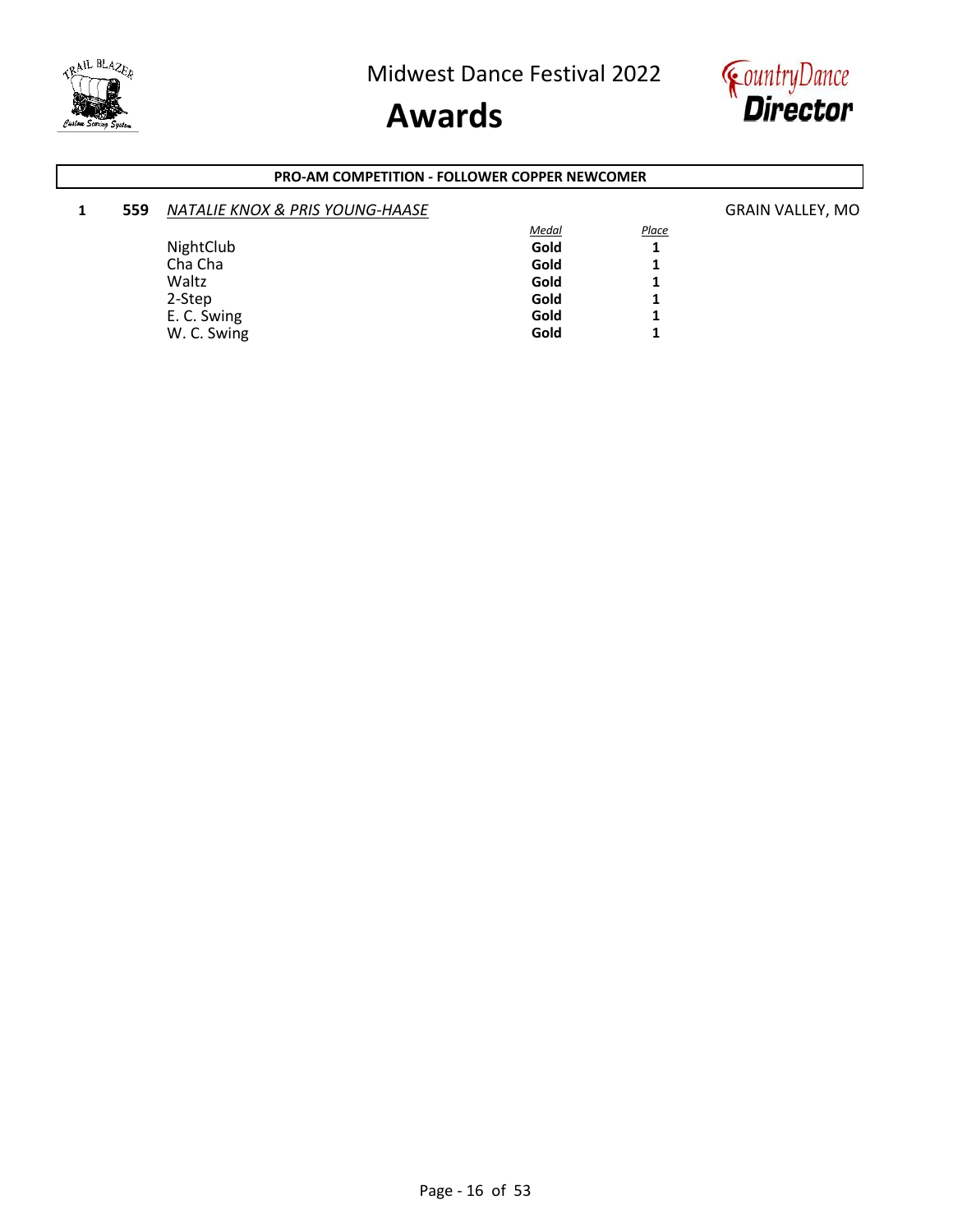





#### **PRO-AM COMPETITION - LEADER COPPER NEWCOMER**

| 548 | MICHAEL TOUNZEN & SHARI AUGUSTINE |              |              |
|-----|-----------------------------------|--------------|--------------|
|     |                                   | <b>Medal</b> | <b>Place</b> |
|     | Triple Two                        | Gold         | 1            |
|     | NightClub                         | Gold         |              |
|     | Waltz                             | Gold         | 1            |
|     | 2-Step                            | Gold         | 1            |
|     | E. C. Swing                       | Gold         |              |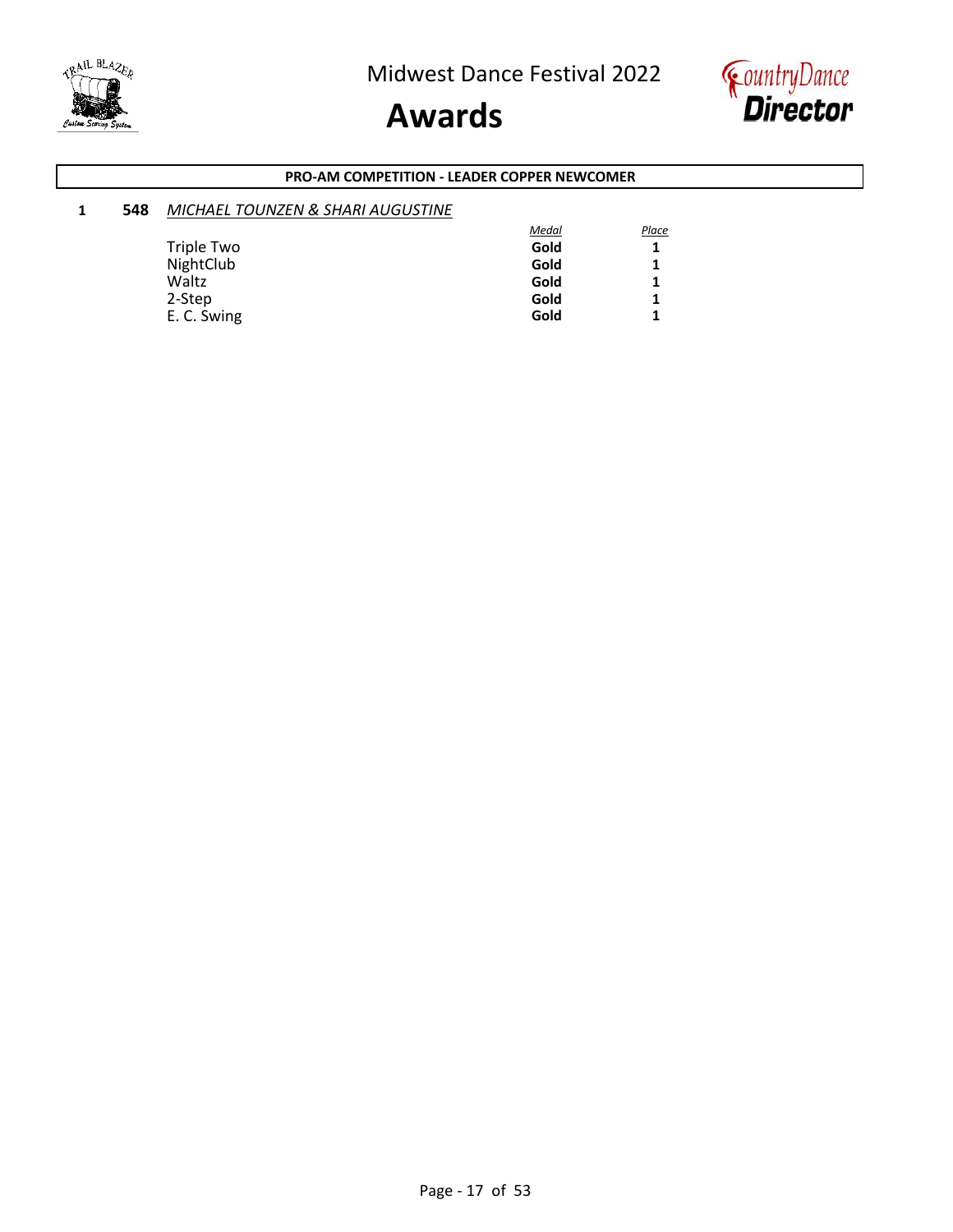

### **Awards**



#### **1 <b>531** *MAVERICK COLE NICHOLS & PRIS YOUNG-HAASE* **INDEPENDENCE, MO** *Medal Place* Triple Two **Gold Graduate** 1<br>Polka **1 Gold W/Honors** 1 Polka **1**<br> **1**<br> **1**<br> **NightClub Gold Graduate** 1 **NightClub Gold Graduate**<br> **1 Gold W/Honors**<br> **1 Gold w/Honors** Cha Cha **Gold w/Honors 1** Waltz **Gold 2** 2-Step **Gold w/Honors** 1<br>
E. C. Swing **1** E. Gold w/Honors **1**<br>Gold **1** W. C. Swing **2 586** *NOAH FIDLER & PRIS YOUNG-HAASE* HIGGINSVILLE, MO *Medal Place* NightClub **Character Collection Collection Collection** Character Collection Collection Collection 2<br> **Character Collection Collection Collection Collection Collection 2** Cha Cha **Gold 2** Waltz **Gold 1** 2-Step **Gold 2** E. C. Swing **Gold 2** W. C. Swing **3 576** *STEVE PLANCHON & WHITNEY SHAE* OVERLAND PARK, KS *Medal Place* Polka **Gold 2** NightClub **3**<br>
Cha Cha **3**<br>
Cha Cha **3** Cha Cha **Gold 3** Waltz **Gold 3** 2-Step **Gold 3** E. C. Swing **Gold** 5 and 5 and 5 and 5 and 5 and 5 and 5 and 5 and 5 and 5 and 5 and 5 and 5 and 5 and 5 and 5 and 5 and 5 and 5 and 5 and 5 and 5 and 5 and 5 and 5 and 5 and 5 and 5 and 5 and 5 and 5 and 5 and 5 and 5 and W. C. Swing **PRO-AM COMPETITION - LEADER OPEN NEWCOMER**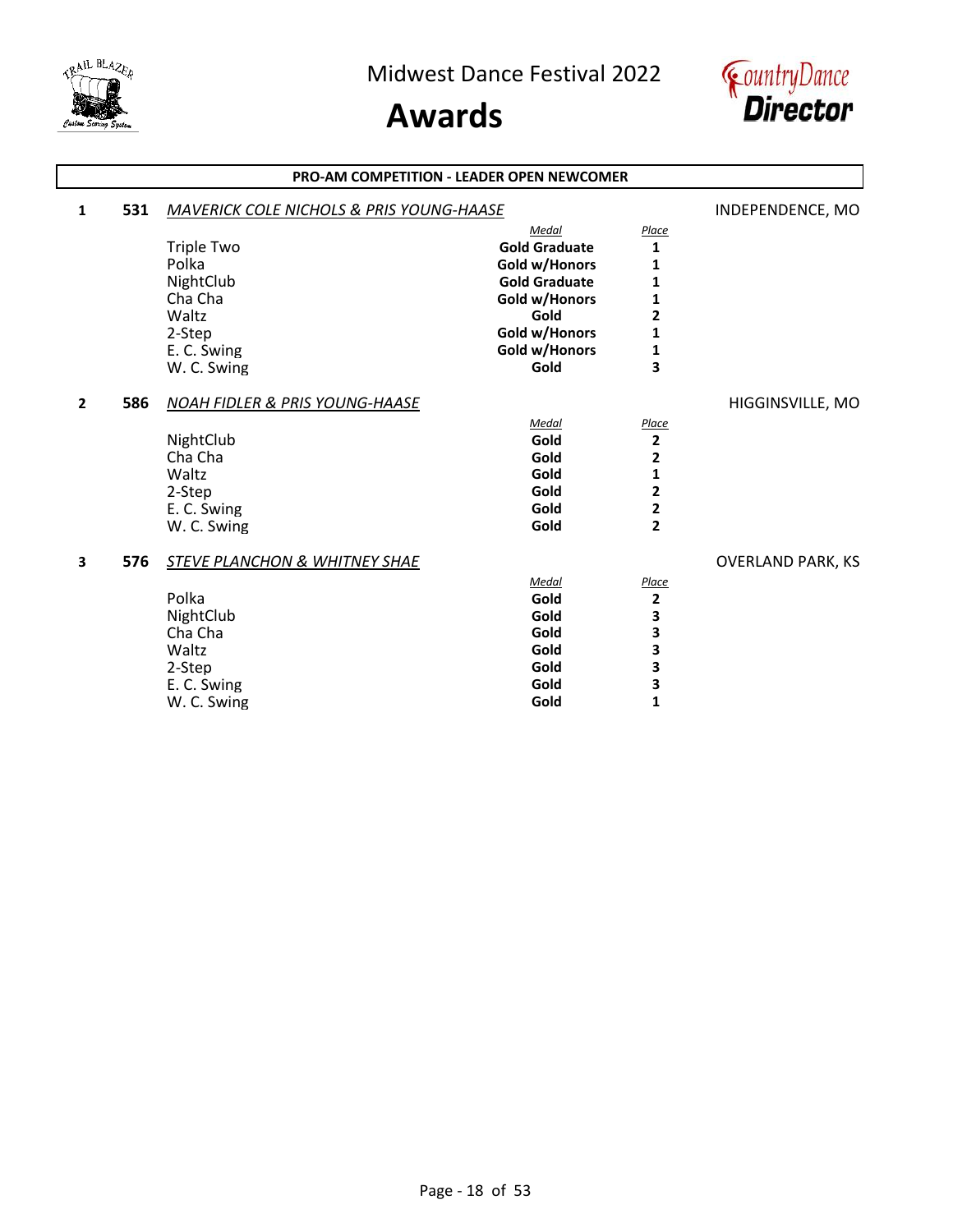

# **Awards**



#### **PRO-AM COMPETITION - FOLLOWER JR TEEN NEWCOMER**

#### **1 552** *ALEXIS GRIMMETT & JIMMIE MORRIS* LIVINGSTON, TX

|             | Medal         | Place |
|-------------|---------------|-------|
| Polka       | Gold w/Honors |       |
| Cha Cha     | Gold w/Honors |       |
| Waltz       | Gold w/Honors |       |
| 2-Step      | Gold          |       |
| E. C. Swing | Gold w/Honors |       |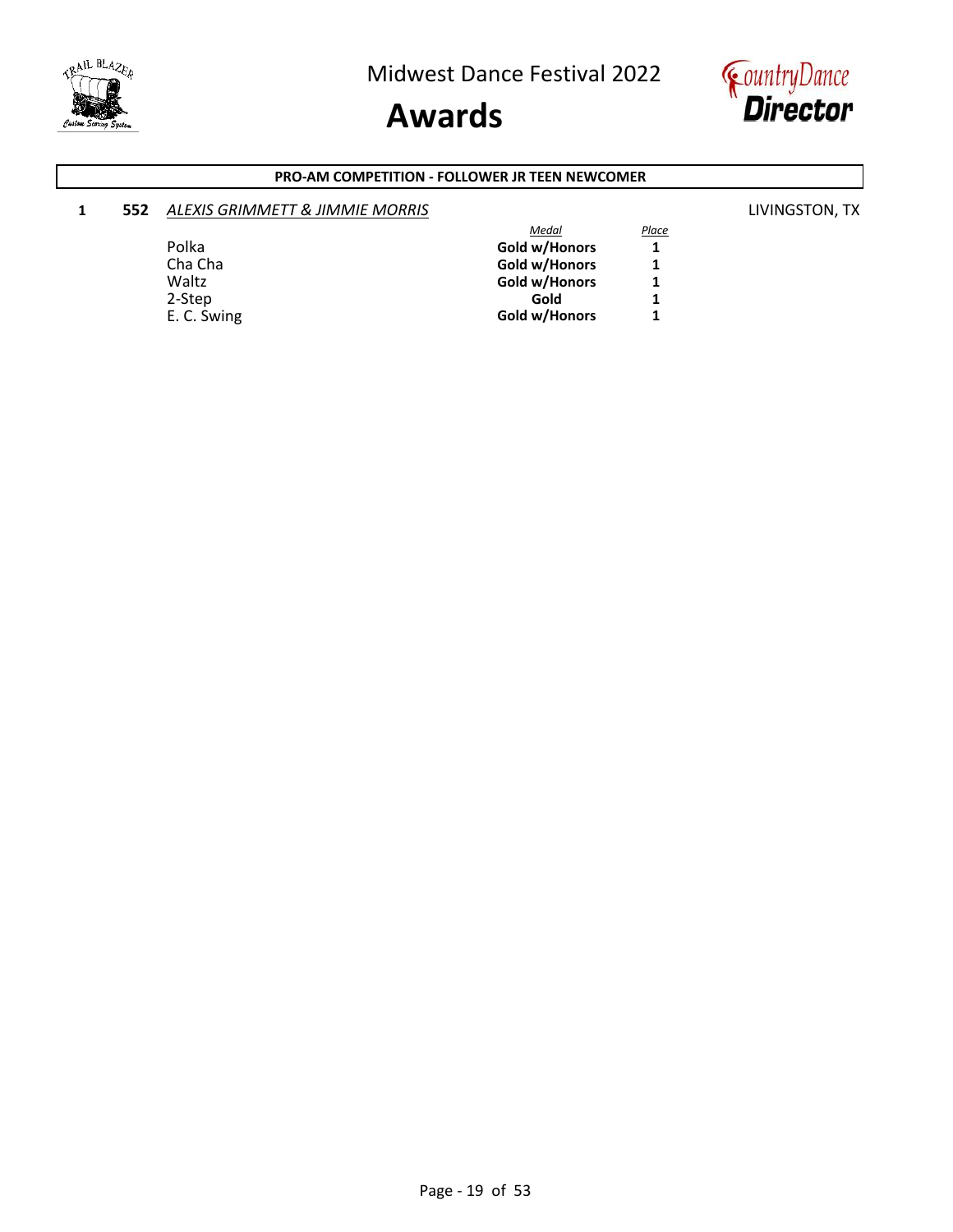

# **Awards**



#### **PRO-AM COMPETITION - LEADER JR TEEN NEWCOMER**

#### **1 525** *<u>ZURICH NICHOLS & PRIS YOUNG-HAASE</u>* **INDEPENDENCE, MO**

#### *Medal Place* Triple Two **Gold Graduate** 1<br>Polka **1 Gold W/Honors** 1 Polka **COLO 11 COLORATION** COLORATION COLORATIONS COLORATIONS 1<br>
COLORATION COLORATIONS 1 Gold w/Honors<br>Gold Cha Cha **Gold 1** Waltz<br>
2-Step **Gold w/Honors** 1<br>
2-Step **Gold** 1 2-Step **Gold 1** E. C. Swing **Gold w/Honors 1**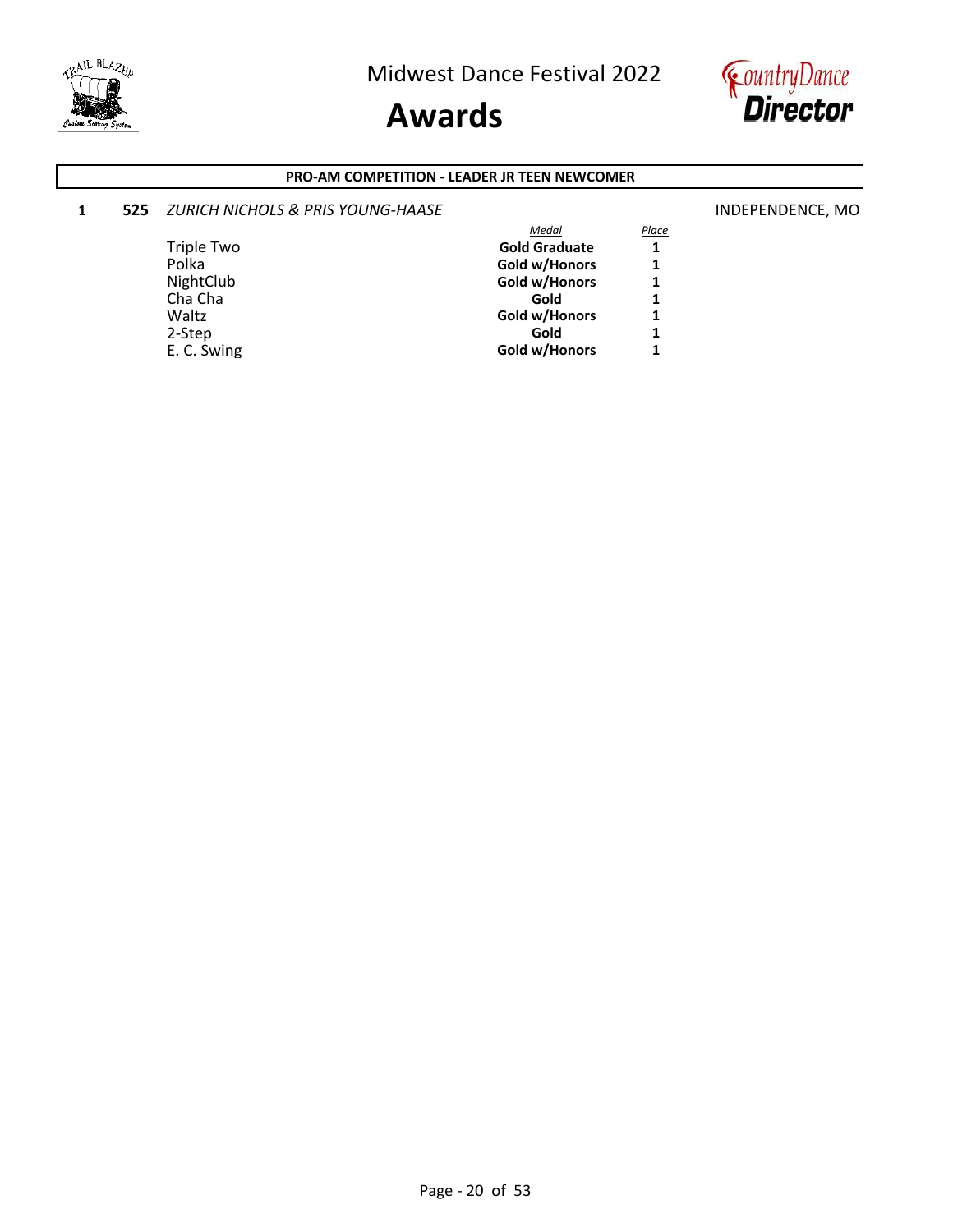

### **Awards**



#### **PRO-AM COMPETITION - FOLLOWER JR YOUTH NEWCOMER**

| 1 | 574 | <b>BRISTOL NICHOLS &amp; PRIS YOUNG-HAASE</b> |               |              | INDEPENDENCE, MO |
|---|-----|-----------------------------------------------|---------------|--------------|------------------|
|   |     |                                               | Medal         | Place        |                  |
|   |     | Polka                                         | Gold          |              |                  |
|   |     | NightClub                                     | Gold w/Honors |              |                  |
|   |     | Cha Cha                                       | Gold          |              |                  |
|   |     | Waltz                                         | Gold          |              |                  |
|   |     | 2-Step                                        | Gold          |              |                  |
|   |     | E. C. Swing                                   | Gold          | 1            |                  |
| 2 | 581 | <b>AUSTIN KNOX &amp; PRIS YOUNG-HAASE</b>     |               |              |                  |
|   |     |                                               | Medal         | Place        |                  |
|   |     | Polka                                         | Gold          | $\mathbf{2}$ |                  |
|   |     | NightClub                                     | Gold          | 2            |                  |
|   |     | Cha Cha                                       | Gold          | 2            |                  |
|   |     | Waltz                                         | Gold          | 2            |                  |
|   |     | 2-Step                                        | Gold          | 2            |                  |
|   |     | E. C. Swing                                   | Gold          | 2            |                  |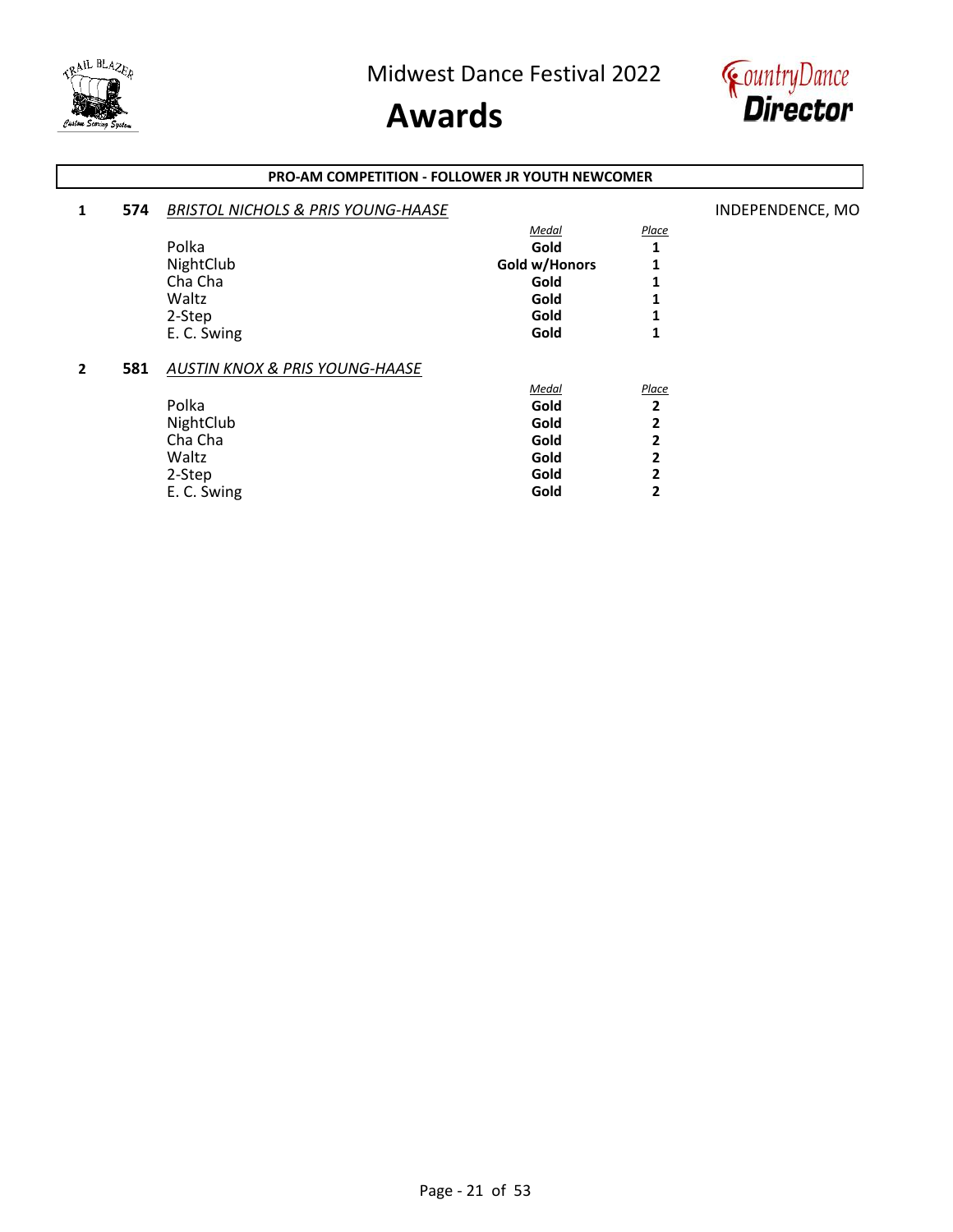



#### **PRO-AM COMPETITION - FOLLOWER JR PRIMARY NEWCOMER**

| 1 | 556 | <b>ALLIE CROSS &amp; PRIS YOUNG-HAASE</b> |              |       | KANSAS CITY, MO |
|---|-----|-------------------------------------------|--------------|-------|-----------------|
|   |     |                                           | <u>Medal</u> | Place |                 |
|   |     | Polka                                     | Gold         |       |                 |
|   |     | NightClub                                 | Gold         |       |                 |
|   |     | Cha Cha                                   | Gold         |       |                 |
|   |     | Waltz                                     | Gold         |       |                 |
|   |     | 2-Step                                    | Gold         |       |                 |
|   |     | E. C. Swing                               | Gold         |       |                 |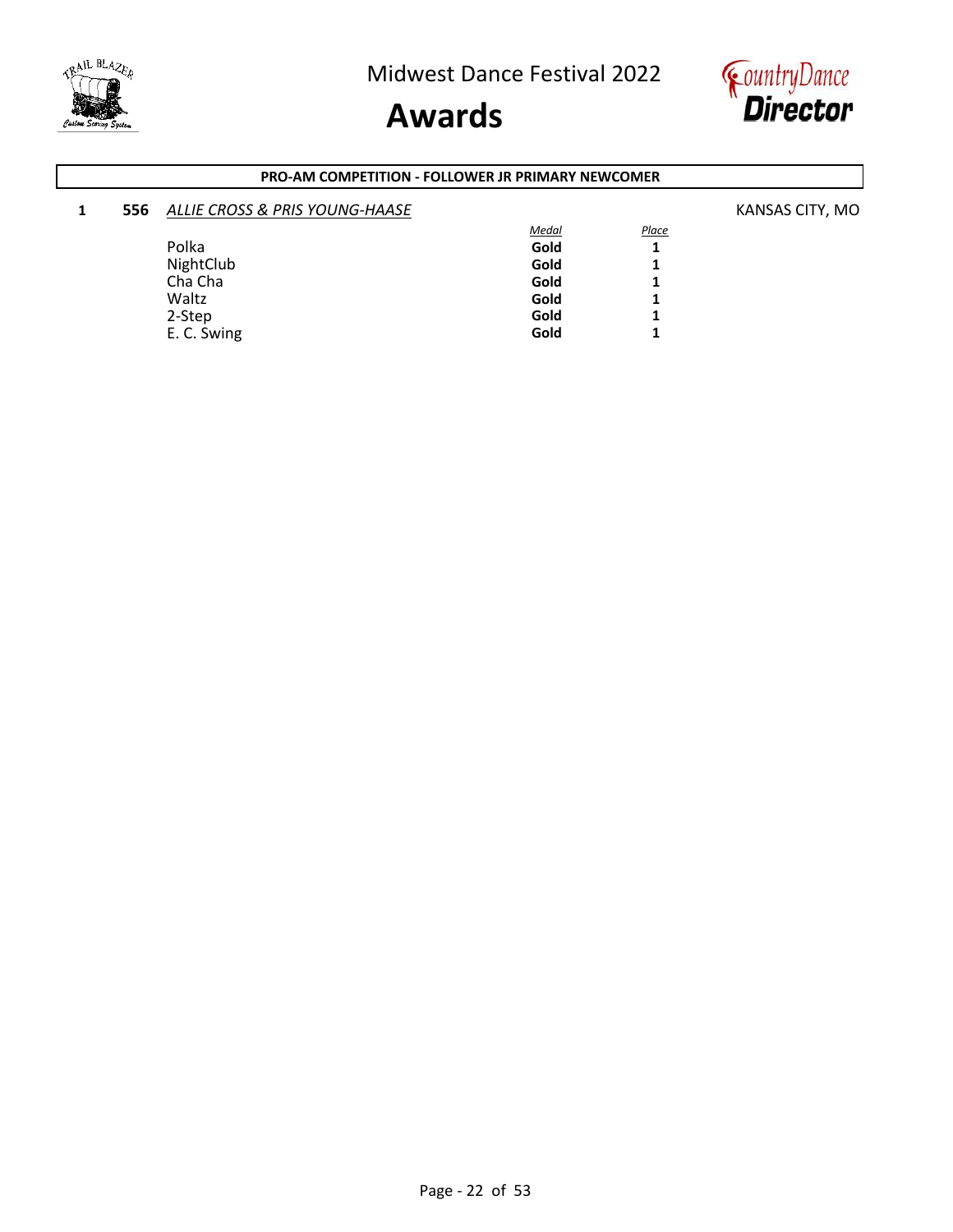

# **Awards**



#### **PRO-AM COMPETITION - LEADER JR PRIMARY NEWCOMER**

#### **1 553** *CONNOR CROSS & PRIS YOUNG-HAASE* **KANSAS CITY (NORTH)**, MO

|               | <b>Place</b> |
|---------------|--------------|
| Gold w/Honors |              |
| Gold          |              |
| Gold          |              |
| Gold          |              |
| Gold          |              |
| Gold w/Honors | 1            |
|               | Medal        |

Page - 23 of 53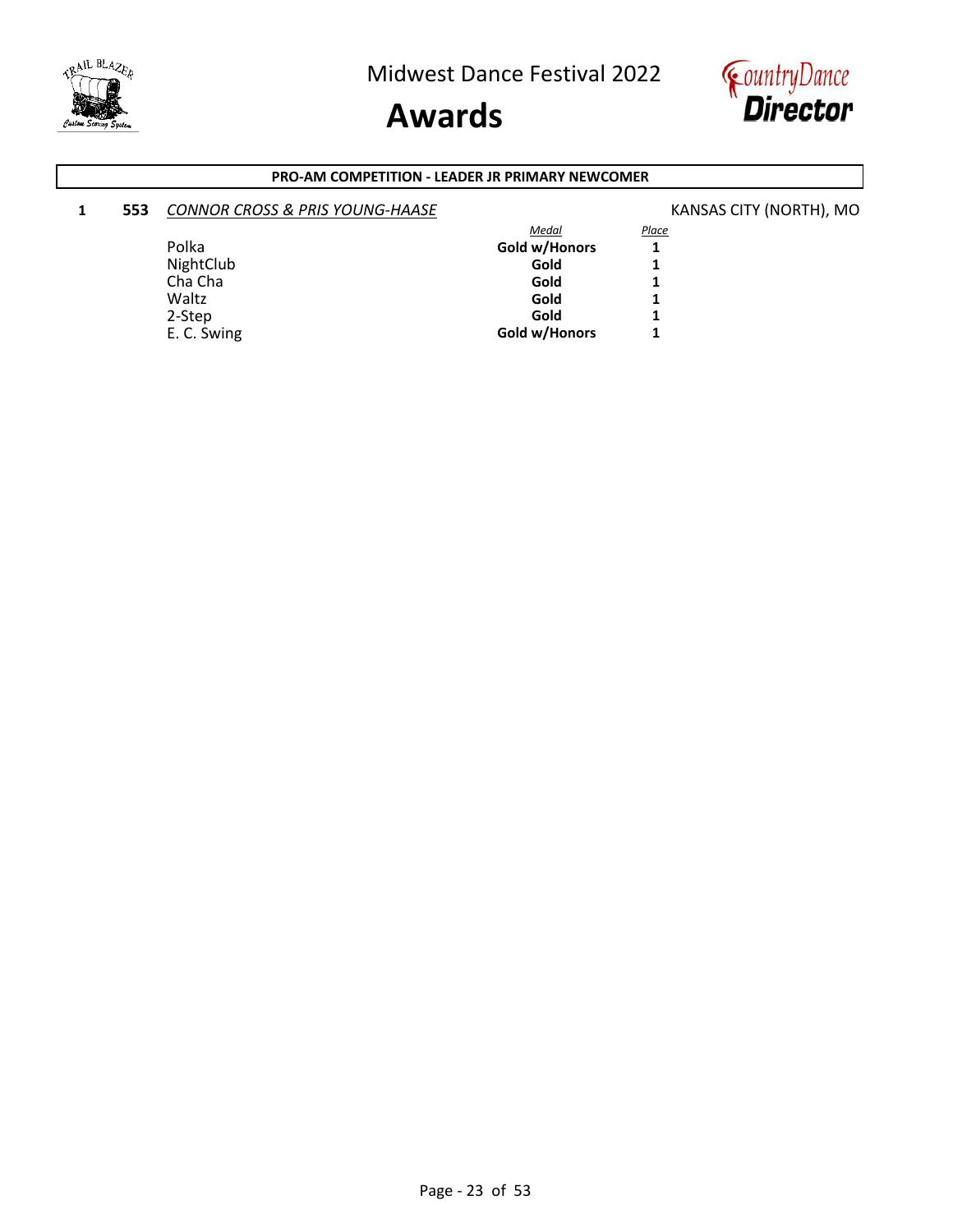



#### **PRO-AM COMPETITION - LEADER PLATINUM NOVICE**

| 545 | <b>CHARLES O'NEAL &amp; SHARI AUGUSTINE</b> |              |              | KANSAS CITY, KS |
|-----|---------------------------------------------|--------------|--------------|-----------------|
|     |                                             | <b>Medal</b> | <b>Place</b> |                 |
|     | NightClub                                   | Gold         |              |                 |
|     | Cha Cha                                     | Gold         |              |                 |
|     | Waltz                                       | Gold         |              |                 |
|     | 2-Step                                      | Gold         |              |                 |
|     | E. C. Swing                                 | Gold         |              |                 |
|     | W. C. Swing                                 | Gold         |              |                 |
|     |                                             |              |              |                 |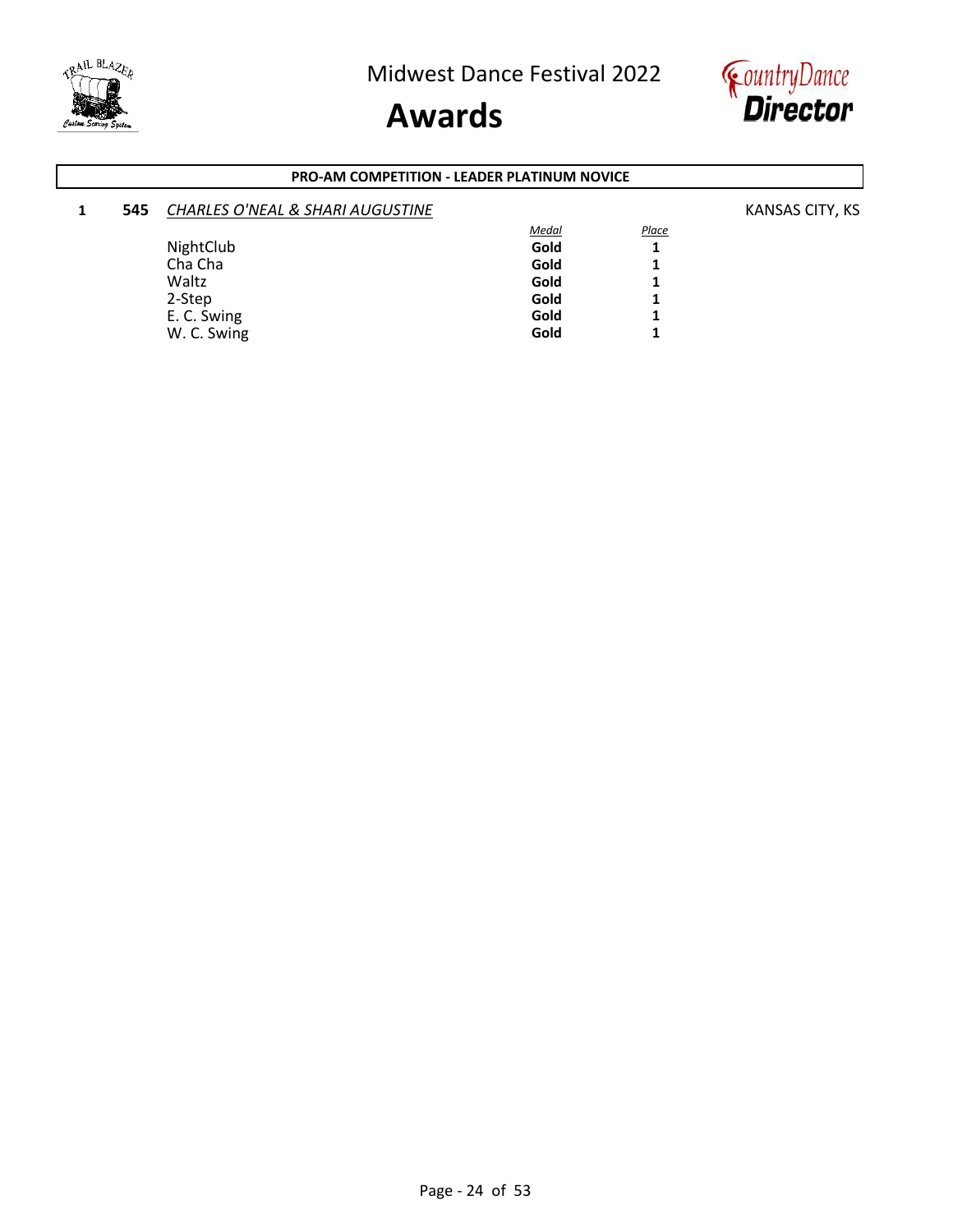



#### **PRO-AM COMPETITION - FOLLOWER GOLD NOVICE**

| 1 | 565 | <b>REBECCA MOORE &amp; JAMES NETHERTON</b> |              |       | AUBURN, KS |
|---|-----|--------------------------------------------|--------------|-------|------------|
|   |     |                                            | <b>Medal</b> | Place |            |
|   |     | <b>Triple Two</b>                          | Gold         |       |            |
|   |     | NightClub                                  | Gold         |       |            |
|   |     | Cha Cha                                    | Gold         |       |            |
|   |     | Viennese Waltz                             | Gold         |       |            |
|   |     | Waltz                                      | Gold         |       |            |
|   |     | 2-Step                                     | Gold         |       |            |
|   |     | E. C. Swing                                | Gold         |       |            |
|   |     | W. C. Swing                                | Gold         |       |            |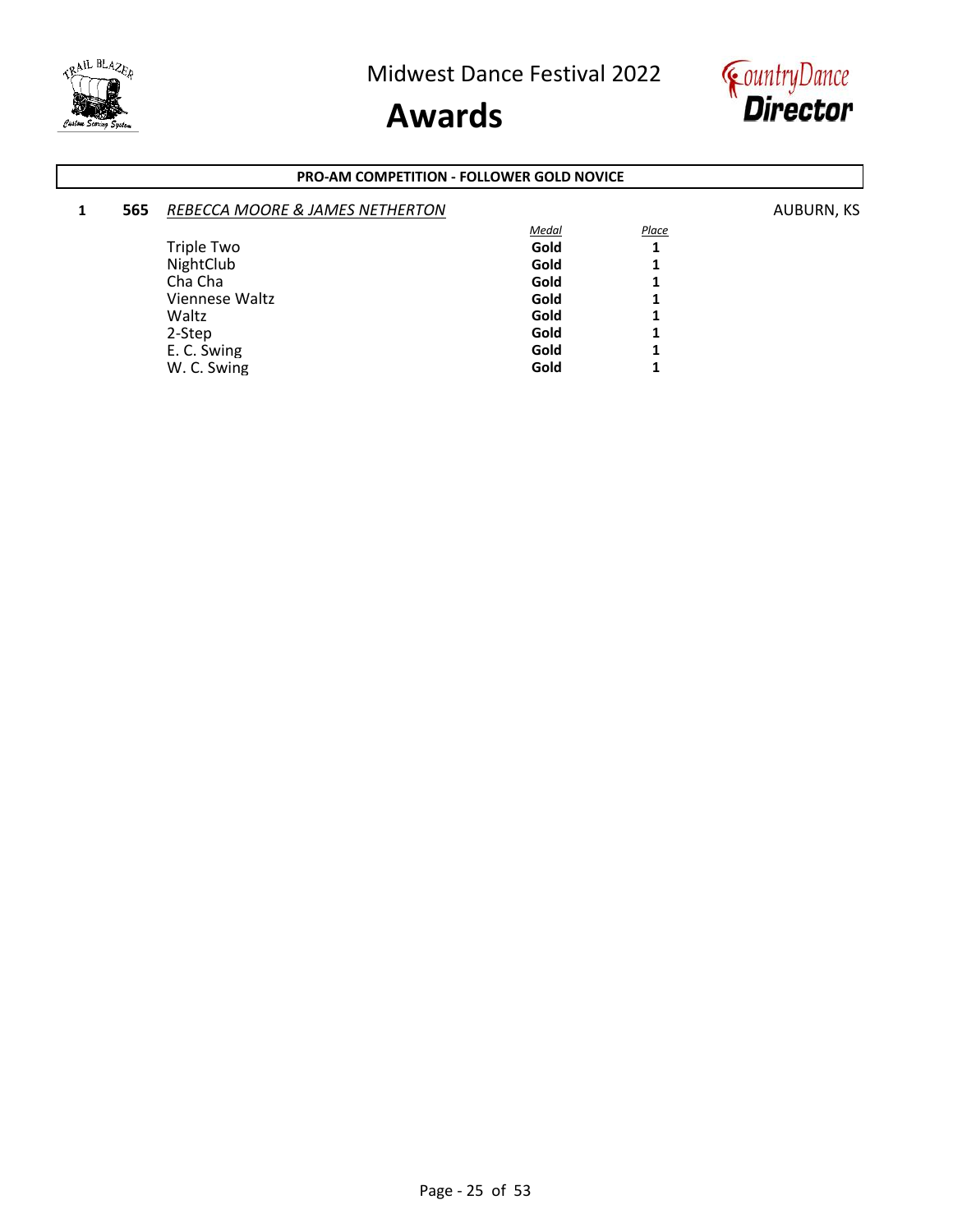



#### **PRO-AM COMPETITION - LEADER GOLD NOVICE**

| 1              | 547 | DAN GUILLOTTE & PRIS YOUNG-HAASE |               |                | LEES SUMMIT, MO |
|----------------|-----|----------------------------------|---------------|----------------|-----------------|
|                |     |                                  | Medal         | <b>Place</b>   |                 |
|                |     | <b>Triple Two</b>                | Gold          | 1              |                 |
|                |     | Polka                            | Gold          |                |                 |
|                |     | NightClub                        | Gold          |                |                 |
|                |     | Cha Cha                          | Gold          |                |                 |
|                |     | Viennese Waltz                   | <b>Silver</b> |                |                 |
|                |     | Waltz                            | Gold          |                |                 |
|                |     | 2-Step                           | Gold          | 2              |                 |
|                |     | E. C. Swing                      | Gold          |                |                 |
|                |     | W. C. Swing                      | Gold          | 2              |                 |
| $\overline{2}$ | 578 | ROBERT THRASH & KAMI WEBER       |               |                | NASHVILLE, TN   |
|                |     |                                  | Medal         | Place          |                 |
|                |     | <b>Triple Two</b>                | Gold          | $\overline{2}$ |                 |
|                |     | Polka                            | Gold          | 2              |                 |
|                |     | Waltz                            | Gold          | 2              |                 |
|                |     | 2-Step                           | Gold          |                |                 |
|                |     | W. C. Swing                      | Gold          |                |                 |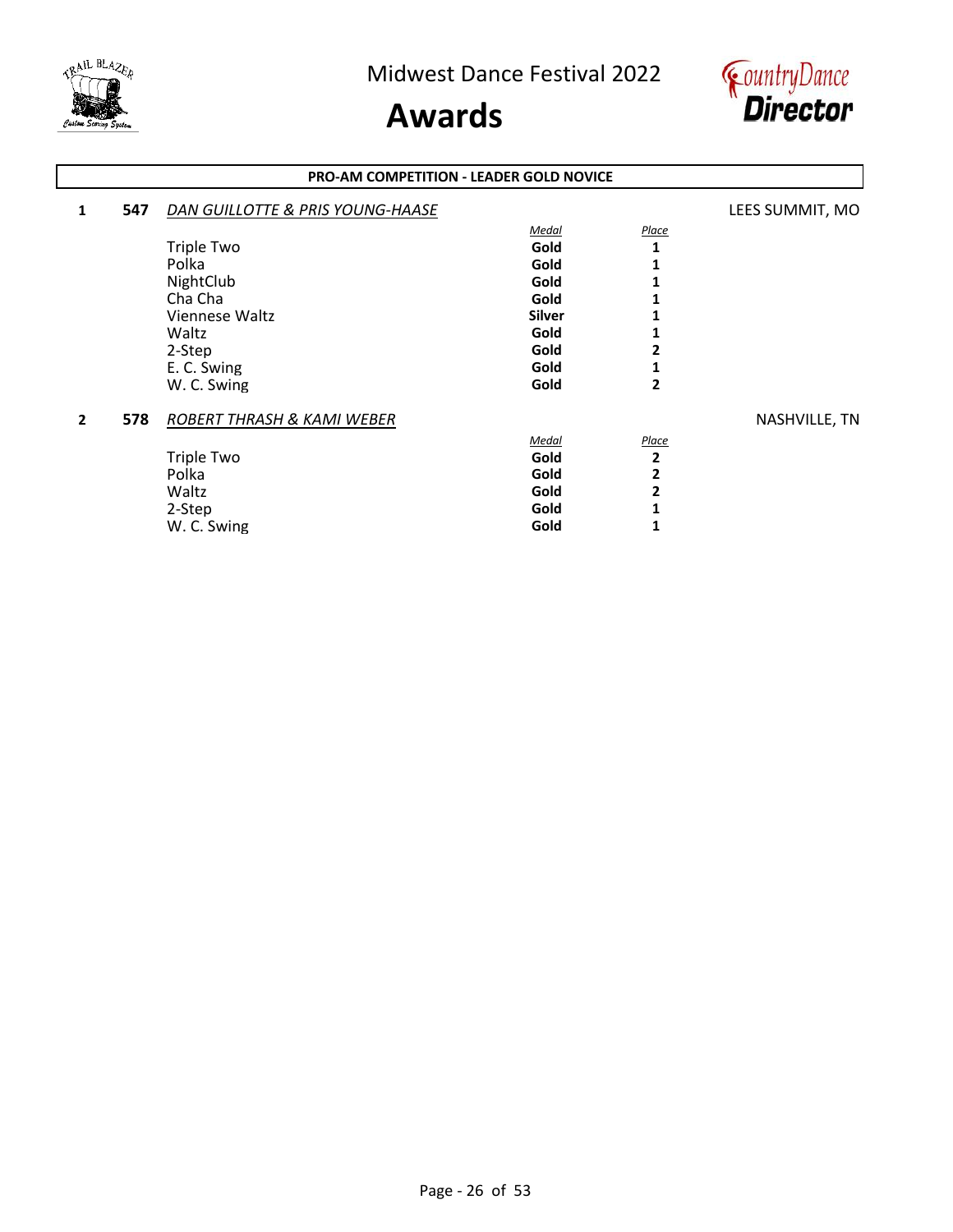



#### **PRO-AM COMPETITION - FOLLOWER SILVER NOVICE**

| 565 | REBECCA MOORE & JAMES NETHERTON |              |              | AUBURN, KS |
|-----|---------------------------------|--------------|--------------|------------|
|     |                                 | <b>Medal</b> | <b>Place</b> |            |
|     | Triple Two                      | Gold         | 1            |            |
|     | NightClub                       | Gold         | 1            |            |
|     | Cha Cha                         | Gold         | 1            |            |
|     | Viennese Waltz                  | Gold         | 1            |            |
|     | Waltz                           | Gold         | 1            |            |
|     | 2-Step                          | Gold         | 1            |            |
|     | E. C. Swing                     | Gold         | 1            |            |
|     | W. C. Swing                     | Gold         | 4            |            |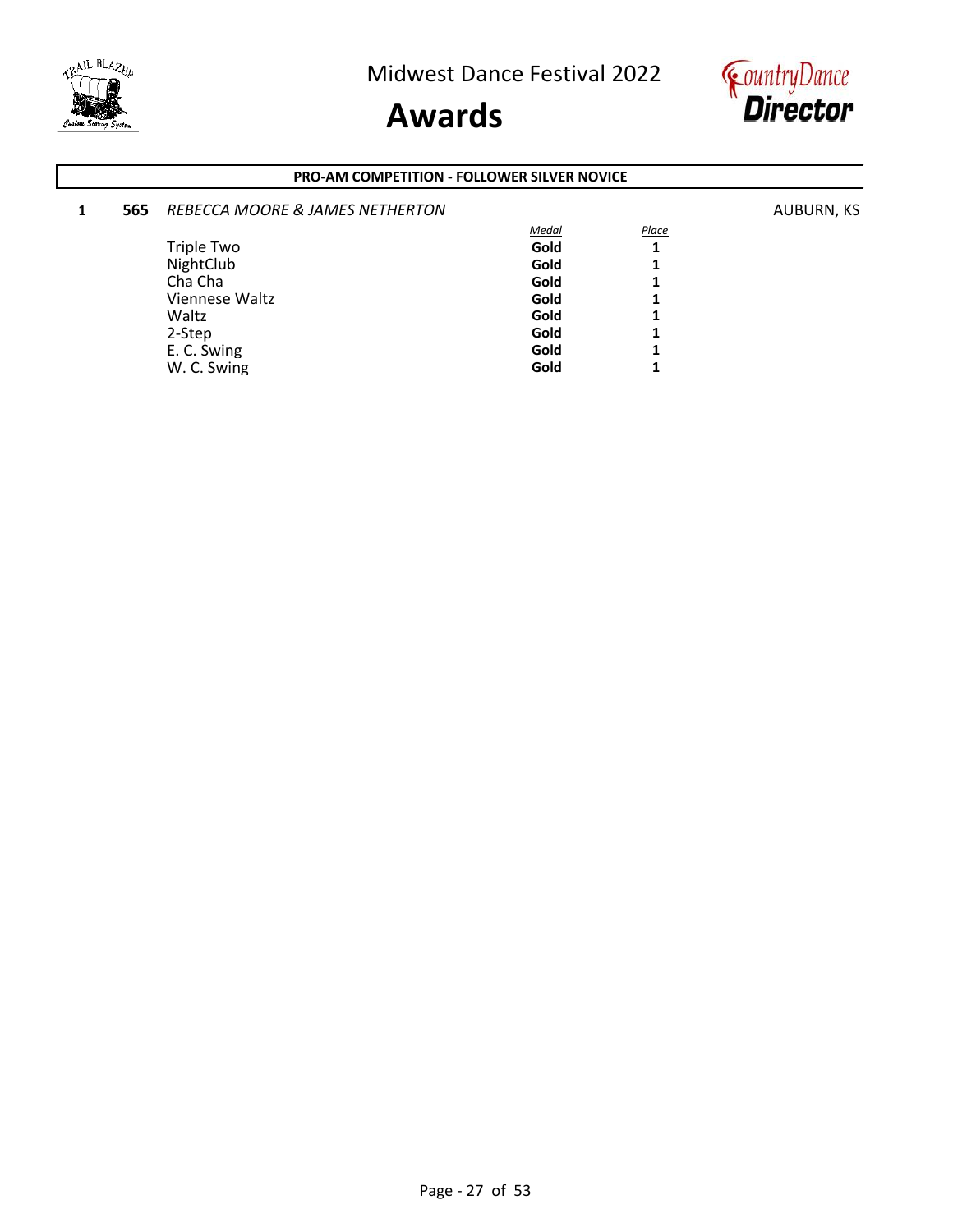



#### **1 578** *ROBERT THRASH & KAMI WEBER* NASHVILLE, TN *Medal Place* Triple Two **Gold** 1<br>Polka **1** Polka **Gold 1** Waltz **Gold 3** 2-Step **Gold 1** W. C. Swing **1 Gold 1 2 547** *DAN GUILLOTTE & PRIS YOUNG-HAASE* LEES SUMMIT, MO *Medal Place* NightClub **Gold** 1<br>
Cha Cha **1** Cha Cha **Gold 1** Waltz **Gold 1** 2-Step **Gold 2** W. C. Swing **Gold 3 3 580** *ANDREW DANIEL & ELIZABETH WATKINS* OVERLAND PARK, KS *Medal Place* Triple Two **Gold 2** NightClub **Gold 2** Waltz **Gold 2** 2-Step **Gold 3** W. C. Swing **Cold 2 PRO-AM COMPETITION - LEADER SILVER NOVICE**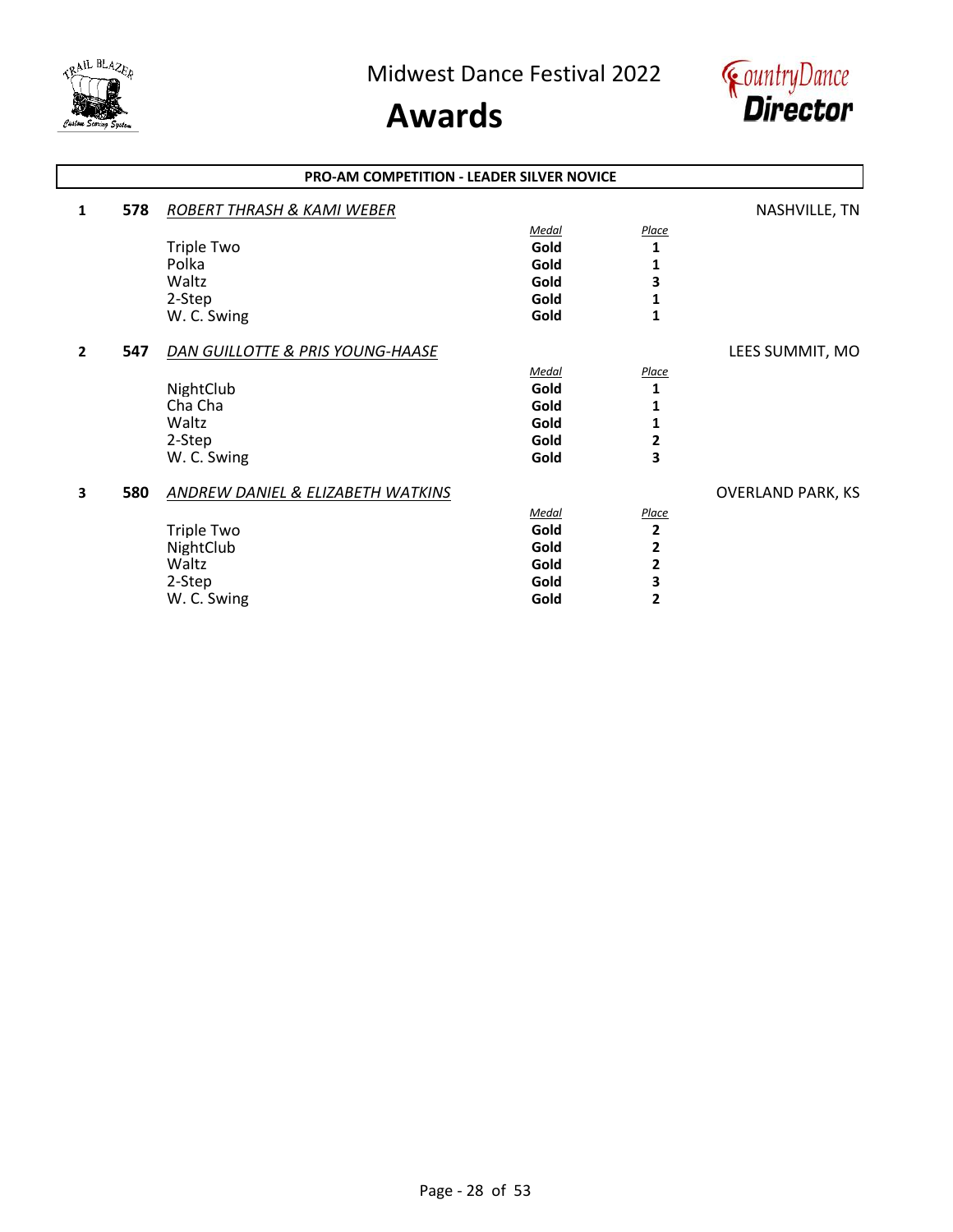

### **Awards**



#### **PRO-AM COMPETITION - FOLLOWER BRONZE NOVICE**

| 1            | 555 | CATHY CROSS & DON MCCARTY       |               |              | KANSAS CITY (NORTH), MO |
|--------------|-----|---------------------------------|---------------|--------------|-------------------------|
|              |     |                                 | <u>Medal</u>  | <u>Place</u> |                         |
|              |     | Triple Two                      | Gold          |              |                         |
|              |     | Polka                           | Gold w/Honors |              |                         |
|              |     | NightClub                       | Gold          |              |                         |
|              |     | Cha Cha                         | Gold w/Honors |              |                         |
|              |     | Waltz                           | Gold          |              |                         |
|              |     | 2-Step                          | Gold          |              |                         |
|              |     | E. C. Swing                     | Gold w/Honors |              |                         |
|              |     | W. C. Swing                     | Gold w/Honors |              |                         |
| $\mathbf{2}$ | 565 | REBECCA MOORE & JAMES NETHERTON |               |              | AUBURN, KS              |
|              |     |                                 | <b>Medal</b>  | <b>Place</b> |                         |
|              |     | <b>Triple Two</b>               | Gold          | 2            |                         |
|              |     | NightClub                       | Gold          |              |                         |
|              |     | Cha Cha                         | Gold          |              |                         |
|              |     | Viennese Waltz                  | Gold          |              |                         |
|              |     | Waltz                           | Gold          |              |                         |
|              |     | 2-Step                          | Gold          |              |                         |
|              |     | E. C. Swing                     | Gold          |              |                         |
|              |     | W. C. Swing                     | Gold          |              |                         |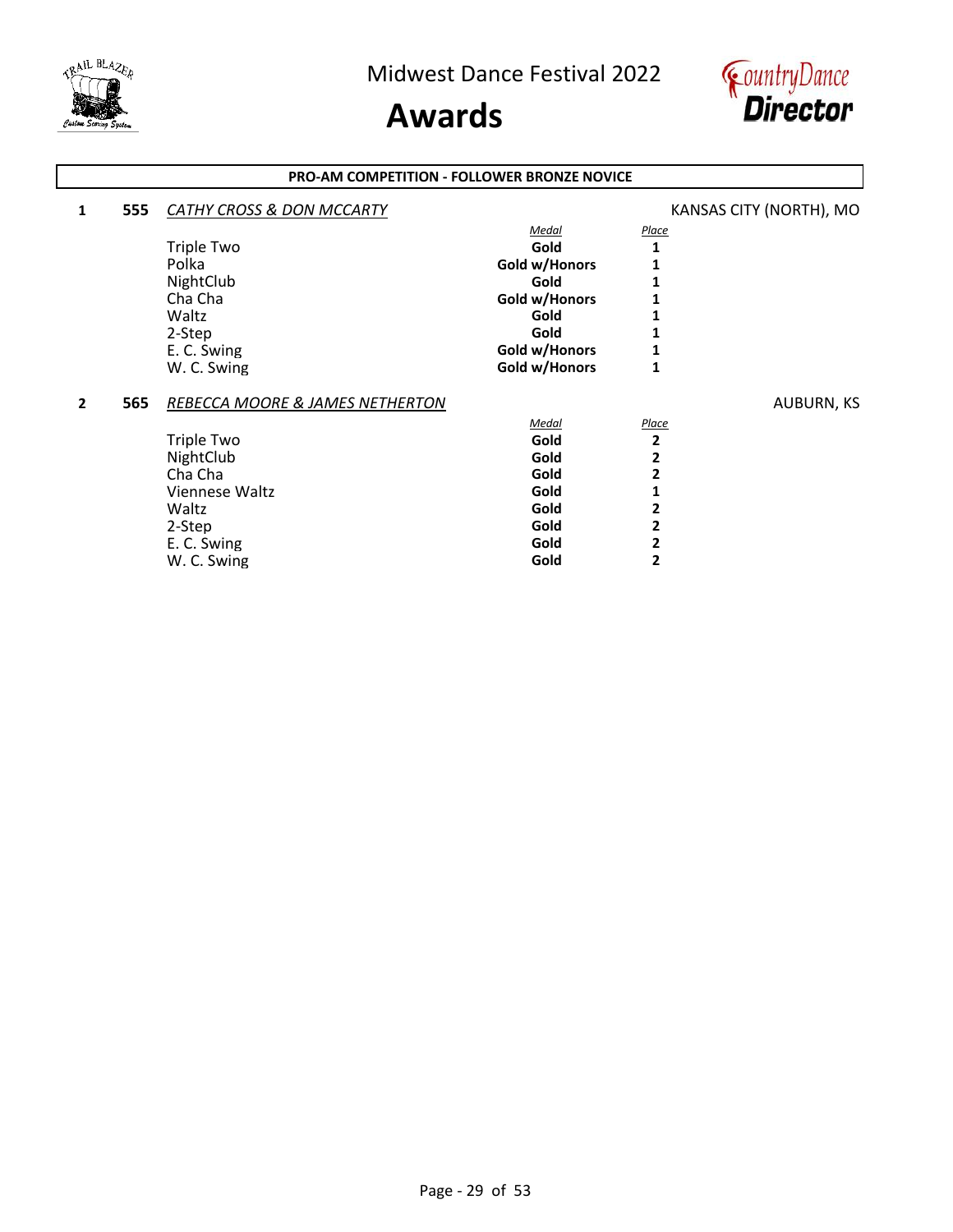



#### **PRO-AM COMPETITION - LEADER BRONZE NOVICE**

| 578 | <b>ROBERT THRASH &amp; KAMI WEBER</b> |              |              | NASHVILLE, TN |
|-----|---------------------------------------|--------------|--------------|---------------|
|     |                                       | <b>Medal</b> | <b>Place</b> |               |
|     | Triple Two                            | Gold         |              |               |
|     | Polka                                 | Gold         |              |               |
|     | Waltz                                 | Gold         |              |               |
|     | 2-Step                                | Gold         |              |               |
|     | W. C. Swing                           | Gold         |              |               |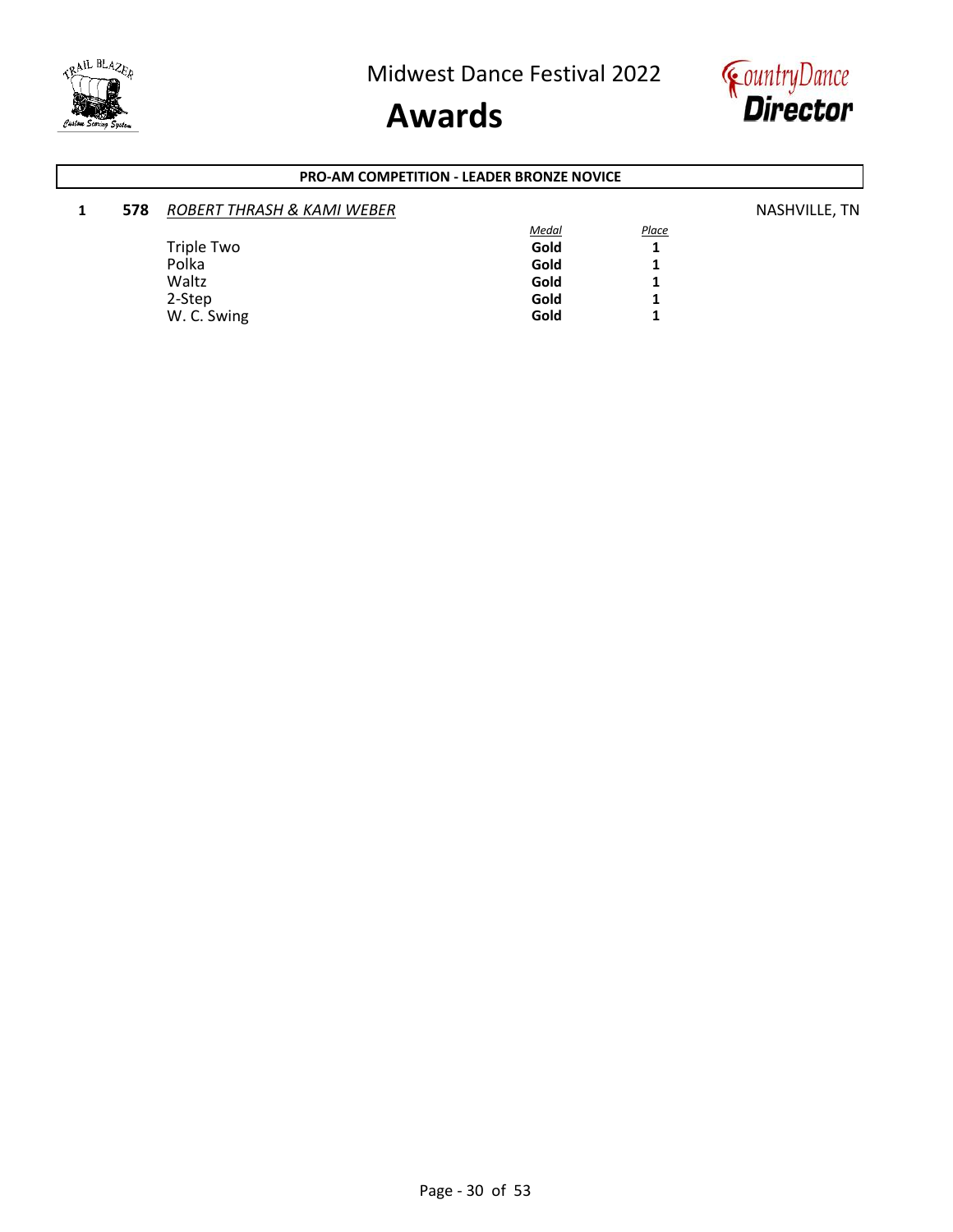



#### **PRO-AM COMPETITION - FOLLOWER COPPER NOVICE**

| 569 | <b>MARY CELICHOWSKI &amp; JAMES NETHERTON</b> |              |       | <b>BOSSIER CITY, LA</b> |
|-----|-----------------------------------------------|--------------|-------|-------------------------|
|     |                                               | <u>Medal</u> | Place |                         |
|     | Triple Two                                    | Gold         |       |                         |
|     | NightClub                                     | Gold         |       |                         |
|     | Waltz                                         | Gold         |       |                         |
|     | 2-Step                                        | Gold         |       |                         |
|     | W. C. Swing                                   | Gold         |       |                         |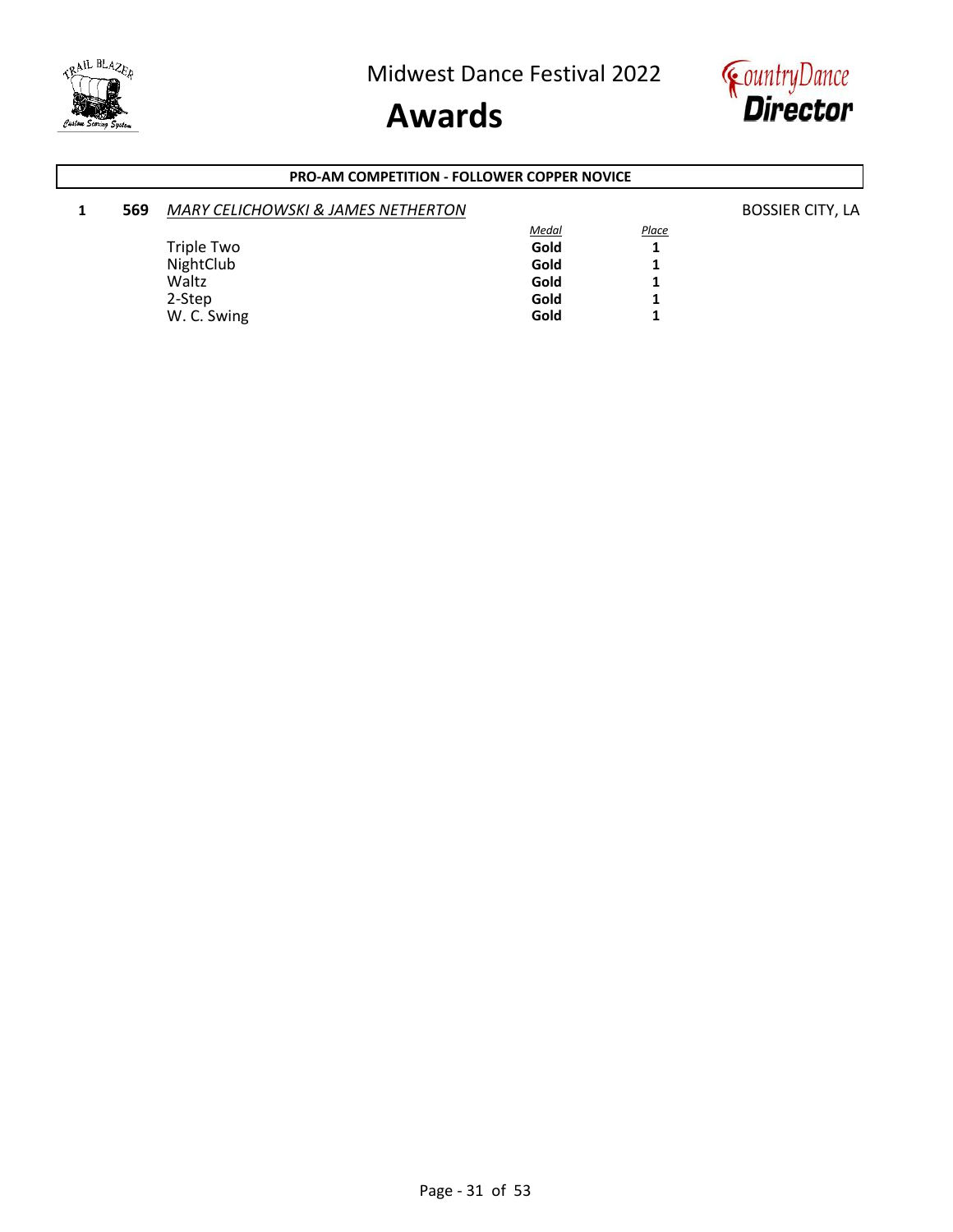



#### **1 578** *ROBERT THRASH & KAMI WEBER* NASHVILLE, TN *Medal Place* Triple Two **Gold** 1<br>Polka **1** Polka **Gold 1** Waltz **Gold 2** 2-Step **Gold 1** W. C. Swing **1 Gold 1 2 580** *ANDREW DANIEL & ELIZABETH WATKINS* **CONSERVANT AND PARK, KS** *Medal Place* Triple Two **Gold 2** NightClub **Gold 1** Waltz **Gold 1** 2-Step **Gold 2** W. C. Swing **Gold** 2 **PRO-AM COMPETITION - LEADER COPPER NOVICE**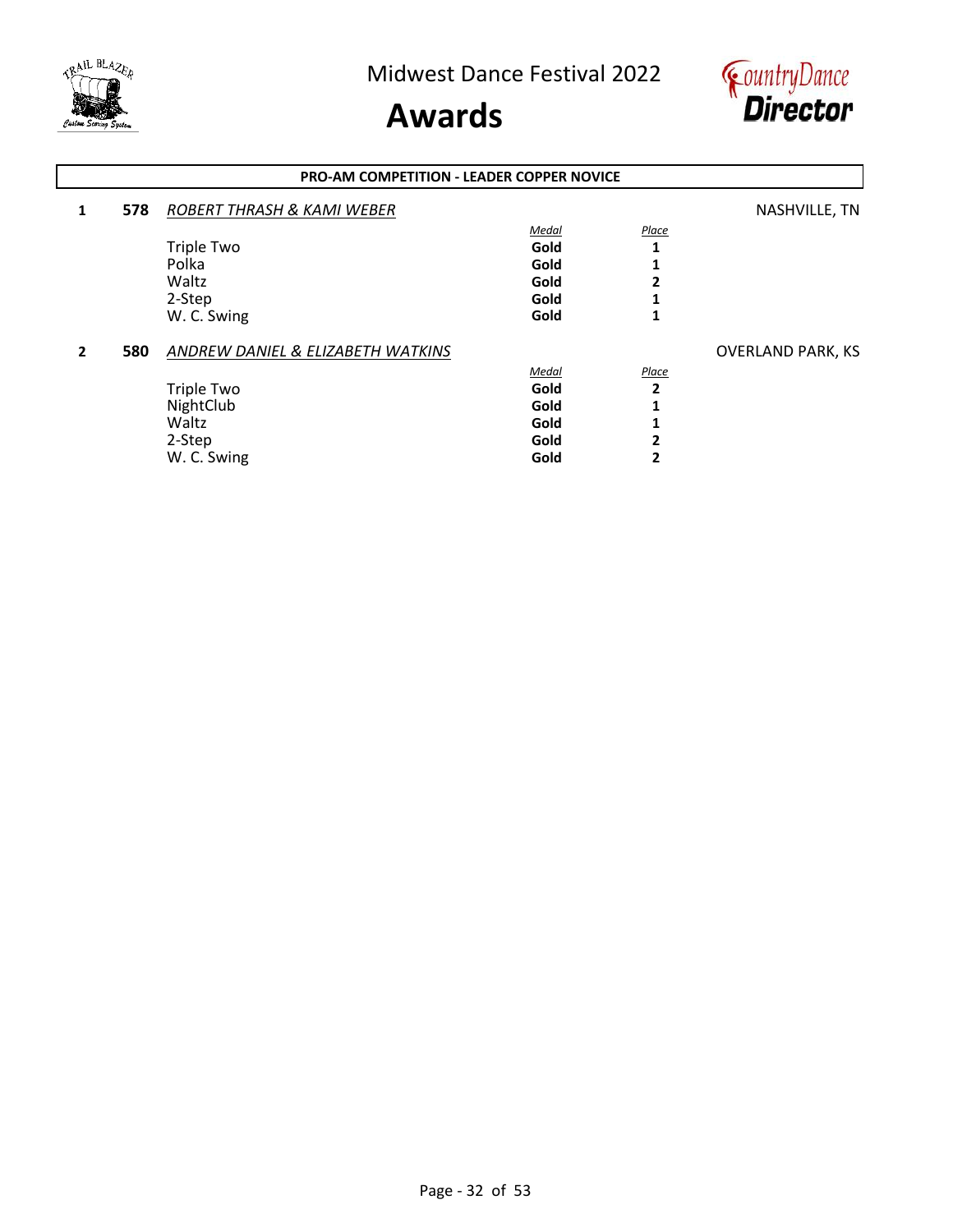



#### **PRO-AM COMPETITION - FOLLOWER OPEN NOVICE**

| 1 | 565 | REBECCA MOORE & JAMES NETHERTON             |       |       | <b>AUBURN, KS</b> |
|---|-----|---------------------------------------------|-------|-------|-------------------|
|   |     |                                             | Medal | Place |                   |
|   |     | <b>Triple Two</b>                           | Gold  | 1     |                   |
|   |     | NightClub                                   | Gold  |       |                   |
|   |     | Cha Cha                                     | Gold  |       |                   |
|   |     | Viennese Waltz                              | Gold  |       |                   |
|   |     | Waltz                                       | Gold  | 2     |                   |
|   |     | 2-Step                                      | Gold  |       |                   |
|   |     | E. C. Swing                                 | Gold  |       |                   |
|   |     | W. C. Swing                                 | Gold  | 1     |                   |
| 2 | 562 | <b>SUZIE CHHOUK &amp; HARRISON BERGGREN</b> |       |       |                   |
|   |     |                                             | Medal | Place |                   |
|   |     | NightClub                                   | Gold  | 2     |                   |
|   |     | Cha Cha                                     | Gold  | 2     |                   |
|   |     | Waltz                                       | Gold  | 1     |                   |
|   |     | 2-Step                                      | Gold  | 2     |                   |
|   |     | E. C. Swing                                 | Gold  | 2     |                   |
|   |     | W. C. Swing                                 | Gold  | 2     |                   |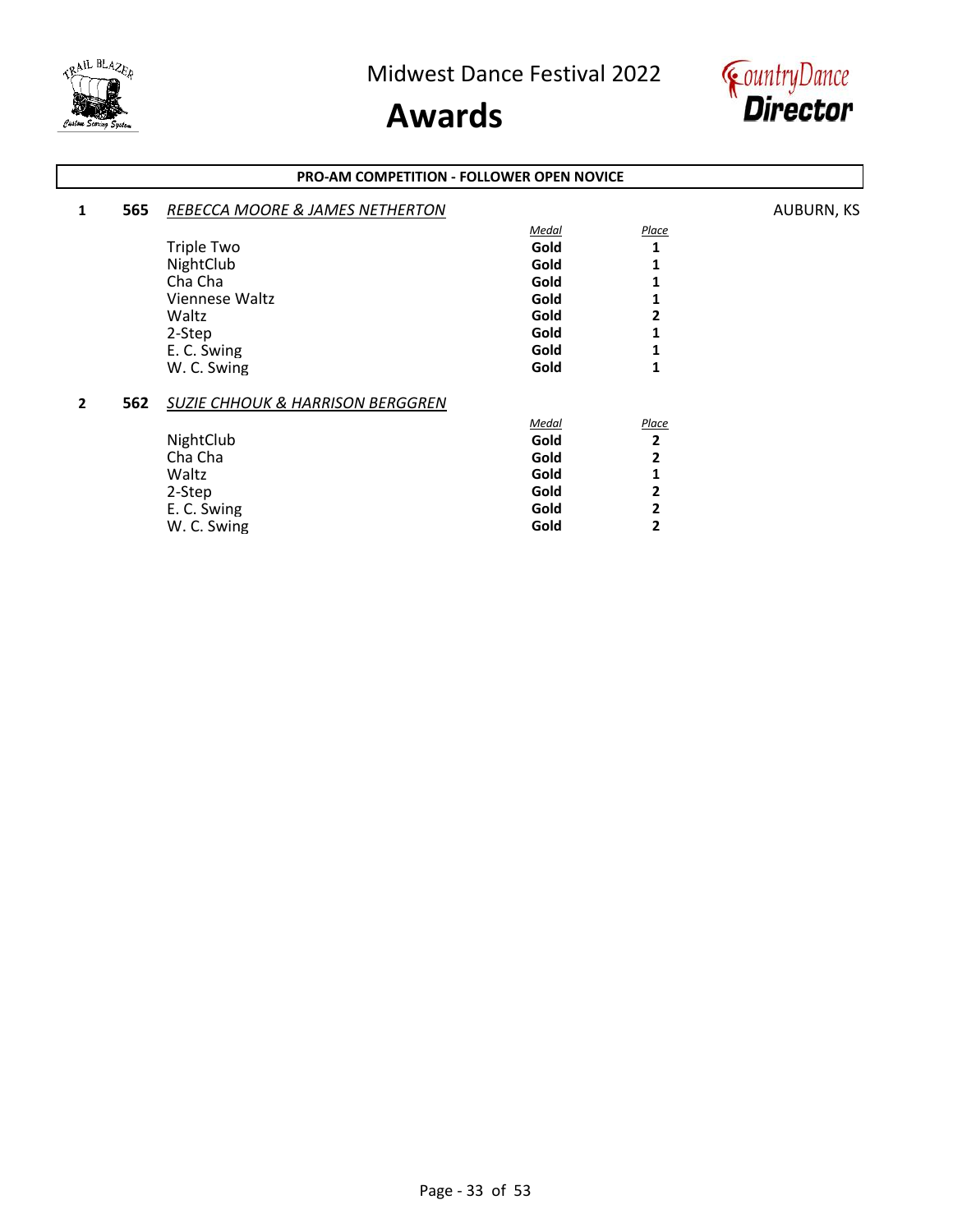



#### **PRO-AM COMPETITION - LEADER OPEN NOVICE**

| 580 | ANDREW DANIEL & ELIZABETH WATKINS |              |              | <b>OVERLAND PARK, KS</b> |
|-----|-----------------------------------|--------------|--------------|--------------------------|
|     |                                   | <b>Medal</b> | <b>Place</b> |                          |
|     | Triple Two                        | Gold         |              |                          |
|     | NightClub                         | Gold         |              |                          |
|     | Waltz                             | Gold         |              |                          |
|     | 2-Step                            | Gold         |              |                          |
|     | W. C. Swing                       | Gold         |              |                          |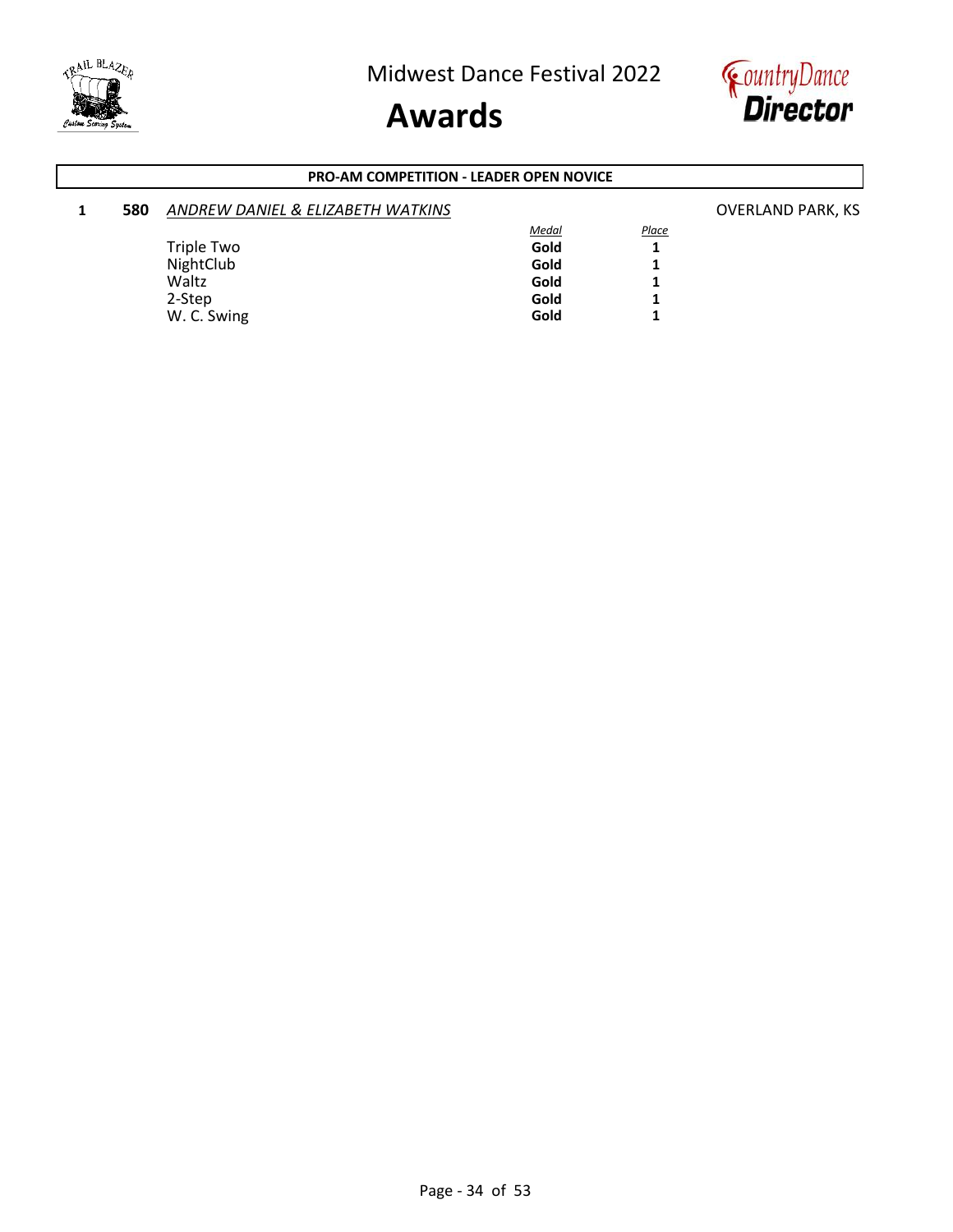

W. C. Swing

### **Awards**



#### **PRO-AM COMPETITION - LEADER JR YOUTH NOVICE**

#### **1 <b>510** *LAKYI DEAN & PRIS YOUNG-HAASE* **BLUE SPRINGS, MO BLUE SPRINGS, MO** *Medal Place* Triple Two **1**<br>Polka **1**<br>**1** Polka **Gold 1** NightClub **Gold** 1<br>
Cha Cha **1 Gold Cha 1 Gold 1 Gold 1 Gold 1 Cha 1 1** Gold w/Honors **1**<br>Gold **1** Viennese Waltz **Collaboration Collaboration Collaboration Collaboration Collaboration Collaboration Collaboration Collaboration Collaboration Collaboration Collaboration Collaboration Collaboration Collaboration Collaborat** Waltz **Gold 1**

2-Step **Gold 1** E. C. Swing **Gold** 1 **C.** Swing **Gold** 1 **C.** Swing **Gold** 1 **C.** Gold 1 **1**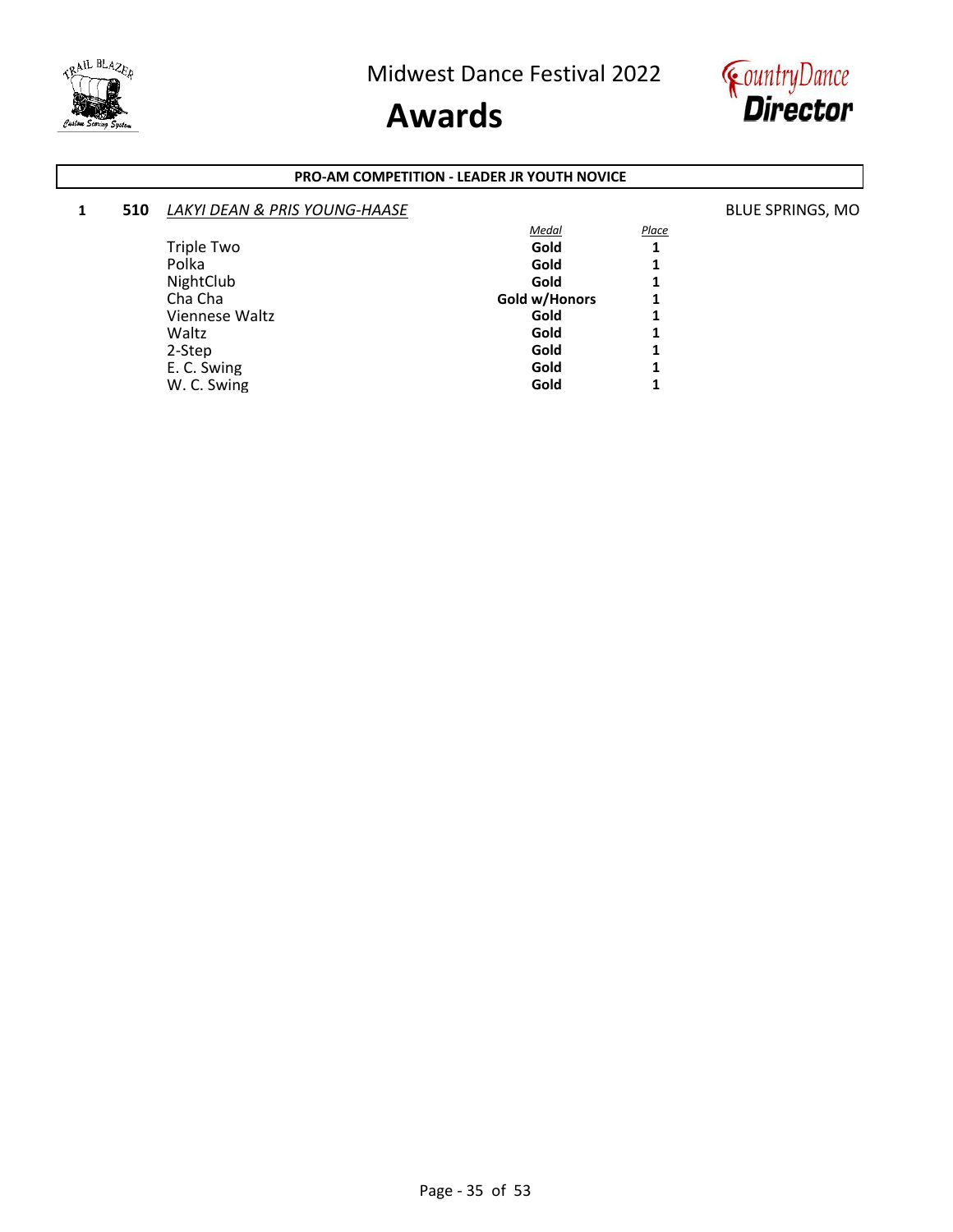

W. C. Swing

### **Awards**



#### **PRO-AM COMPETITION - LEADER SILVER ADVANCED**

#### **1 566** *TODD GRIFFIN & RACHAEL MOONEY* ATTLEBORO, MA *Medal Place* Triple Two **1**<br>Polka **1**<br>**1** Polka **Gold 1** NightClub **1**<br>
Cha Cha **1**<br>
Cha Cha **1** Cha Cha **Cha Cha** Cha **1**<br>
Viennese Waltz **1 Gold w/Honors** 1 Viennese Waltz **Gold w/Honors** 1<br>
Waltz **Gold 1** Waltz **Gold 1** 2-Step **Gold 1**

E. C. Swing **Gold** 1 **C.** Swing **Gold** 1 **C.** Swing **Gold** 1 **C.** Gold 1 **1**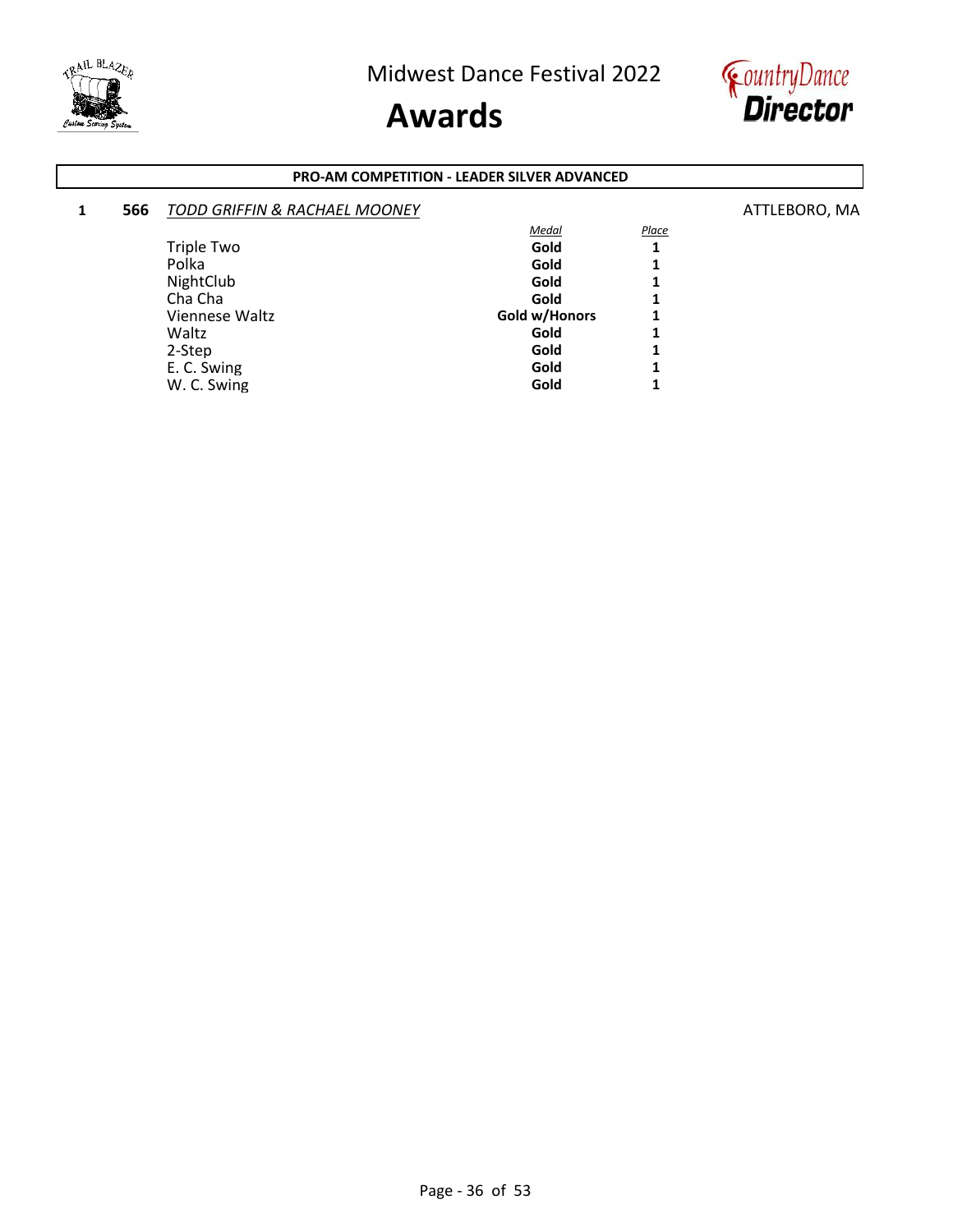



#### **PRO-AM COMPETITION - LEADER BRONZE ADVANCED**

### **1 566** *TODD GRIFFIN & RACHAEL MOONEY* ATTLEBORO, MA *Medal Place*

| <b>Triple Two</b> | Gold          |   |
|-------------------|---------------|---|
| Polka             | Gold          | 1 |
| NightClub         | Gold          | 1 |
| Cha Cha           | Gold          | 1 |
| Viennese Waltz    | Gold w/Honors | 1 |
| Waltz             | Gold w/Honors | 1 |
| 2-Step            | Gold          | 1 |
| E. C. Swing       | Gold          | 1 |
| W. C. Swing       | Gold          | 1 |
|                   |               |   |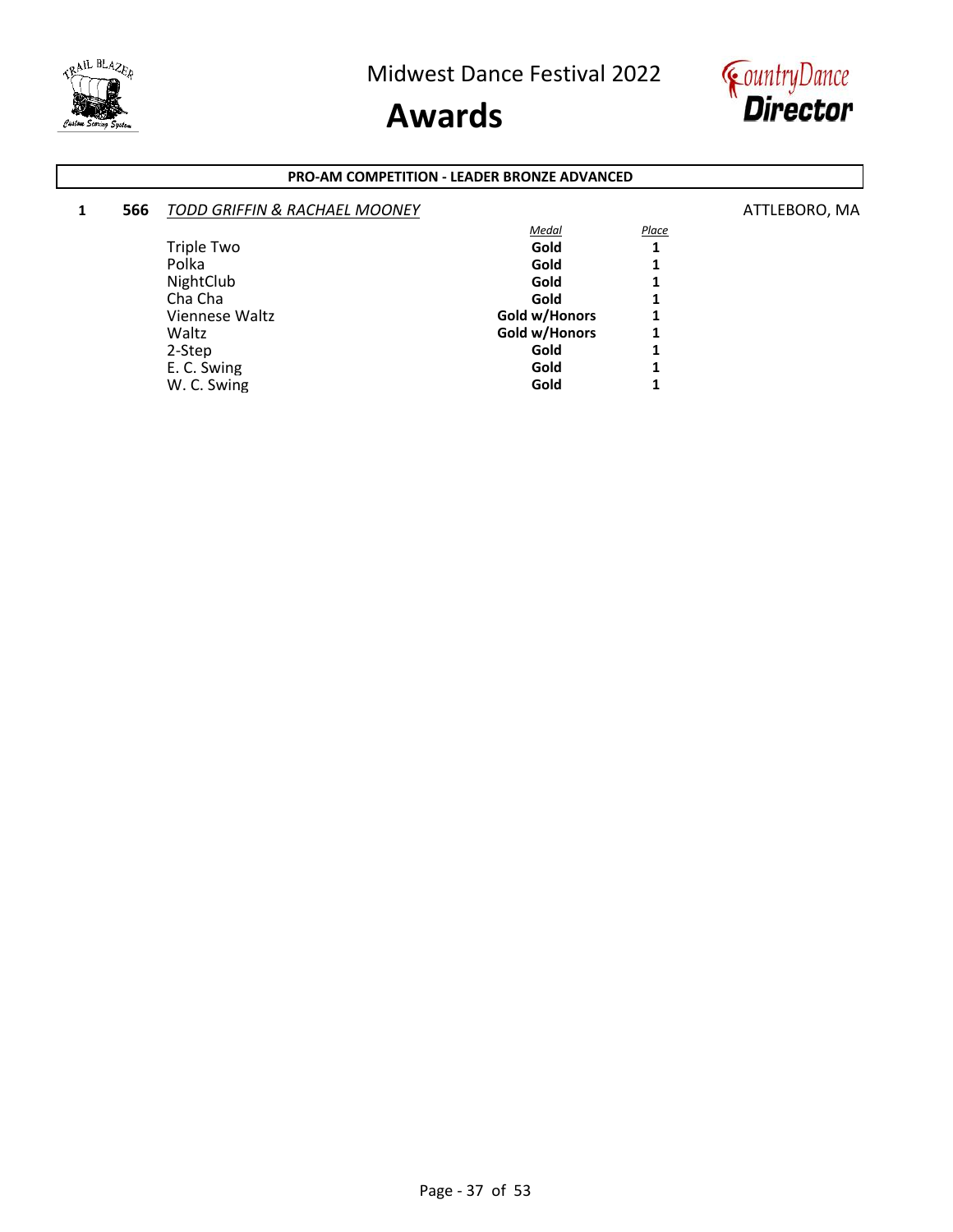



#### **PRO-AM COMPETITION - FOLLOWER BRONZE PRO-PRO**

| 585 | RAQUEL REYNOLDS & MIKE SPENCER |              |              | SELMA, NC |
|-----|--------------------------------|--------------|--------------|-----------|
|     |                                | <b>Medal</b> | <b>Place</b> |           |
|     | Triple Two                     | Gold         | ≖            |           |
|     | NightClub                      | Gold         |              |           |
|     | Waltz                          | Gold         |              |           |
|     | 2-Step                         | Gold         |              |           |
|     | W. C. Swing                    | Gold         |              |           |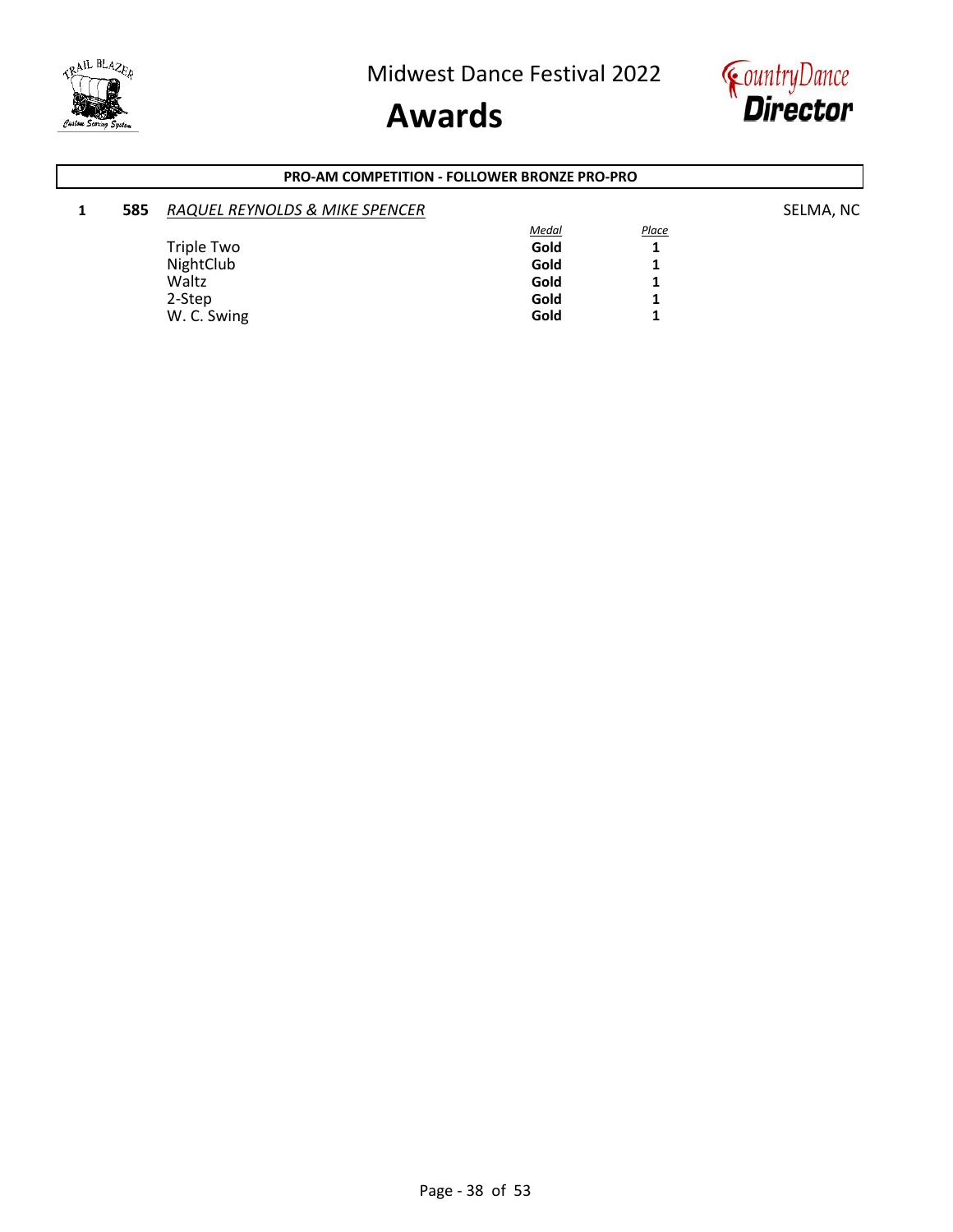



#### **PRO-AM COMPETITION - LEADER BRONZE PRO-PRO**

| 1 | 557 | <b>RAY MICHIELS &amp; TRISH DRAKE</b> |               |              | ALEXANDRIA, LA |
|---|-----|---------------------------------------|---------------|--------------|----------------|
|   |     |                                       | <b>Medal</b>  | <b>Place</b> |                |
|   |     | Triple Two                            | Gold          | ┻            |                |
|   |     | NightClub                             | Gold          |              |                |
|   |     | Cha Cha                               | Gold          | 1            |                |
|   |     | Waltz                                 | Gold          |              |                |
|   |     | 2-Step                                | Gold          | 1            |                |
|   |     | E. C. Swing                           | Gold          | 1            |                |
|   |     | W. C. Swing                           | <b>Silver</b> |              |                |
|   |     |                                       |               |              |                |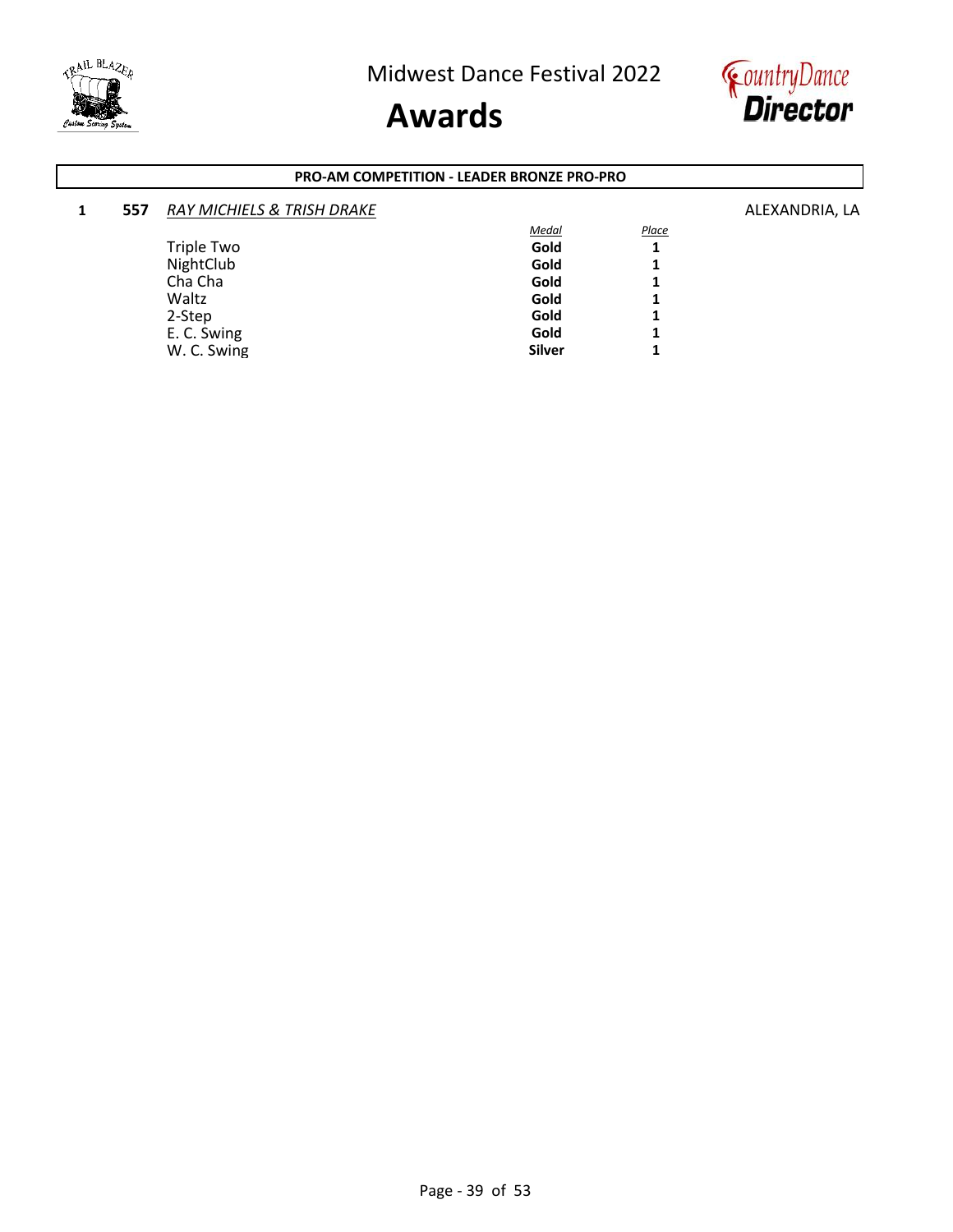



#### **PRO-AM COMPETITION - FOLLOWER OPEN PRO-PRO**

#### **1 585** *RAQUEL REYNOLDS & MIKE SPENCER* **EXAMPLE ASSESSED ASSESSED ASSESSED ASSESSED ASSESSED ASSESSED ASSESSED ASSESSED ASSESSED ASSESSED ASSESSED ASSESSED ASSESSED ASSESSED ASSESSED ASSESSED ASSESSED ASSESSED ASSESSED A** *Medal Place* Triple Two **Gold** 1<br>
NightClub 1 NightClub **Gold 1** Waltz **Gold 1** 2-Step **Gold 1**

W. C. Swing **Gold w/Honors 1**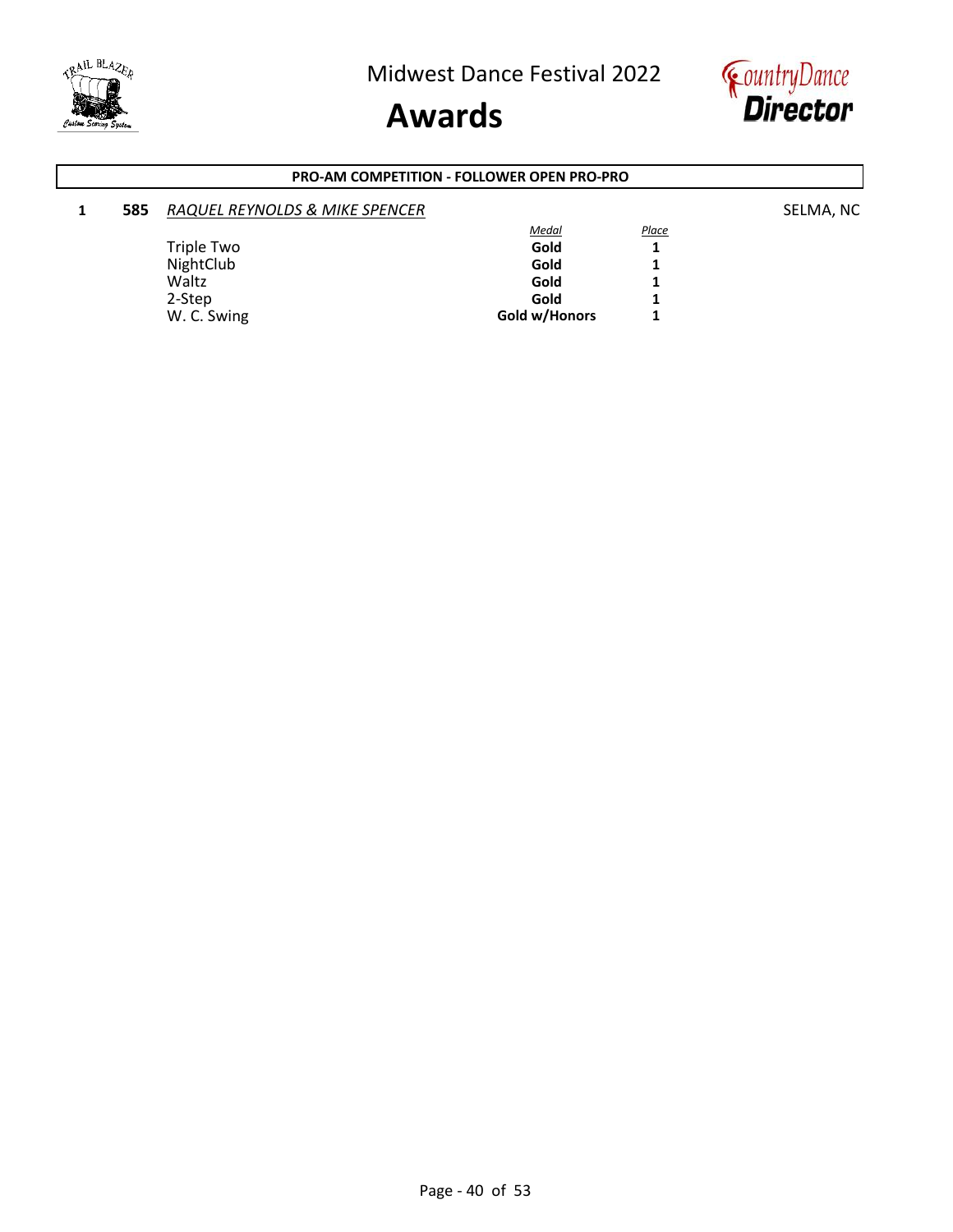



#### **OPEN ROLE PRO-AM COMPETITION - MDC FOLLOWER GOLD NOVICE**

| 1 | 571 | ROMEO BAGUNU & HARRISON BERGGREN |       |       | <b>KANSAS</b> |
|---|-----|----------------------------------|-------|-------|---------------|
|   |     |                                  | Medal | Place |               |
|   |     | NightClub                        | Gold  |       |               |
|   |     | Cha Cha                          | Gold  |       |               |
|   |     | Waltz                            | Gold  |       |               |
|   |     | 2-Step                           | Gold  |       |               |
|   |     | E. C. Swing                      | Gold  |       |               |
|   |     | W. C. Swing                      | Gold  |       |               |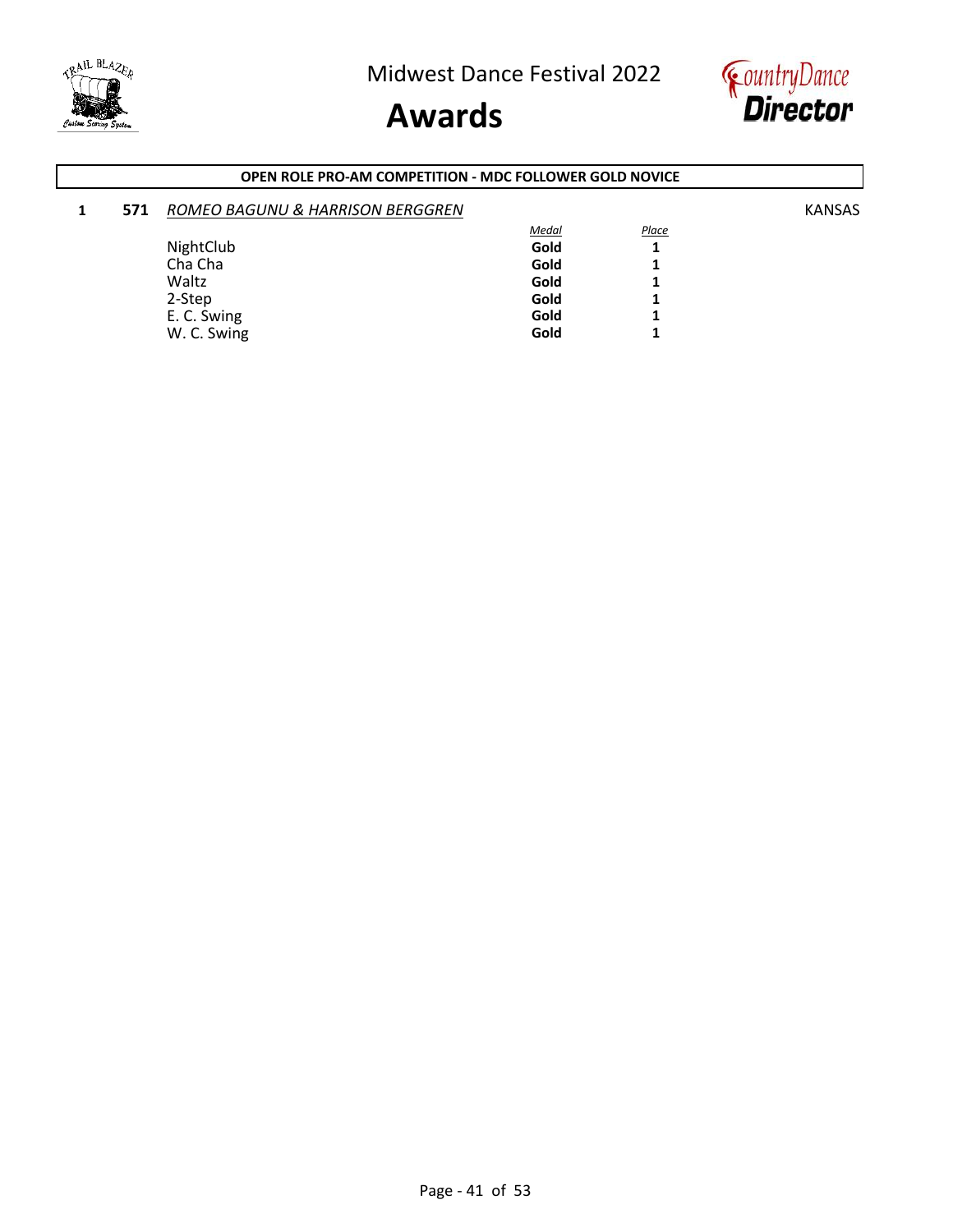



### **564** *FRED LUTZ* HARRISON, AR *Place* Pulse 1<br>Cuban 1 Cuban **1 LINE DANCE - LD MALE GOLD NEWCOMER**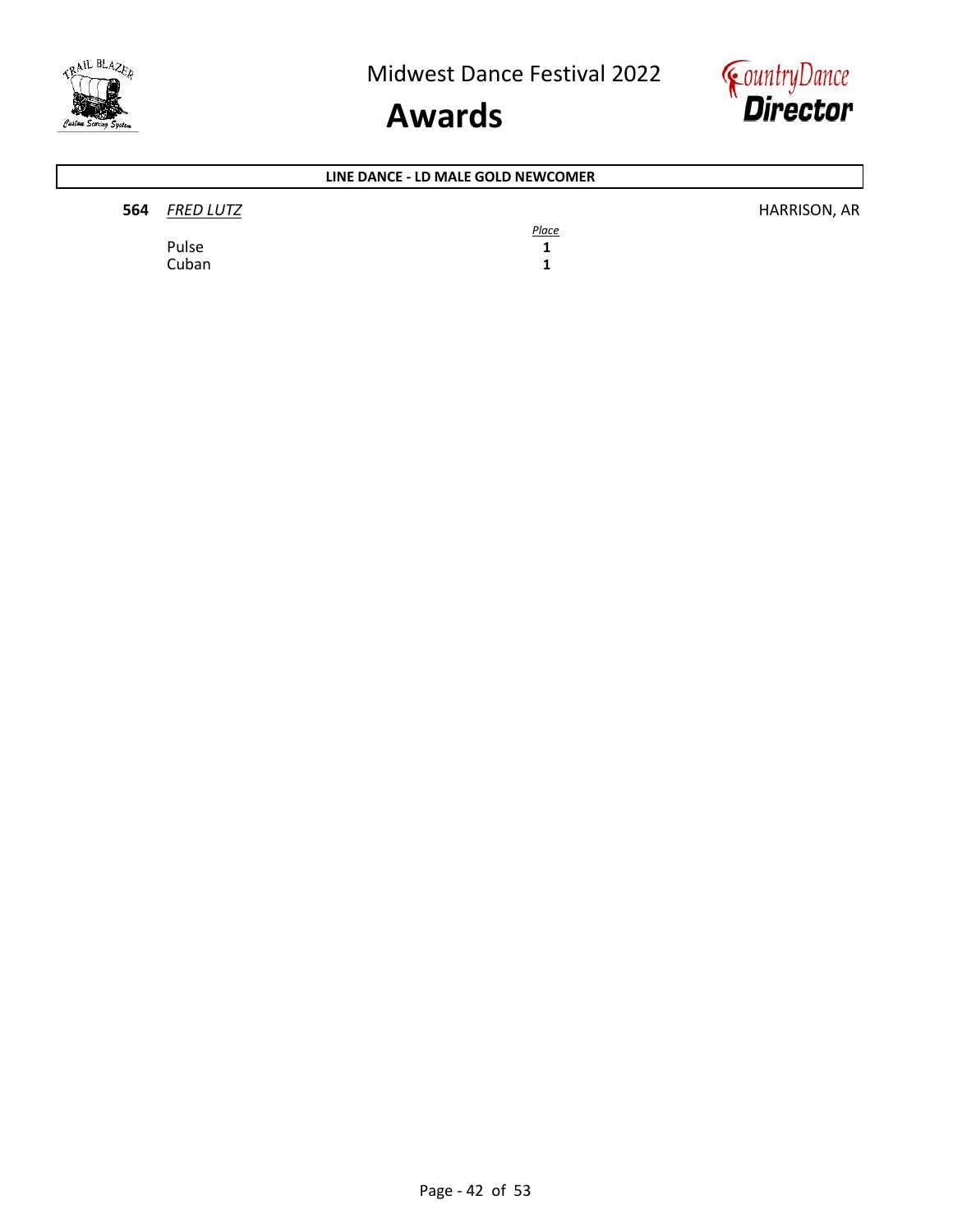



### **555** *CATHY CROSS* KANSAS CITY (NORTH), MO *Place* Pulse **1** Cuban **1 LINE DANCE - LD FEMALE BRONZE NEWCOMER**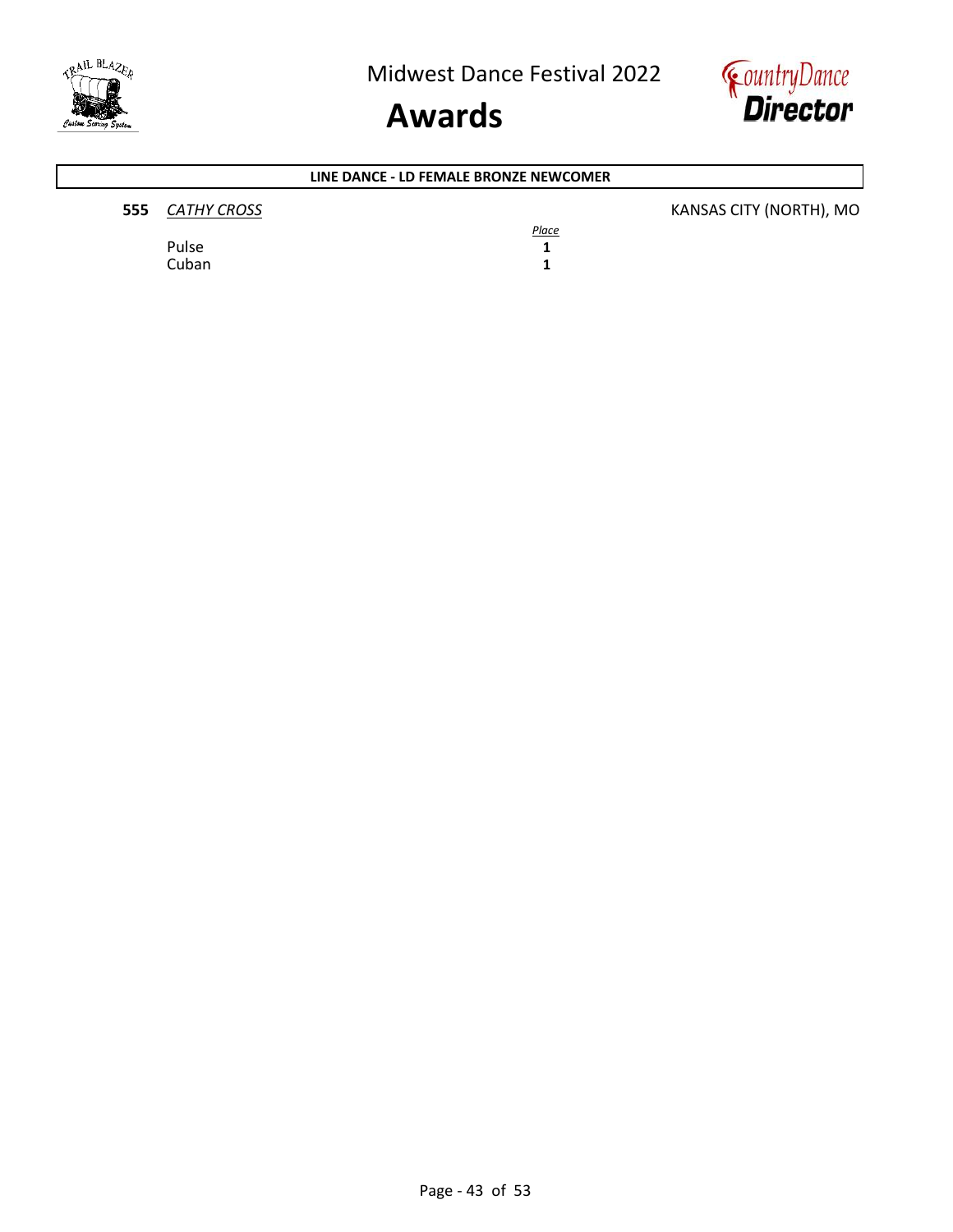



#### **LINE DANCE - LD FEMALE OPEN NEWCOMER**

| 1 | <b>562</b> SUZIE CHHOUK |              |
|---|-------------------------|--------------|
|   |                         | <b>Place</b> |
|   | Pulse                   |              |
|   | Cuban                   |              |
|   | Street                  |              |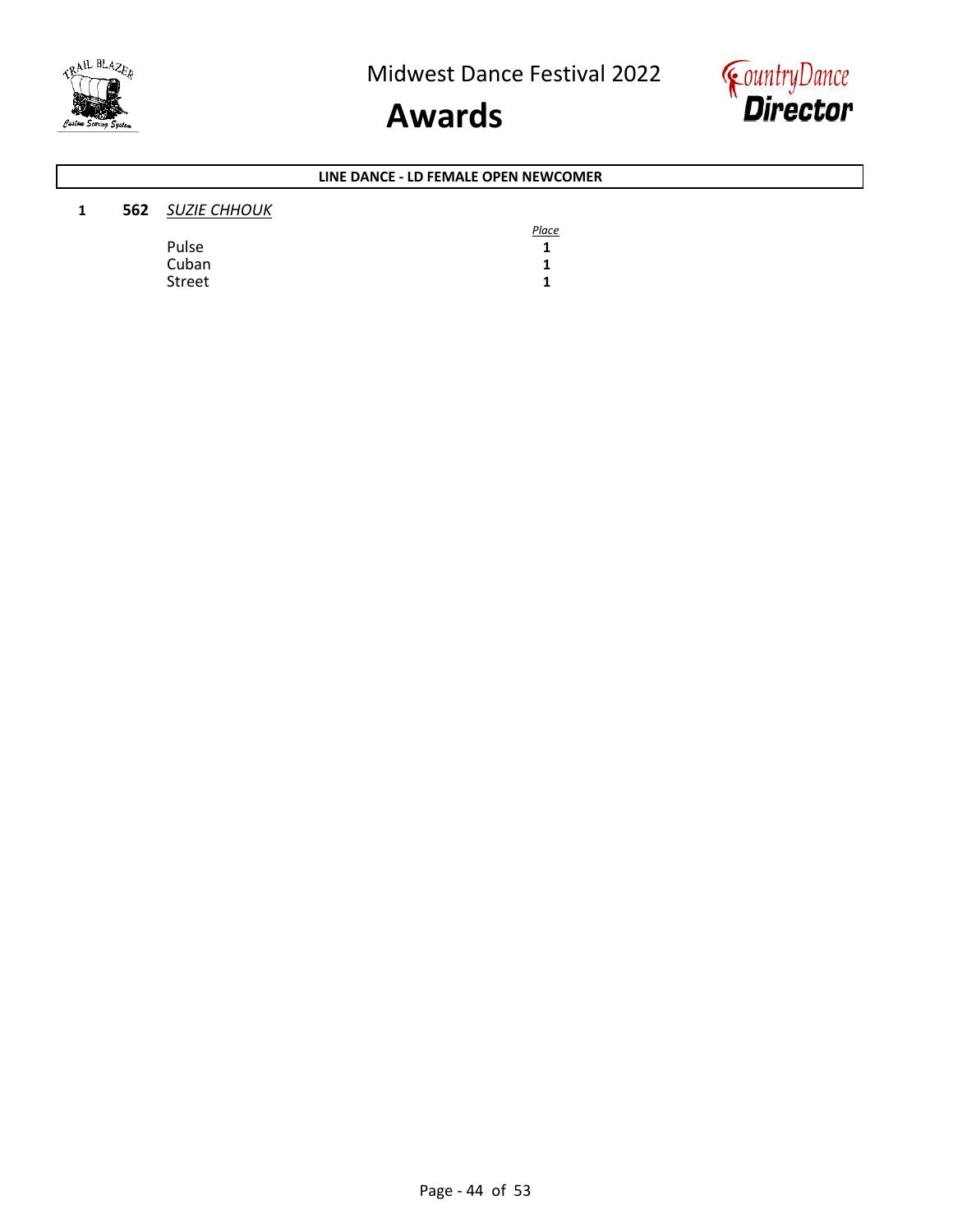



### **1 531** *MAVERICK NICHOLS* **INDEPENDENCE, MO** *Place* Pulse **1** Cuban **1**<br>Street **1** Street **1 LINE DANCE - LD MALE OPEN NEWCOMER**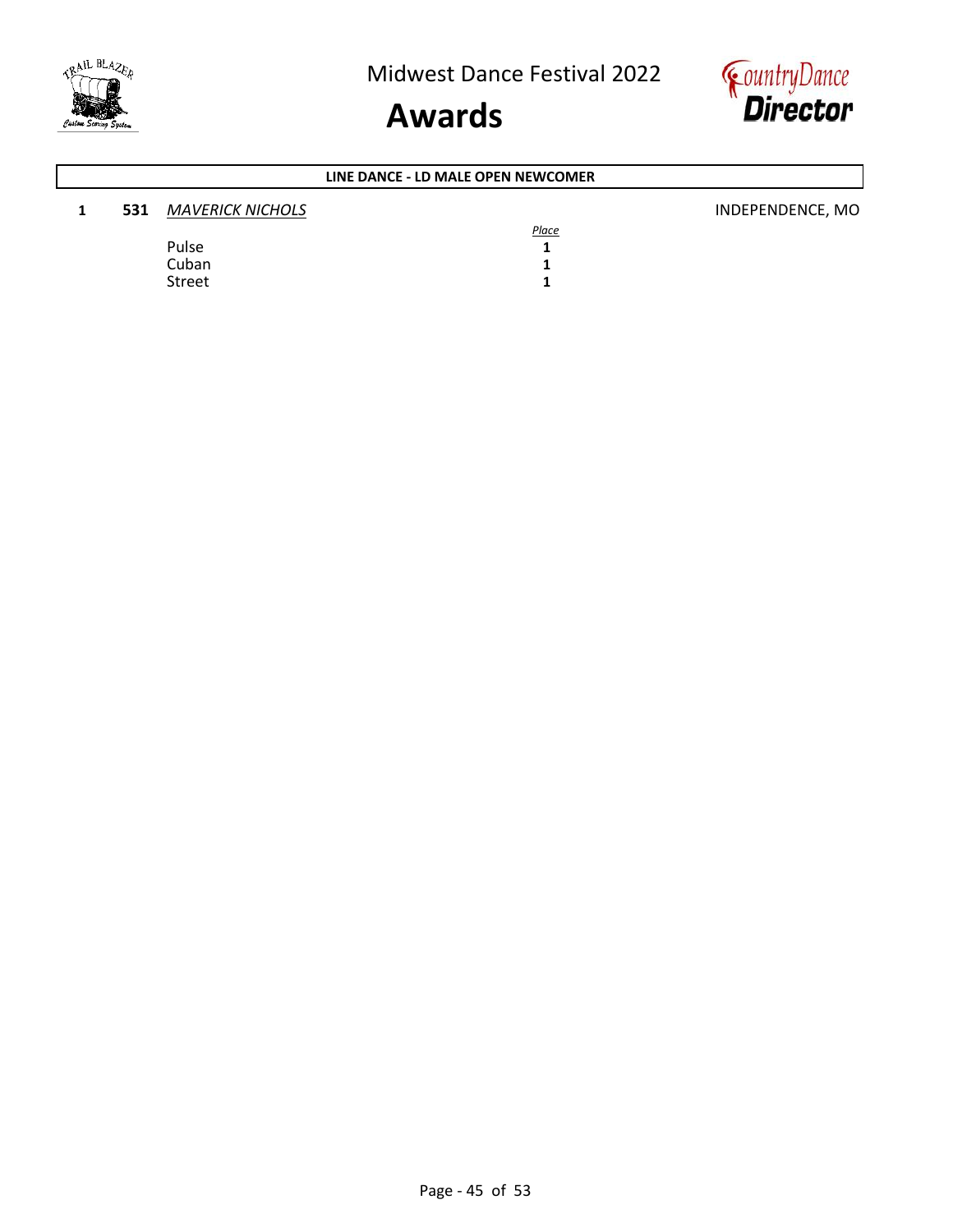



### **1 525** *ZURICH NICHOLS* INDEPENDENCE, MO *Place* Pulse 1<br>Cuban 1 Cuban **1**<br>Street **1** Street **1 LINE DANCE - LD MALE JR TEEN NEWCOMER**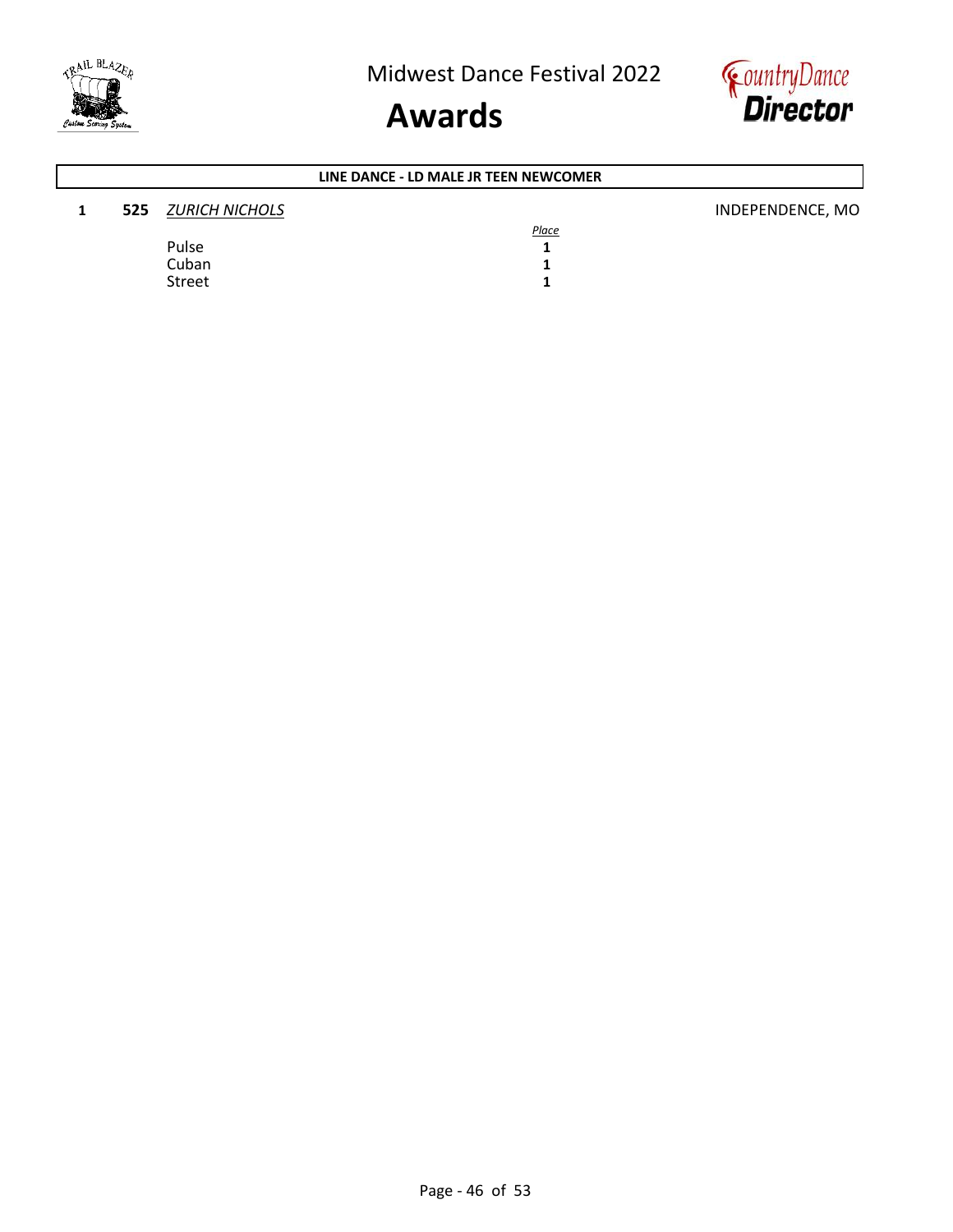



### **1 510** *LAKYI DEAN* **BLUE SPRINGS, MO** *Place* Pulse 1<br>Cuban 1 Cuban **1**<br>Street **1** Street **1 LINE DANCE - LD MALE JR YOUTH NEWCOMER**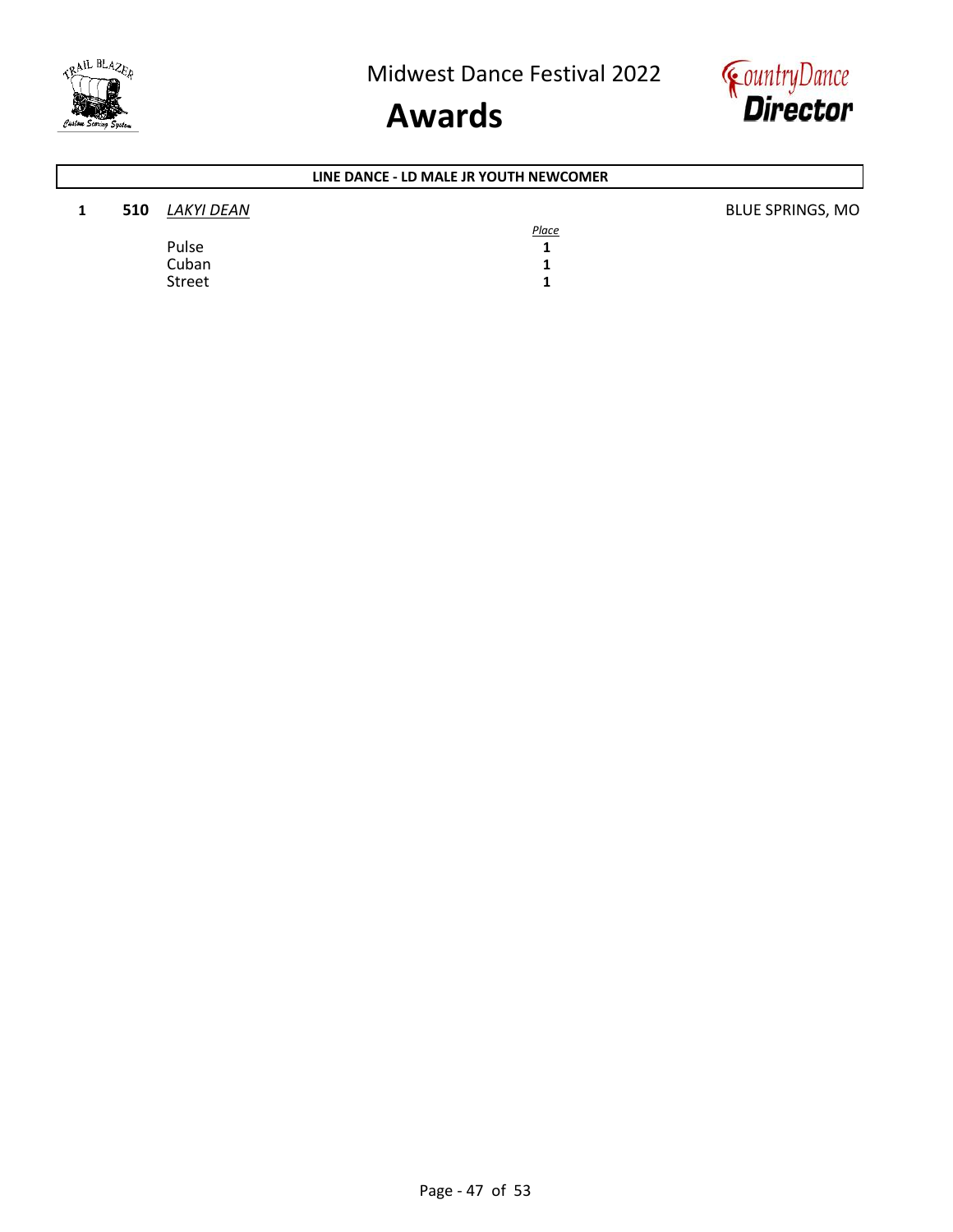



### **577** *SUE LUTZ* HARRISON, AR *Place* Pulse 1<br>Cuban 1 Cuban **1 LINE DANCE - LD FEMALE PLATINUM NOVICE**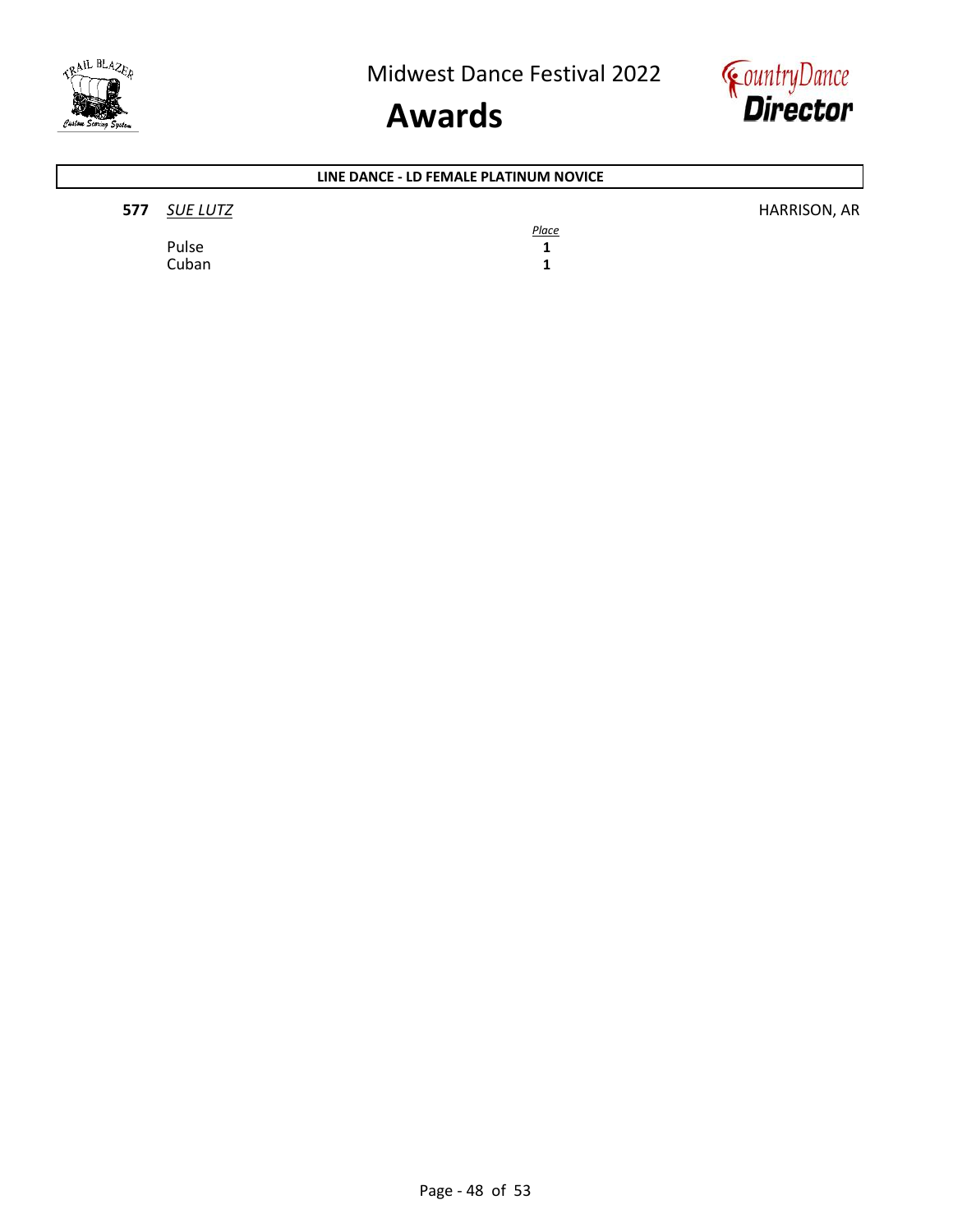



#### **LINE DANCE - LD FEMALE OPEN NOVICE**

#### **562** *SUZIE CHHOUK*

Pulse 1<br>Cuban 1 Cuban **1**

*Place*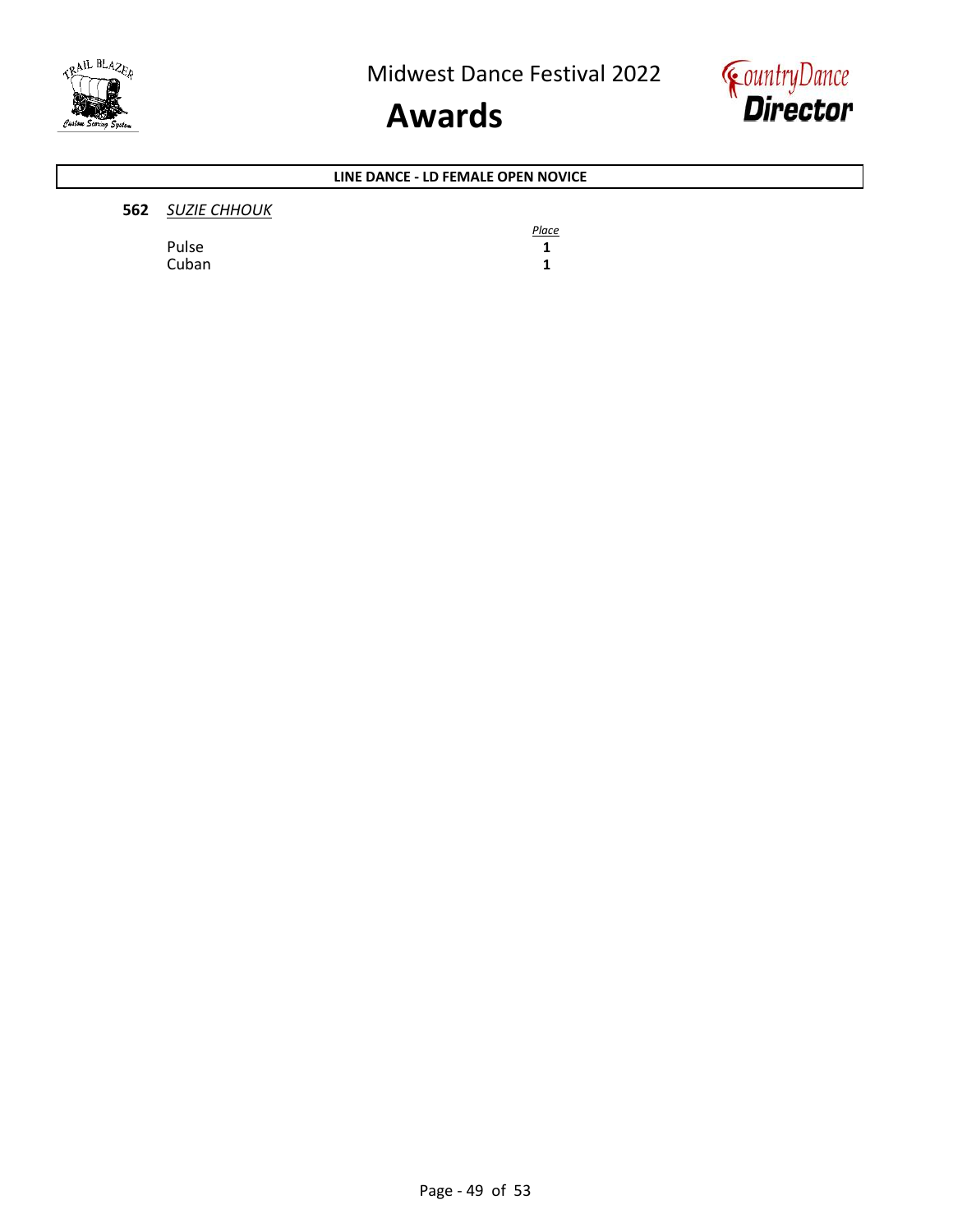



#### **LINE DANCE - LD FEMALE SILVER ADVANCED**

| 515 | <b>SHARI AUGUSTINE</b> | EDWARDSVILLE, KS |
|-----|------------------------|------------------|
|     |                        | Place            |
|     | Rise & Fall            |                  |
|     | Pulse                  |                  |
|     | Smooth                 |                  |
|     | Cuban                  |                  |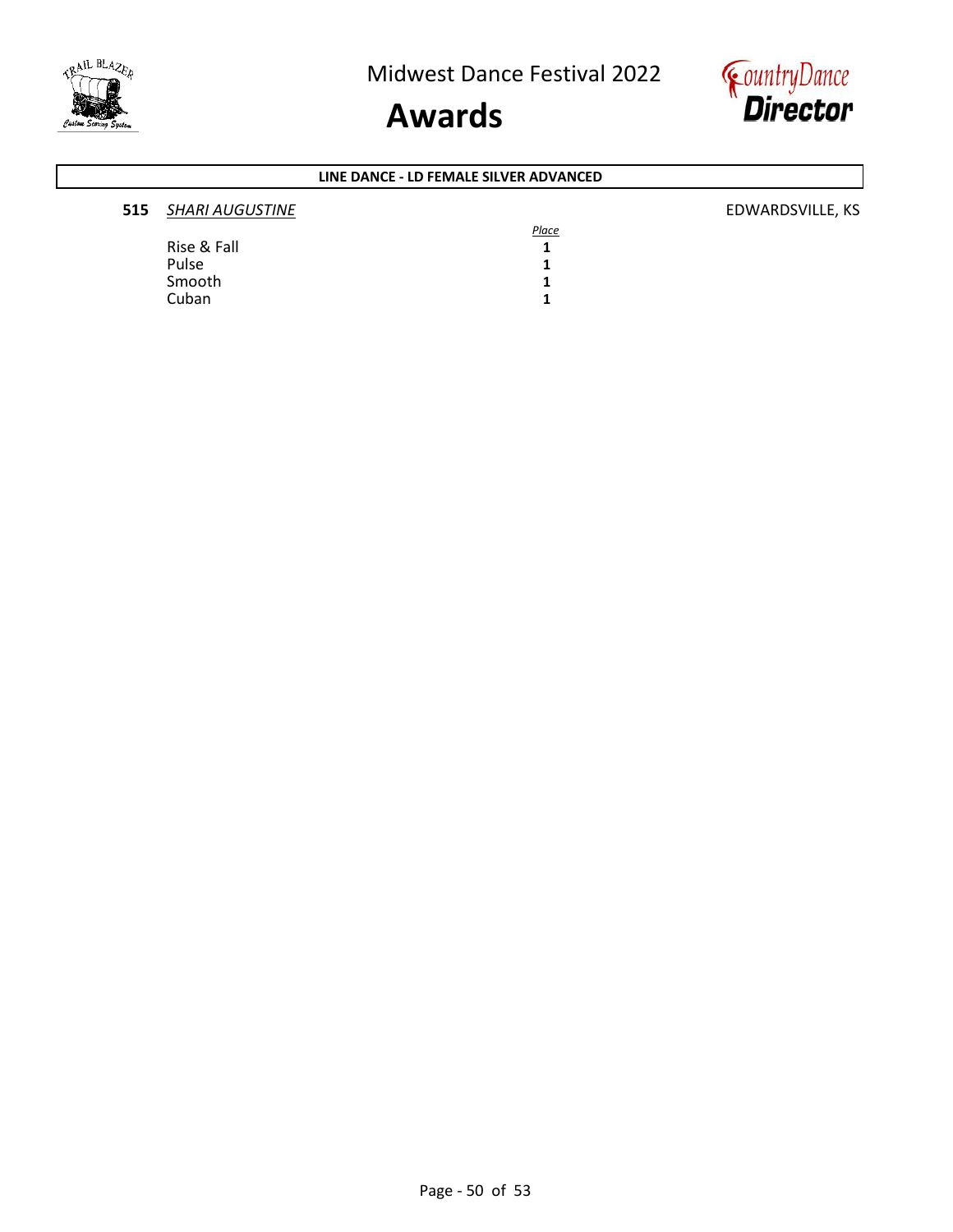



### **1 573** <u>*KEELY BROWN</del></u> NORMAN, OK</u> Place* Rise & Fall **1** Pulse 1<br>Smooth 1 Smooth 1<br>Cuban 1 Cuban **1**<br>Street **1** Street 1<br>Solo 1 **LINE DANCE - LD FEMALE OPEN ADVANCED**

Solo **1**

Page - 51 of 53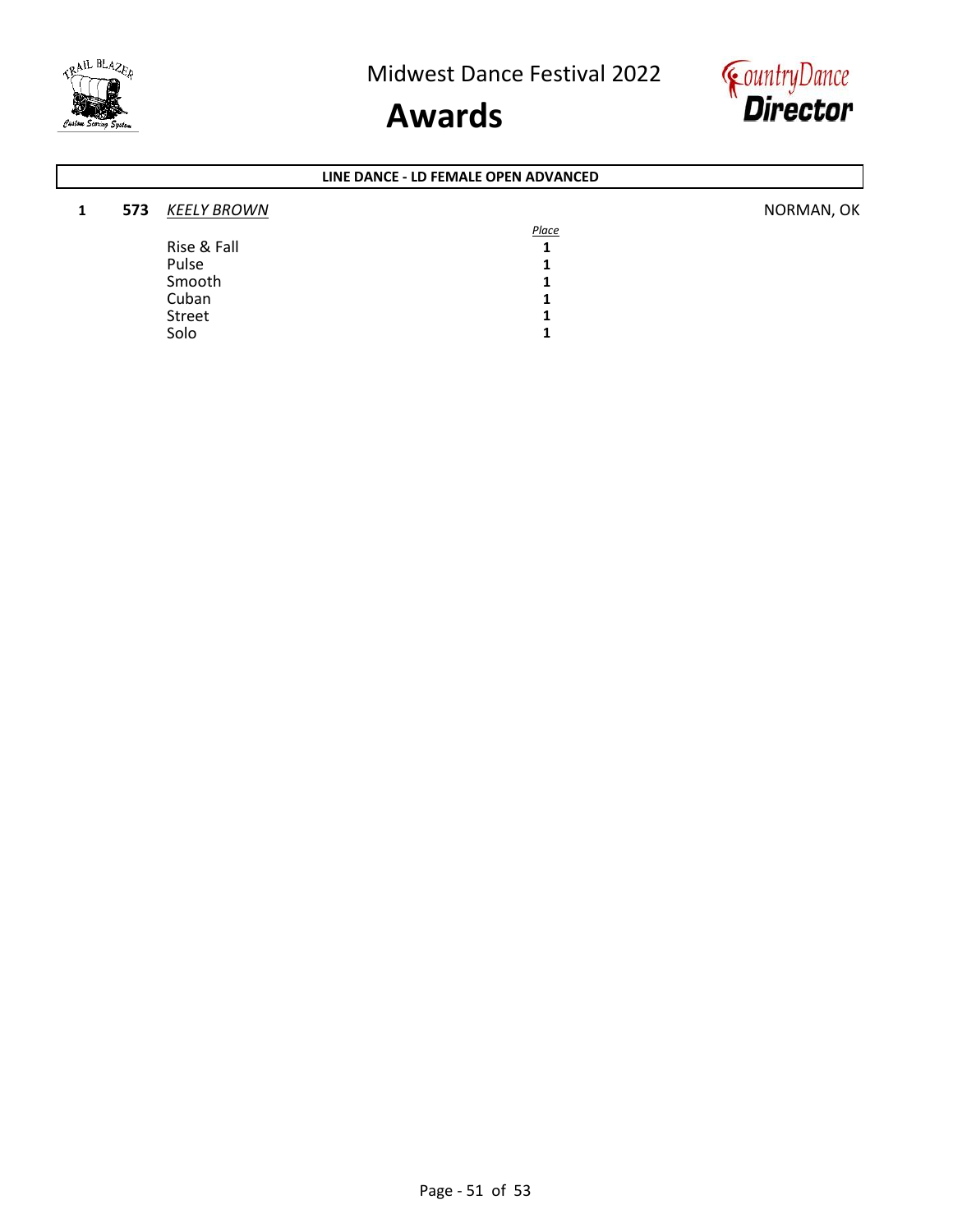



#### **1 561** *HARRISON BERGGREN* MISSOURI *Place* Rise & Fall **1** Pulse 1<br>Smooth 1 Smooth 1<br>Cuban 1 Cuban **1**<br>Street **1** Street 1<br>Solo 1 Solo **1 LINE DANCE - LD MALE OPEN ADVANCED**